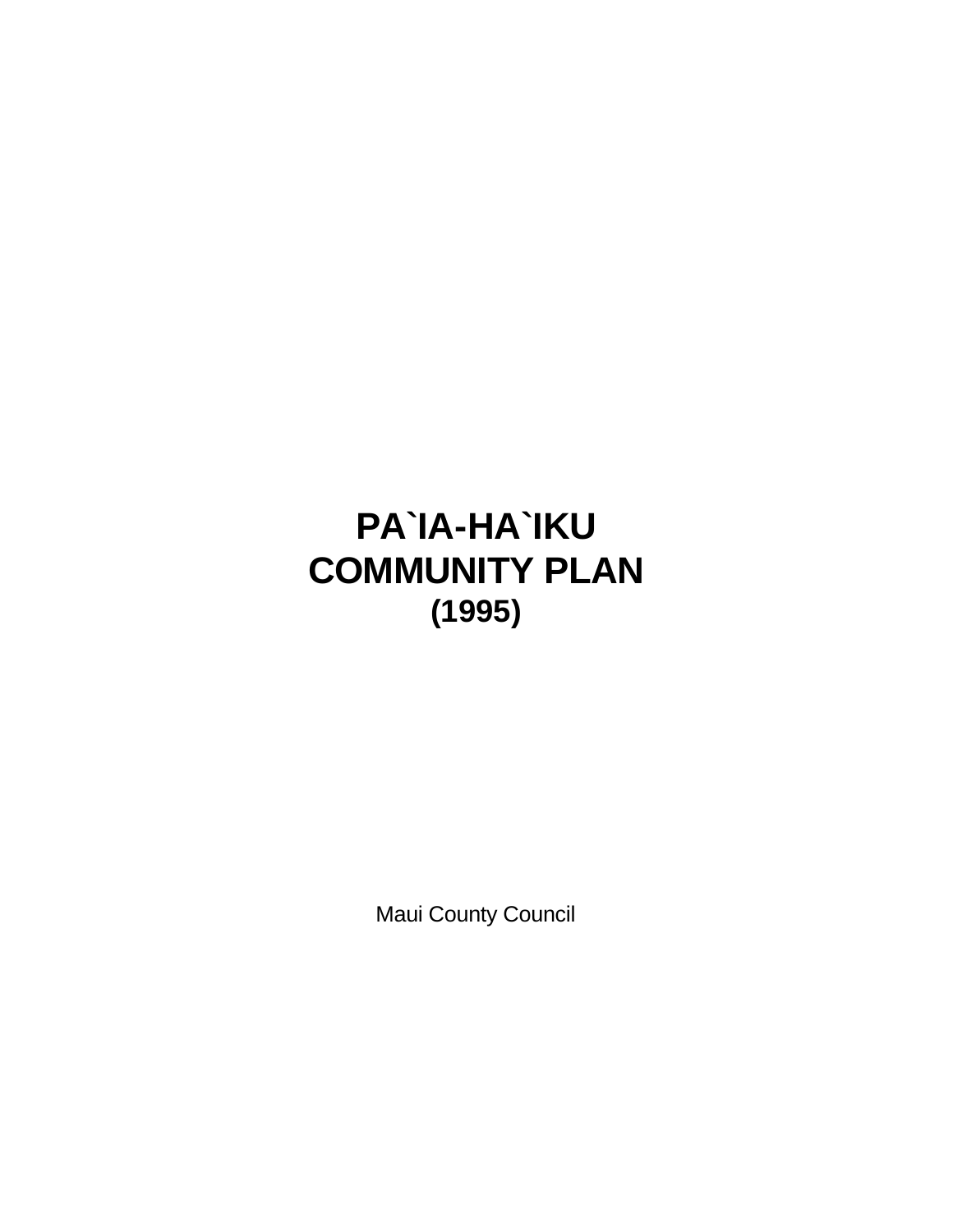# TABLE OF CONTENTS

| <b>PART I</b>   | INTRODUCTION TO THE PA'IA-HA'IKU COMMUNITY PLAN                                                                                                                                                         |  |  |  |  |  |
|-----------------|---------------------------------------------------------------------------------------------------------------------------------------------------------------------------------------------------------|--|--|--|--|--|
| Α.<br>Β.<br>C.  |                                                                                                                                                                                                         |  |  |  |  |  |
| <b>PART II</b>  | <b>THE</b><br>REGION AND<br><b>ITS</b><br><b>PROBLEMS</b><br><b>DESCRIPTION</b><br><b>OF</b><br><b>AND</b><br><b>OPPORTUNITIES</b>                                                                      |  |  |  |  |  |
| Α.<br>В.<br>C.  | Identification of Major Problems and Opportunities of the Region 10                                                                                                                                     |  |  |  |  |  |
| <b>PART III</b> | RECOMMENDATIONS, IMPLEMENTING<br><b>ACTIONS</b><br><b>POLICY</b><br><b>AND</b><br>STANDARDS FOR THE PA'IA-HA'IKU REGION                                                                                 |  |  |  |  |  |
| Α.<br>В.<br>C.  | <b>Land Use</b><br>Environment<br><b>Cultural Resources</b><br><b>Economic Activity</b><br>Housing<br><b>Town Design</b><br><b>Physical Infrastructure</b><br>Social Infrastructure<br>Government<br>36 |  |  |  |  |  |
| <b>PART IV</b>  | 42                                                                                                                                                                                                      |  |  |  |  |  |
| <b>PART V</b>   | <b>LAND USE MAP</b>                                                                                                                                                                                     |  |  |  |  |  |
| Α.              | 48                                                                                                                                                                                                      |  |  |  |  |  |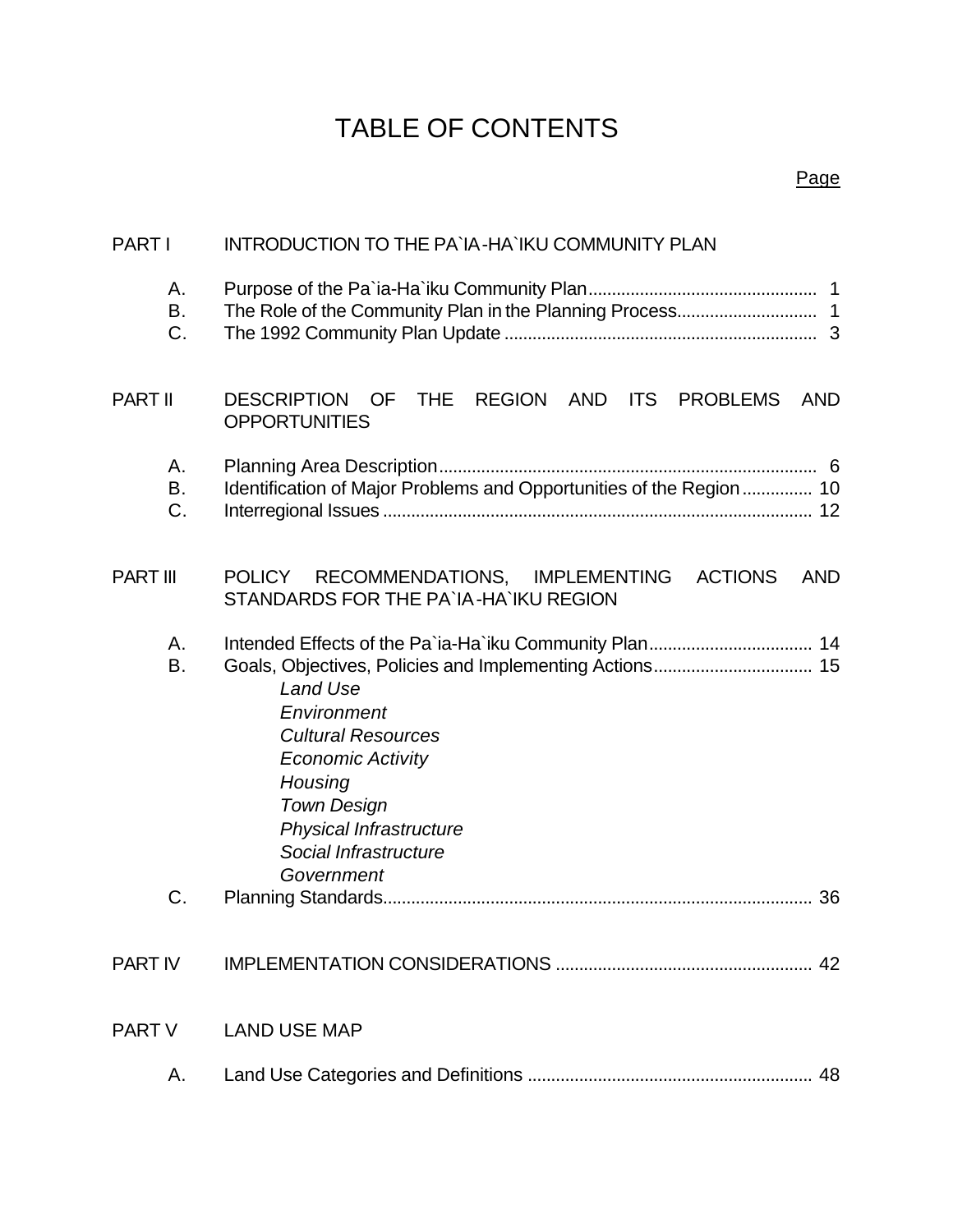# **PART I**

# **INTRODUCTION TO THE PA`IA-HA`IKU COMMUNITY PLAN**

### **A. Purpose of the Pa`ia-Ha`iku Community Plan**

The Pa`ia-Ha`iku Community Plan, one of nine (9) community plans for Maui County, reflects current and anticipated conditions in the Pa`ia-Ha`iku region and advances planning goals, objectives, policies and implementation considerations to guide decision making in the region through the year 2010. The Pa`ia-Ha`iku Community Plan provides specific recommendations to address the goals, objectives and policies contained in the General Plan, while recognizing the values and unique attributes of the Pa`ia-Ha`iku area, in order to enhance the region's overall living environment.

The Maui County General Plan, first adopted in 1980 and updated in 1991, sets forth goals, directions and strategies for meeting the long-term social, economic, environmental and land use needs of the County. Similarly, the Pa`ia-Ha`iku Community Plan, first adopted by ordinance in 1983, was updated in 1992-93.

### **B. The Role of the Community Plan in the Planning Process**

For Maui County, the General Plan and the community plans are strategic planning documents which guide government action and decision making. Both the General Plan and the community plans are part of a planning hierarchy which includes, as primary components, the Hawaii State Plan and State Functional Plans (See Exhibit "A").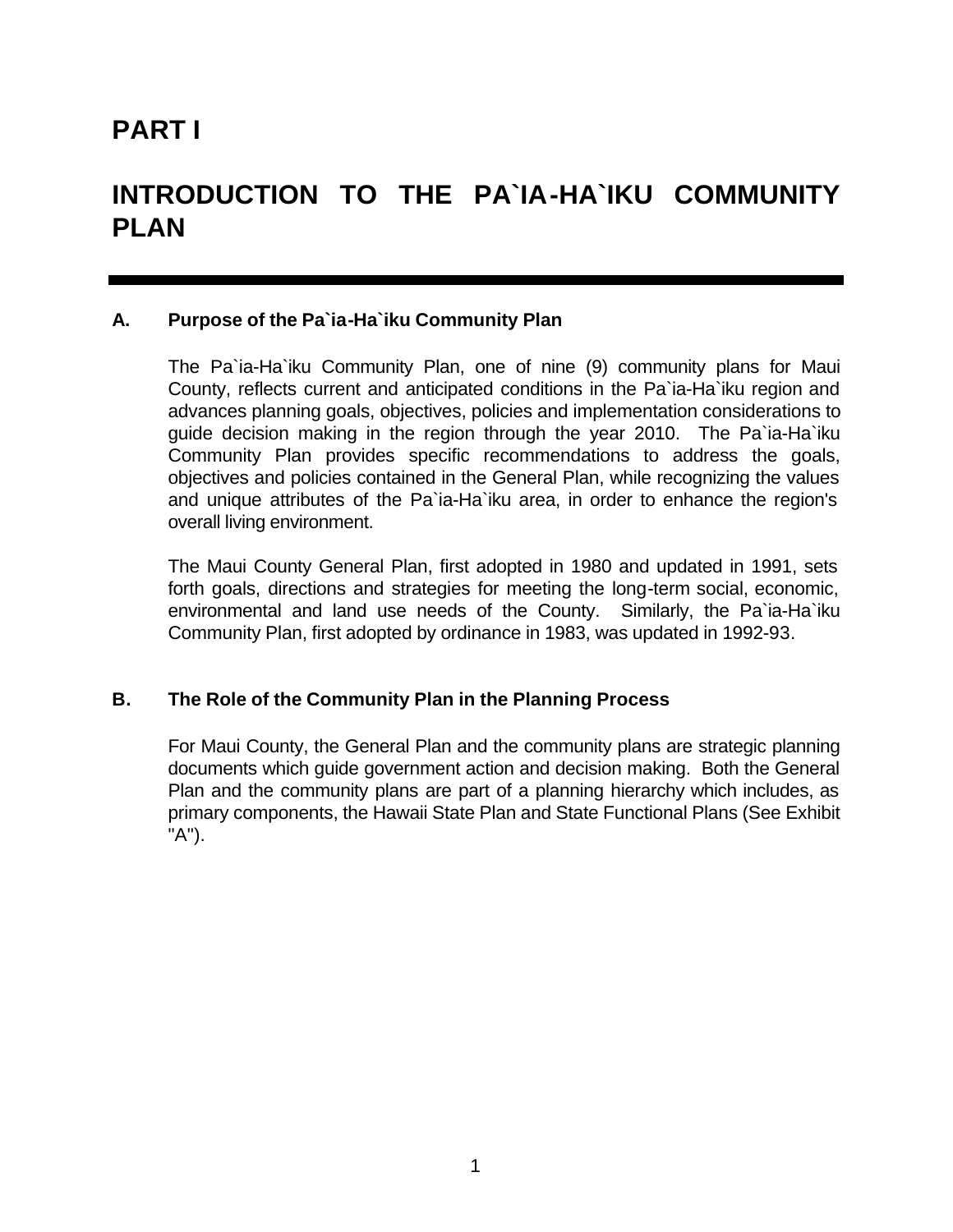| Exhibit "A"                      |  |  |  |  |  |  |
|----------------------------------|--|--|--|--|--|--|
| <b>County Planning Hierarchy</b> |  |  |  |  |  |  |
|                                  |  |  |  |  |  |  |
|                                  |  |  |  |  |  |  |
|                                  |  |  |  |  |  |  |
|                                  |  |  |  |  |  |  |
|                                  |  |  |  |  |  |  |
|                                  |  |  |  |  |  |  |
|                                  |  |  |  |  |  |  |
|                                  |  |  |  |  |  |  |
|                                  |  |  |  |  |  |  |
|                                  |  |  |  |  |  |  |
|                                  |  |  |  |  |  |  |
|                                  |  |  |  |  |  |  |
|                                  |  |  |  |  |  |  |
|                                  |  |  |  |  |  |  |
|                                  |  |  |  |  |  |  |
|                                  |  |  |  |  |  |  |
|                                  |  |  |  |  |  |  |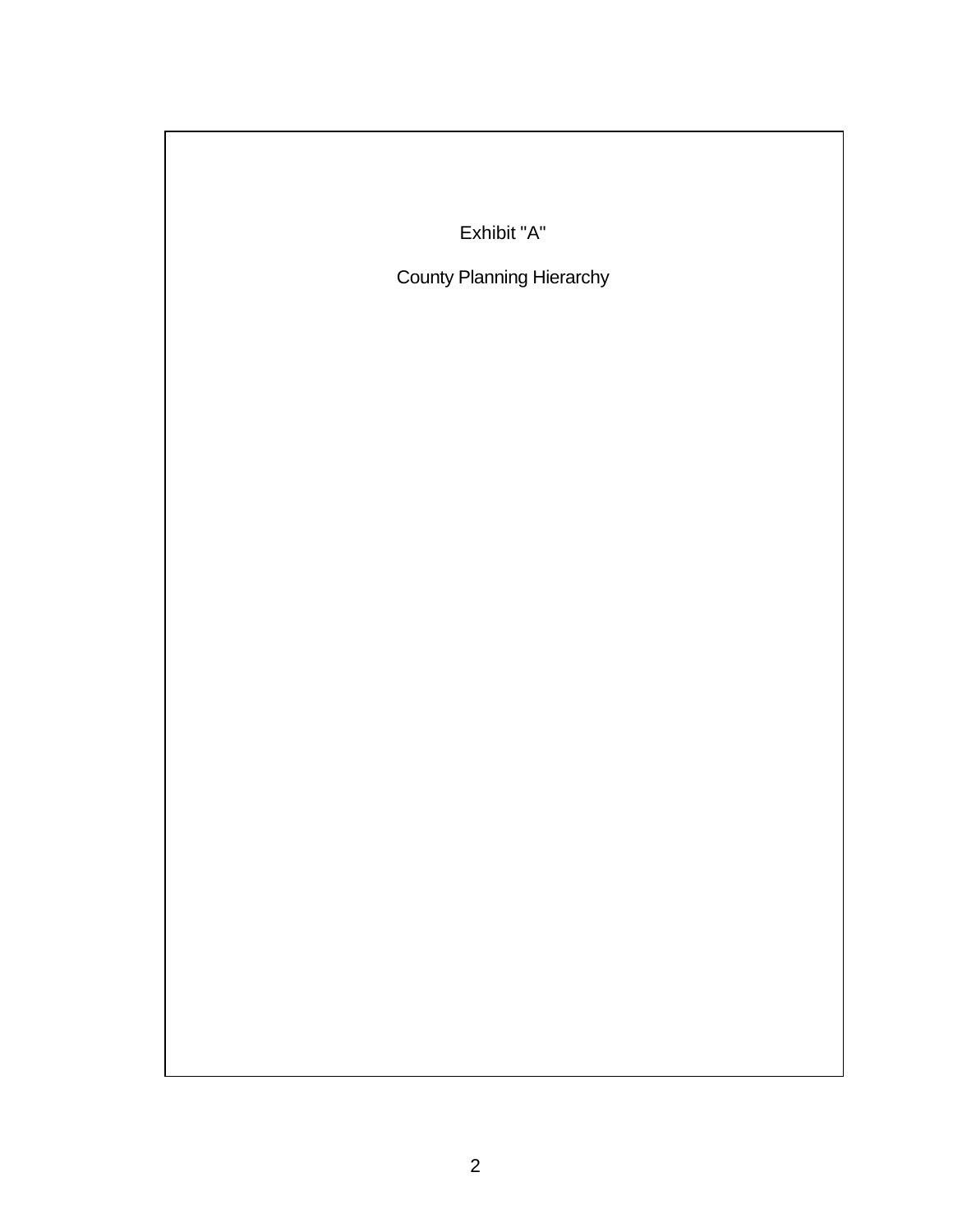Mutually supporting goals, objectives, policies and implementing actions contained in the Hawaii State Plan, State Functional Plans, Maui County General Plan and the Pa`ia-Ha`iku Community Plan provide for optimum planning effectiveness and benefits for the residents of the Pa`ia-Ha`iku Community Plan region.

Implementation of the goals, objectives and policies contained in the Community Plan are defined through specific implementing actions, also set forth in each community plan. Implementing actions as well as broader policy recommendations are effectuated through various processes, including zoning, the capital improvements program, and the County budgeting process.

# **C. The 1992 Community Plan Update**

The update process was driven by the work of the Pa`ia-Ha`iku Citizens Advisory Committee (CAC). This 13-member panel met a total of 21 times during a 225-day deliberation process to identify, formulate and recommend appropriate revisions to the Pa`ia-Ha`iku Community Plan. The CAC carefully reviewed the 1983 version of the Community Plan, reshaping the plan to create a viable document which will serve the Pa`ia-Ha`iku region through the turn of the century.

The update process incorporated technical studies and assessments. The results of these four studies were used by the Planning Department and CAC to understand possible future conditions and needs. The technical studies consisted of the following:

- 1. A *Socio-Economic Forecast* which projects population, employment and housing characteristics through the year 2010 for each community plan region;
- 2. A *Land Use Forecast* which provides a measure of existing and future vacant and undeveloped lands (by community plan land use designation) for each community plan region;
- 3. An *Infrastructure Assessment* which identifies infrastructure (e.g., roadways, drainage, water, wastewater, telephone and electrical systems) limits and opportunities in high-growth community plan regions; and
- 4. A *Public Facilities and Service Assessment* which identifies public facilities and services (e.g., schools, parks, police and fire protection, hospital and solid waste disposal services), and their limits and opportunities in highgrowth community plan regions.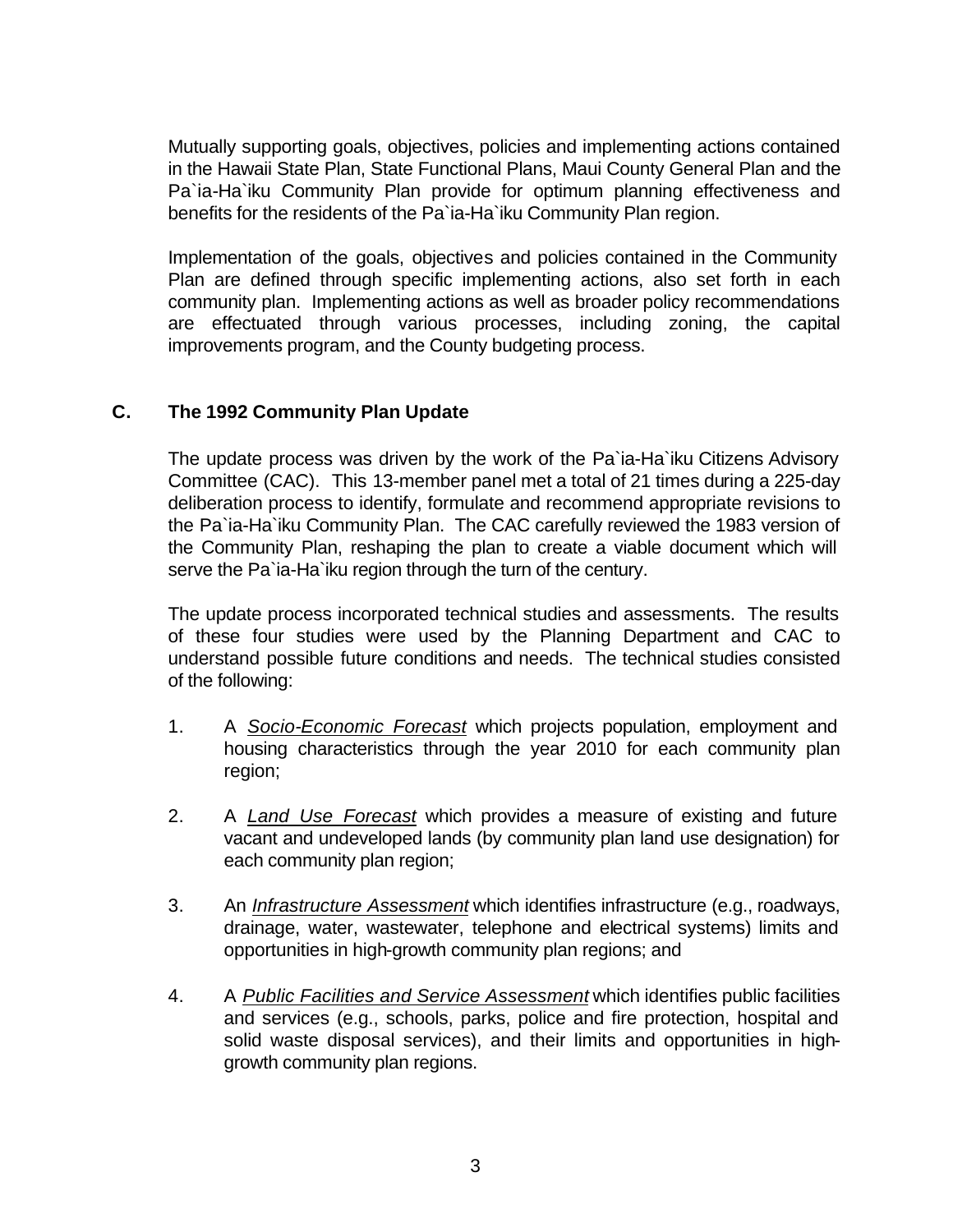Following the 225-day CAC process, the CAC's recommendations were submitted to the Planning Department. The Planning Department prepared the revised Community Plan, based on the work of the CAC. The revised Community Plan was forwarded to the Maui Planning Commission for public hearing and review, and then sent to the County Council for further review and adoption by ordinance. This process is summarized graphically in Exhibit "B".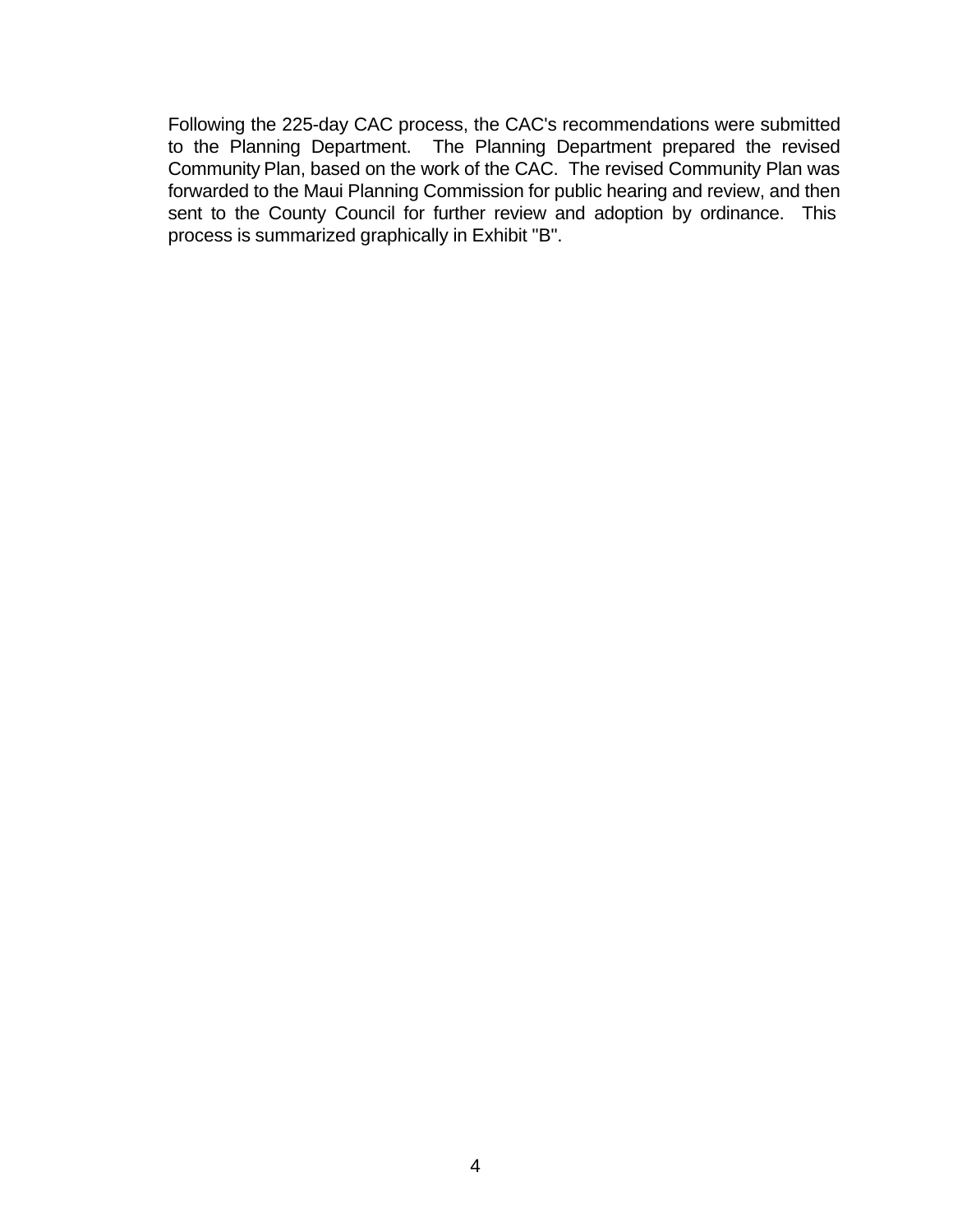| Exhibit B                            |  |  |  |  |  |  |  |
|--------------------------------------|--|--|--|--|--|--|--|
| <b>Community Plan Review Process</b> |  |  |  |  |  |  |  |
|                                      |  |  |  |  |  |  |  |
|                                      |  |  |  |  |  |  |  |
|                                      |  |  |  |  |  |  |  |
|                                      |  |  |  |  |  |  |  |
|                                      |  |  |  |  |  |  |  |
|                                      |  |  |  |  |  |  |  |
|                                      |  |  |  |  |  |  |  |
|                                      |  |  |  |  |  |  |  |
|                                      |  |  |  |  |  |  |  |
|                                      |  |  |  |  |  |  |  |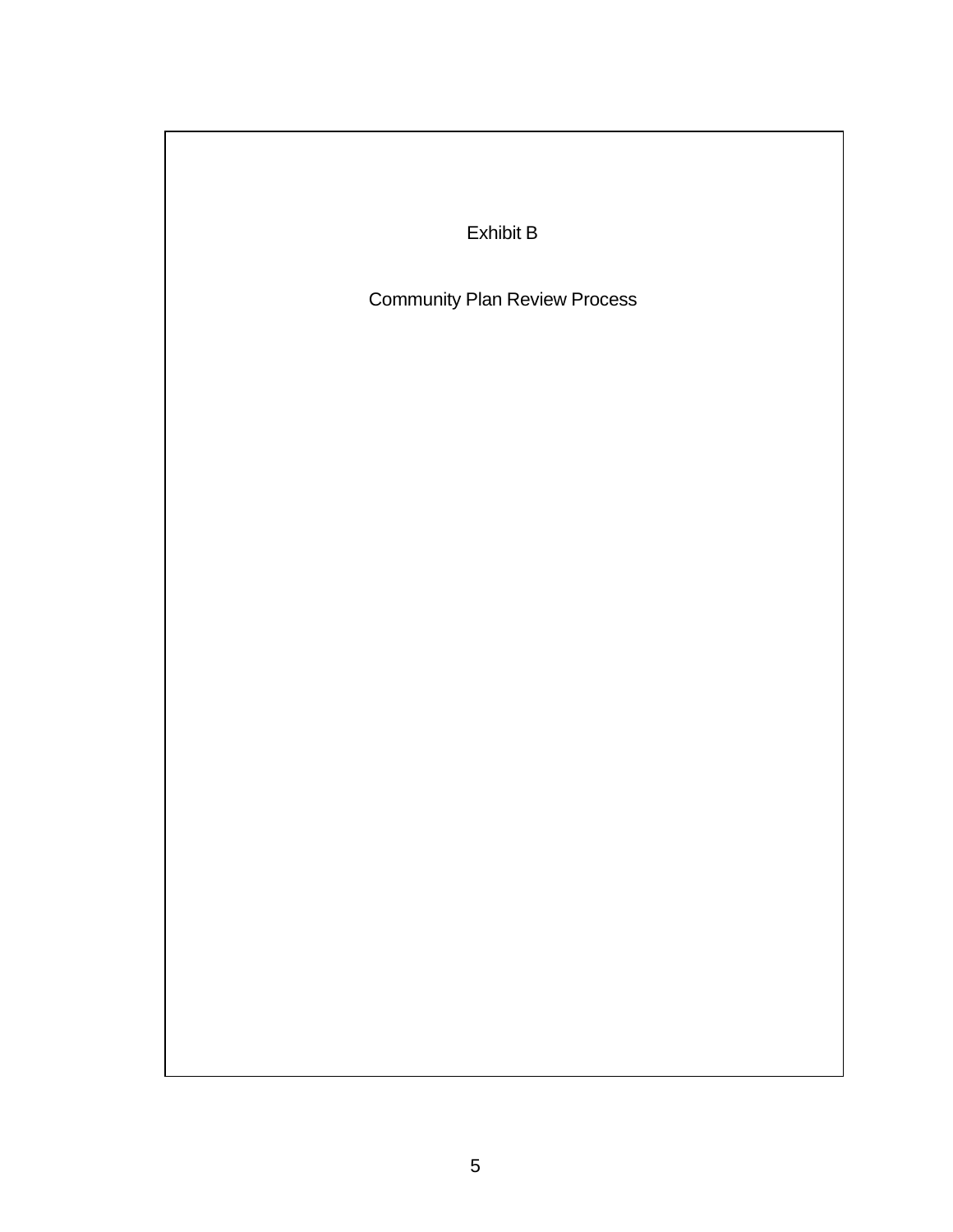# **PART II**

**y**

# **DESCRIPTION OF THE REGION AND ITS PROBLEMS AND OPPORTUNITIES**

### **A. Planning Area Description**

# **1. General Description of Region and Existing Community Plan Boundary**

The Pa`ia-Ha`iku Community Plan is located along the north shore of Maui between the urban center of Kahului and the rural enclave of Hana. Beginning at the Wailuku-Makawao District Boundary at Kaukaulua, follow in a mauka direction and continue along Kailua Gulch to the Old Hamakua Ditch located just mauka the 800' contour, then follow ditch in a northeasterly direction beyond Reservoir 16 to its intersection with Wailoa Ditch. Follow Wailoa Ditch easterly across Kamole Weir to Maliko Gulch, thence follow centerline of gulch mauka to Kahakapao Gulch. Continue mauka along centerline of Kahakapao Gulch to the 5200' contour then mauka in a straight line to Puu Nianiau at VABM 6849, the northernmost point of Haleakala National Park. Follow the park boundary in a southeasterly direction to a point beyond Hosmer Grove where the park boundary and Waikamoi Stream intersect, then follow stream in a makai direction to the Makawao-Hana District Boundary. Follow the district boundary west to a sharp turn to the northeast, then continue to follow the district boundary as it becomes 'O'opuola Stream. Follow the stream makai to its confluence at Makaiwa Bay, then follow the shoreline northwesterly to the point of beginning at Kaukaulua.

The planning region encompasses an area of approximately 17,300 acres that includes tax map key zone 2, sections 5 through 9. The planning district is characterized by the following sub-regions: Pa`ia (the area west of Maliko Gulch) and Ha`iku (the area east of Maliko Gulch). A major population center is Pa`ia in the northwest corner of the region, which includes the communities of Lower Pa`ia, Upper Pa`ia and Ku`au. A secondary center is located a few miles to the southeast in the communities of Ha`iku, Pa`uwela and Kuiaha. Elsewhere in the region, scattered rural settlements dot the landscape above high sea cliffs and deep gulches. (See Exhibit "C").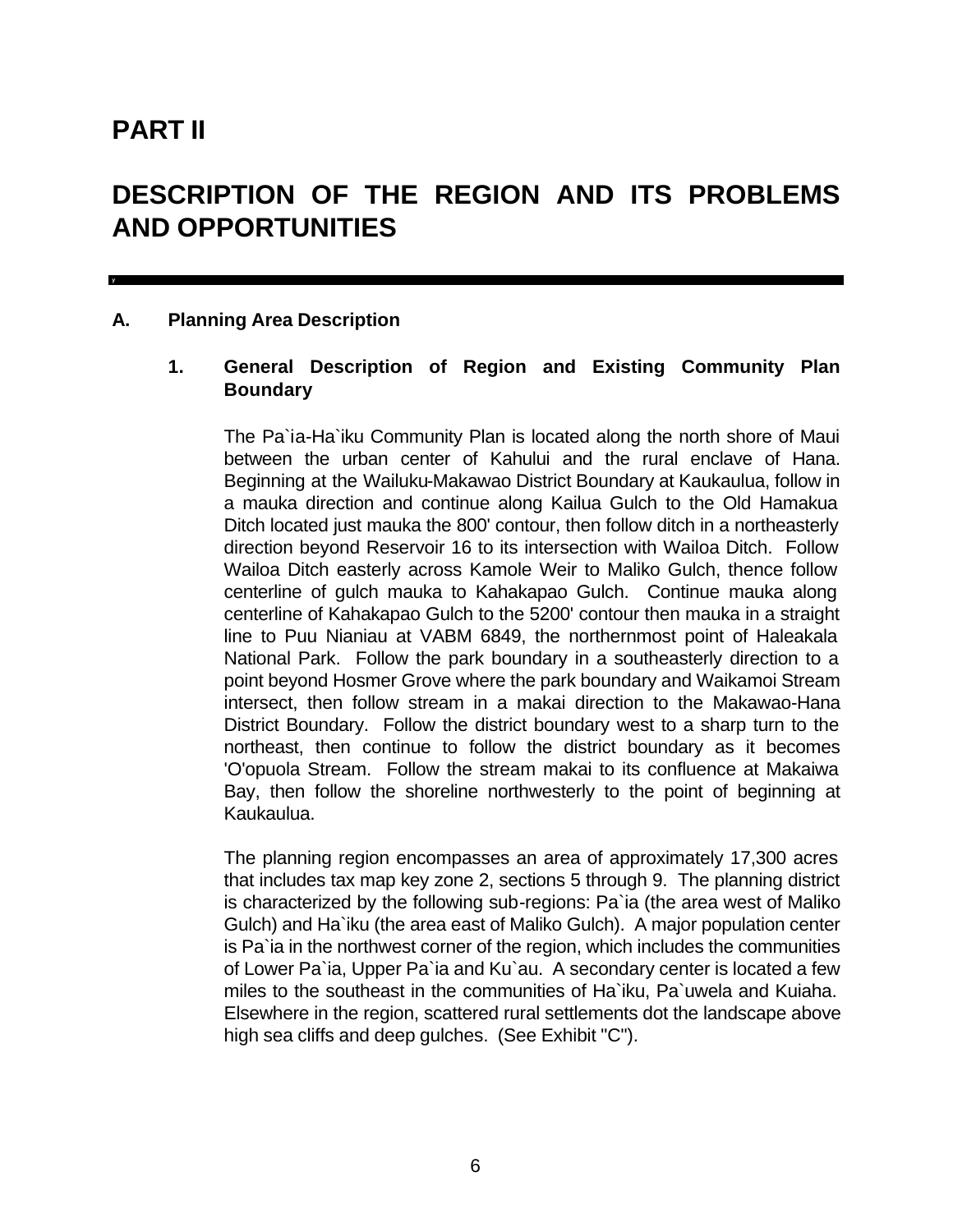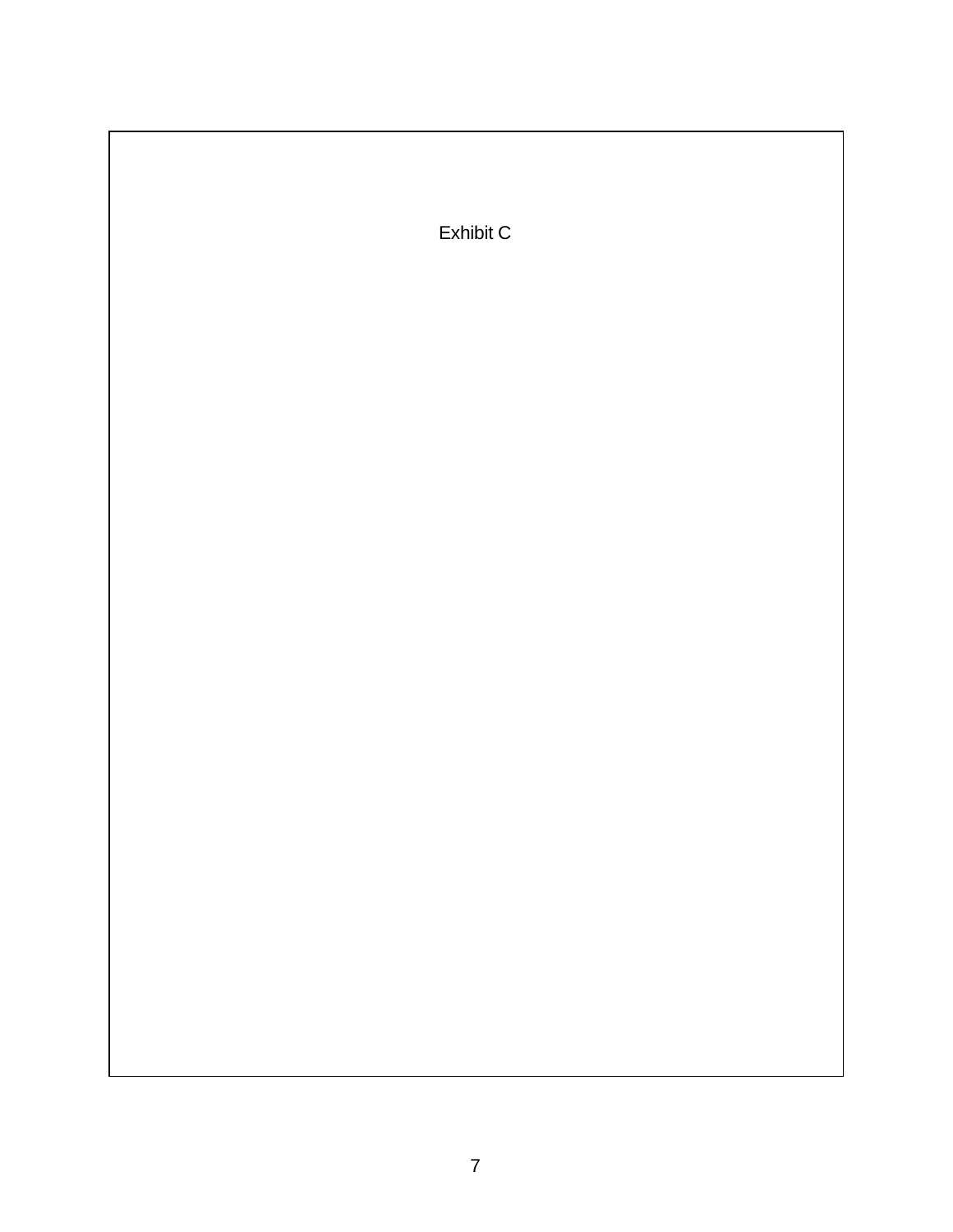As a primary urban center of the region, Pa`ia is in close proximity to the island's major employment centers of Wailuku-Kahului, South Maui and West Maui. However, unlike these urban communities, Pa`ia retains a "small town" scale and character. The commercial town core is situated around the intersection of Hana Highway and Baldwin Avenue. Existing residential development is generally concentrated around the commercial core, between Pa`ia Town and Ku`au, and along Baldwin Avenue to Skill Village above the Pa`ia Mill. Over the past ten years, windsurfing has grown into a major sport, adding to other traditional activities in this North Shore area. The primary agricultural activity is sugar cane cultivation. There is available public infrastructure (i.e., public sewage treatment system, roadways, water) to service urban development in this particular area. The region had a resident population of 3,732 in 1970, 5,277 in 1980, and 7,788 persons in 1990.

Ha`iku is more rural in character with small urban nodes at Kuiaha, Ha`iku and Pa`uwela to service residents in the outlying rural and agricultural areas. Over the past ten years, most of the residential growth in this area is a result of new subdivisions developed on agricultural lands. Light industrial activities have also grown and now occupy several renovated facilities that were once pineapple canneries. Agricultural activities include pineapple cultivation, nursery operations, and diversified agriculture. The public infrastructure in the Ha`iku area is more limited--i.e., there is no municipal sewage treatment system and roadways are typically rural collectors.

### **2. Historical and Environmental Context of the Region**

The Pa`ia-Ha`iku planning region encompasses a major portion of the traditional Hawaiian political district known as Hamakualoa, and the *makai* (seaward) portion of the district of Hamakuapoko. There are two *ahupua`a* within the makai portion of Hamakuapoko: Hali`imaile and Hamakuapoko. Within the Hamakualoa District, there are 27 known *ahupua`a*. Many of the place names used today in the Pa`ia-Ha`iku region are actually the traditional *ahupua`a* names, given to these areas centuries ago.

The coastal zone of Hamakuapoko is characterized by sandy beaches, shoreline reef formations, and low dune lands with a few relatively low rocky cliffs and points. The lower area is characterized by gentle slopes, loam soil, and a few ephemeral stream drainages. Hamakuapoko is mentioned in Hawaiian legends as a place where the *ali`i* came to surf and enjoy water sports. The Hamakuapoko coast is important today as a world-renown surfing and windsurfing area. However, this tradition was well established prior to western contact. As such, the area has traditional cultural significance which both transcends and enhances its importance as a modern recreational resource.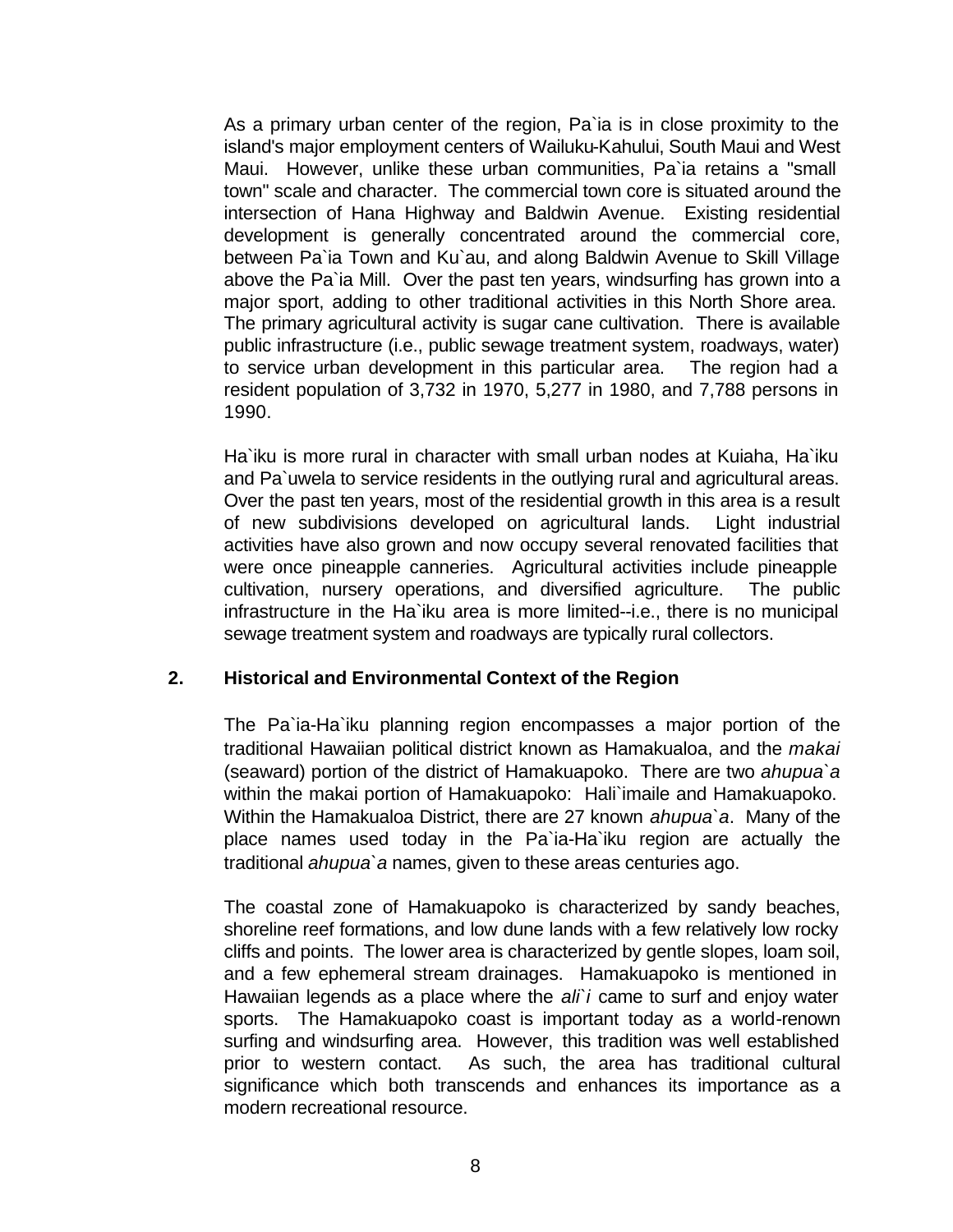During the 1840s, large-scale cane cultivation was introduced into the Hamakuapoko area by T. S. Alexander and H. P. Baldwin. Labor forces were imported from various nations to work in the cane fields, and each ethnic or national group was established in a separate "camp" or village. Early maps of the Hamakuapoko area show these camps and villages scattered throughout the cane lands. Some were named for their inhabitants, others were simply given numbers. Upper Pa`ia was subdivided into five villages, including the Hawaiian-Spanish Village, Store Village, Nashiwa Village, School Village, and Orpheum Village. The various camps, mills, and cane fields were all connected with a network of rail lines, which were in use until after World War II. The labor camp communities disappeared with the railroads; homes were moved into the towns, and the villages were plowed under and planted in cane.

Based on the patterning of known sites in Hamakuapoko, it can be said that the coastal zone has a high potential of containing significant buried cultural deposits, and significant cultural features, such as human burials.

The district of Hamakualoa encompasses the shoreline between Maliko Gulch and `O`opuola Gulch, just east of Kailua. The coastal area is divided into 26 land divisions, some of which are quite narrow. Most of these *ahupua`a* extend from the shoreline to approximately the 1200 foot elevation. The shoreline area of Hamakualoa is predominantly high, with rocky cliffs, and small cobble beaches at the mouths of the gulches.

Four perennial streams were recorded for Hamakualoa by Stearns in 1939. These included Kuiaha Stream, Honopou Stream, Ho`olawa Stream, and Na`ili`iliha`ele Stream. Other streams that may have been perennial during the 18th and 19th centuries include Kailua Stream, Manawai`iao Stream, Papalua Stream, and Halehaku Stream. The relative abundance of surface water in Hamakualoa made the district quite suitable for irrigation taro farming.

The importance of the Hamakualoa District in Hawaiian oral history is indicated by the number of references to landings, battles, and visits conducted here by various *ali`i nui* (high chiefs). Hamakualoa was also the location of numerous *heiau*, reflecting the presence of both locally and regionally powerful chiefs, as well as a sizable population to provide labor for the building of the structures.

During the 19th century, the tops of the ridges between the many gulches were cleared and planted in pineapple and sugar cane. Two sugar mills were in operation in the Huelo area, and a mill was located at Ha`iku, on the *makai* side of Pu`u-o-`Umi (Ha`iku Hill). Pineapple canneries were later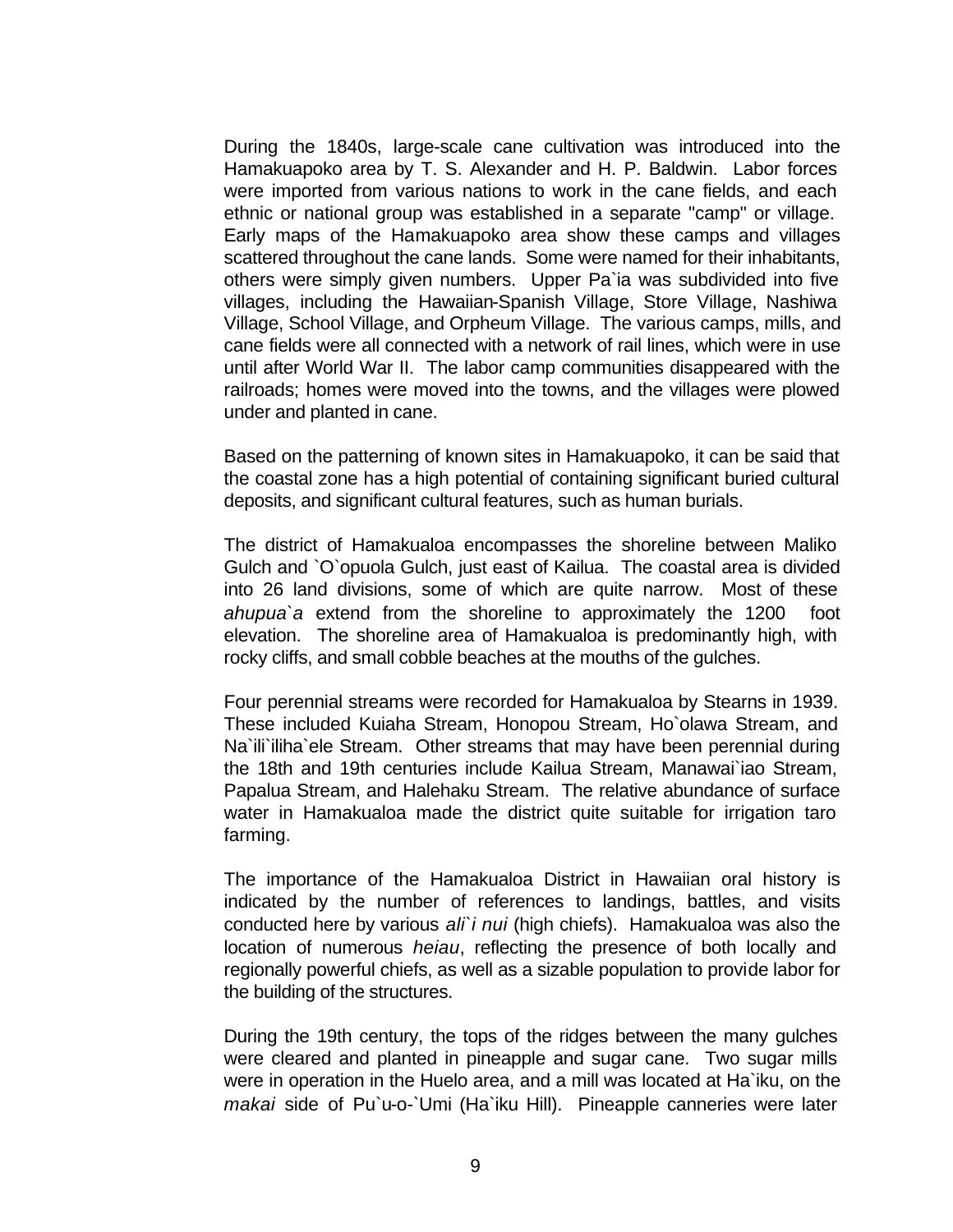constructed at Pa`uwela and Ha`iku. A commercial landing was built at Ho`olawa, primarily for transporting milled sugar to Honolulu. During the 1880s the Pacific Navigation Company ran three trips each week between Honolulu and Ha`iku, bringing 100 tons of sugar per week to Honolulu. As soon as the railroad line from Kahului to Ha`iku was completed, commercial transportation by water from this area ceased. Remains of the sugar mills and canneries are still present, as are numerous irrigation ditches, flumes, and tunnels, constructed by the East Maui Irrigation Company.

# **B. Identification of Major Problems and Opportunities of the Region**

This description of key problems and opportunities, formulated by the 1992 Citizens Advisory Committee, provides the underlying basis for the planning goals, objectives and policies which are described in Part III.

### **1. Problems**

**RECREATION.** The public park facilities in the region are inadequate and in need of expansion and improvements. Existing public beach parks are well utilized and not adequate to meet the public demand for passive and active recreational pursuits. Over the years, the improvement and expansion of park facilities in the region have not kept pace with resident population growth in the region, let alone the numbers of tourists and residents from all over the island who are attracted to the ocean and surf conditions of the North Shore, such as Hookipa Park.

**LAND USE.** The inadequacies of existing zoning and development standards are major issues in the region. For example, requirements for street lighting, and curb, gutter and road widening improvements not only detract from the more informal character of the rural community but are "overkill" in areas that experience relatively low traffic volumes, due to the low density nature of development. Furthermore, urban-like development standards change the character and charm of rural areas and traditional neighborhoods like Pa`ia Town and the villages of Kuiaha and Ha`iku. Similarly, these urban standards place severe restrictions on economic revitalization, in terms of the reconstruction or adaptive reuse of historic structures and the redevelopment of properties in older towns or neighborhoods.

Furthermore, current zoning standards for agricultural lands permit "country estates" and not bona fide farming, due to the two-acre minimum lot size provisions and lack of control over the subdivision of prime or productive agricultural lands. These two-acre agricultural subdivisions have also led to growth-related problems based on increased demands on infrastructure and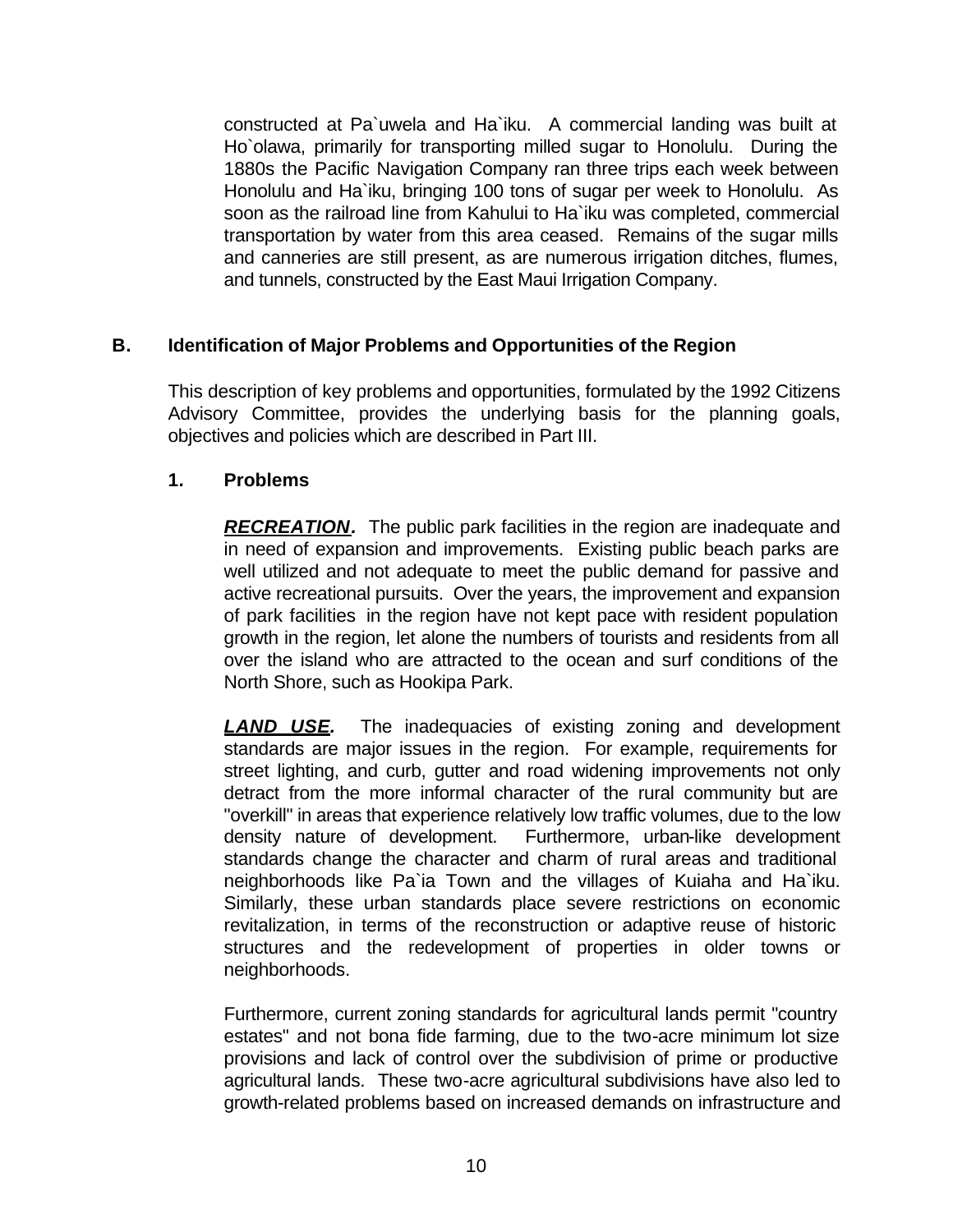other public services. Under the current system, two-acre subdivisions can occur anywhere in the Agricultural District rather than in areas which are deemed suitable for this level of development.

Inadequate implementation and enforcement of the Pa`ia-Ha`iku Community Plan was identified as another issue in the region. Moreover, current regulations contain "loopholes" and ways to circumvent the public review process for major projects. The use of variance procedures has been cited as a problem in several instances.

Finally, the Interim Zoning Ordinance that applies to the small towns or villages in the region discourages expansion, adaptive reuse or redevelopment of existing commercial properties, due to the "existing nonconforming use" provisions and a time-consuming change in the zoning process.

**HOUSING.** A lack of affordable housing in the region affects a broad cross section of residents, including special needs (i.e., elderly, single parent families, gap group, etc.), and opportunities for the subdivision of family lands for rural residential use are minimal. The housing shortage is exacerbated by the conversion of residential dwellings to short-term rentals which, in turn, negatively affects the character of traditional neighborhoods in the region.

**DRAINAGE.** There are existing drainage problems in the region, and concerns that the design of new drainage improvements are inadequate, in terms of protecting downslope properties and the quality of offshore waters.

*WATER USE ALLOCATION.* The development of new ground water sources in Ha`iku to service the Central Maui area of Wailuku-Kahului and Kihei-Makena raises a concern over the allocation of water resources to these other regions if and when the present and future needs of the Pa`ia-Ha`iku area are not met.

*TRAFFIC.* During peak hours, traffic is heavily congested in Pa`ia Town, notably around the Hana Highway and Baldwin Avenue intersection. This condition is aggravated by the lack of adequate off-street parking in the town and the lack of an alternate roadway to divert traffic along Hana Highway and Baldwin Avenue. Traffic congestion and safety concerns are also generated by the heavy use of Hookipa Park, especially during windsurfing events, and the inherent inadequacies of the existing park facility.

### **2. Opportunities**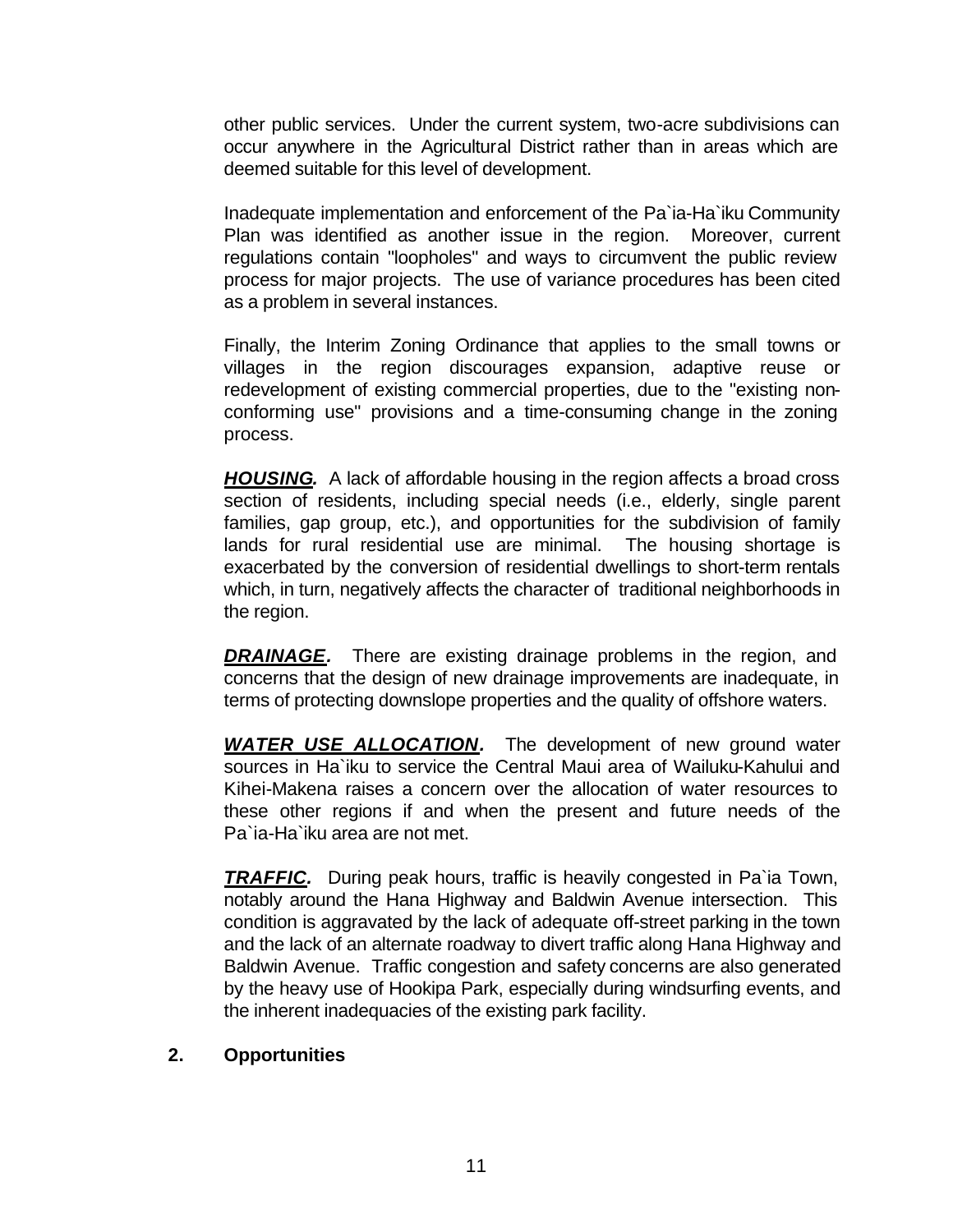- a. Preserve shoreline open space vistas and expand opportunities for public park uses.
- b. Preserve significant archaeological and cultural resources in the region.
- c. Protect and maintain a rural character distinct from the city-like form of other urban communities on Maui by incorporating a small town or village development, such as the neotraditional form of town planning with an emphasis on defined growth limits and mixed uses, organized and designed for pedestrian and bicycle mobility and comfort.
- d. Accommodate future housing needs.
- e. Expand opportunities for diversified agriculture, "rural light industry," "cottage-scale" businesses and other small-scale, owner-operated businesses.
- f. Protect the integrity of productive or prime agricultural lands in the region.

### **C. Interregional Issues**

During deliberations over possible amendments to the Pa`ia-Ha`iku Community Plan, several issues were considered which affect other regions. This section discusses these issues which need interregional, island-wide or County-wide comprehensive policy analyses and formulation.

- 1. Water use allocation. There is concern over the development of new ground water sources in Ha`iku and the allocation of this resource to service other regions of the island, namely Wailuku-Kahului and Kihei-Makena, and how this relates to the future needs of the Pa`ia-Ha`iku area.
- 2. Future alternate roadway. There is an immediate need for an alternate roadway to alleviate congestion in Pa`ia Town and the new proposed residential community at Pa`ia School. This would be subject to consultation with the State Department of Transportation and County Department of Public Works and Waste Management.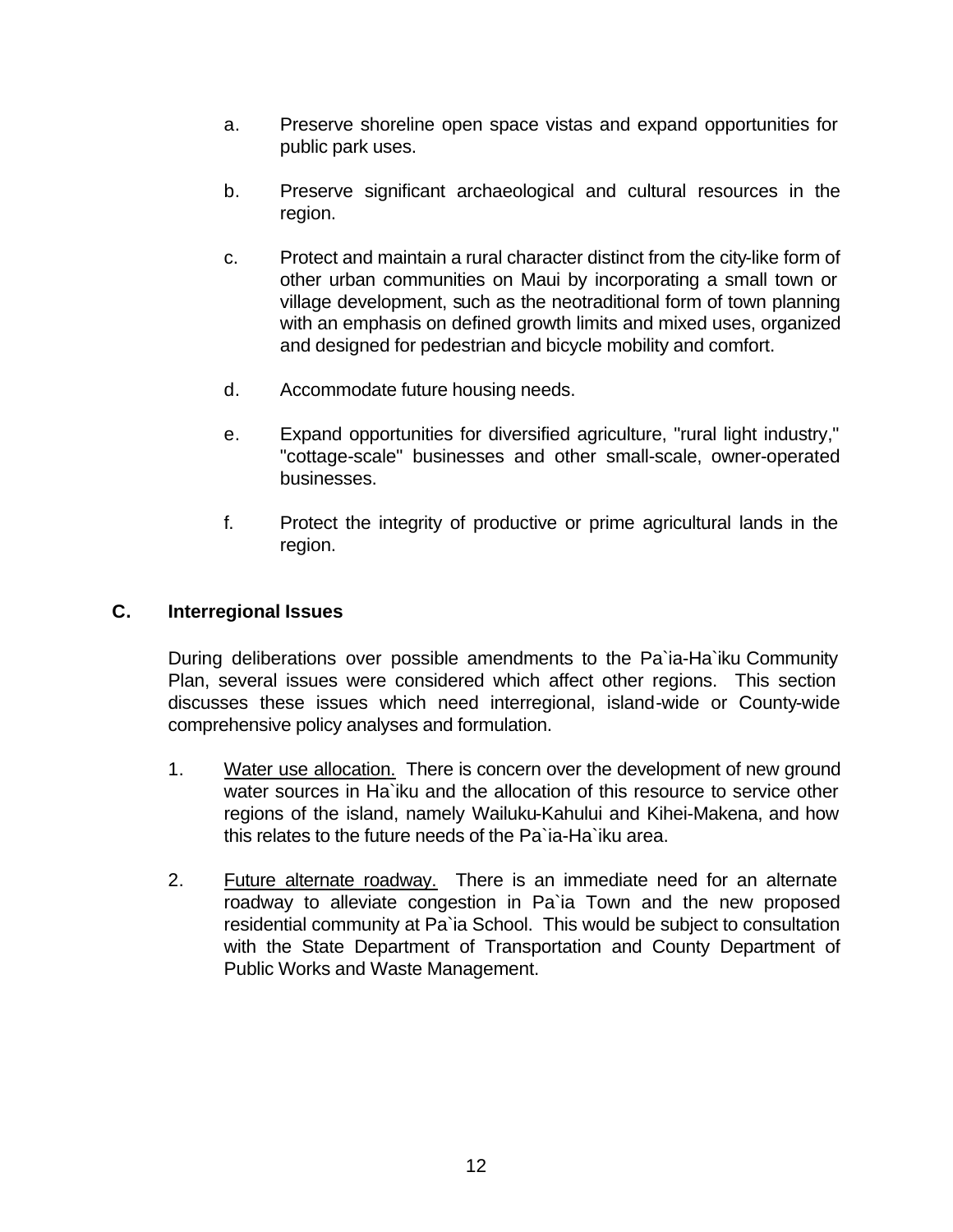# **PART III**

# **POLICY RECOMMENDATIONS, IMPLEMENTING ACTIONS AND STANDARDS FOR THE PA`IA-HA`IKU REGION**

### **A. Intended Effects of the Pa`ia-Ha`iku Community Plan**

Policy recommendations contained herein express the long-term visions for the Pa`ia-Ha`iku community. They will be used to formulate and prioritize programs and strategies for each of the planning categories, to set parameters for decision making, and most importantly, to establish a long-range land use pattern for the region.

The Pa`ia-Ha`iku Community Plan will play a key role in directing the physical and economic growth and stabilization for the Pa`ia-Ha`iku region. Accordingly, the population of Pa`ia-Ha`iku will, to a large degree, be affected by the policy recommendations contained in the Community Plan.

Population projections, while subject to a host of variables and external factors, provide useful benchmarks for conceptualizing growth in a region, and are useful in measuring the effectiveness of the community plan and its strategies to direct and manage growth. The forecasts used in preparation of the Pa`ia-Ha`iku Community Plan indicate a projected population of approximately 9,902 to 10,379 residents over the next 20 years and shall guide decision-making and future land use and community development needs to the year 2010. This translates into approximately 856 to 1,059 additional housing units.

The policy recommendations of the Pa`ia-Ha`iku Community Plan are anticipated to have a direct effect on the sequence and pattern of growth in the region. The plan seeks to pattern future growth and development in a manner reflective of the rural and small town or village character of the region. Future residential expansion is directed to Pa`ia Town and the former settlement area of Upper Pa`ia which maintained a thriving plantation village community up to mid-1900. In Ha`iku, expansion of lands for rural residential development is designated in areas close to existing villages and settlements, and the need for affordable resident housing is underscored. The Pa`ia-Ha`iku Community Plan emphasizes the preservation of scenic vistas and shoreline resources, and the expansion of public recreational opportunities. The plan also intends to protect and recognize the region's historic, archaeological and cultural resources.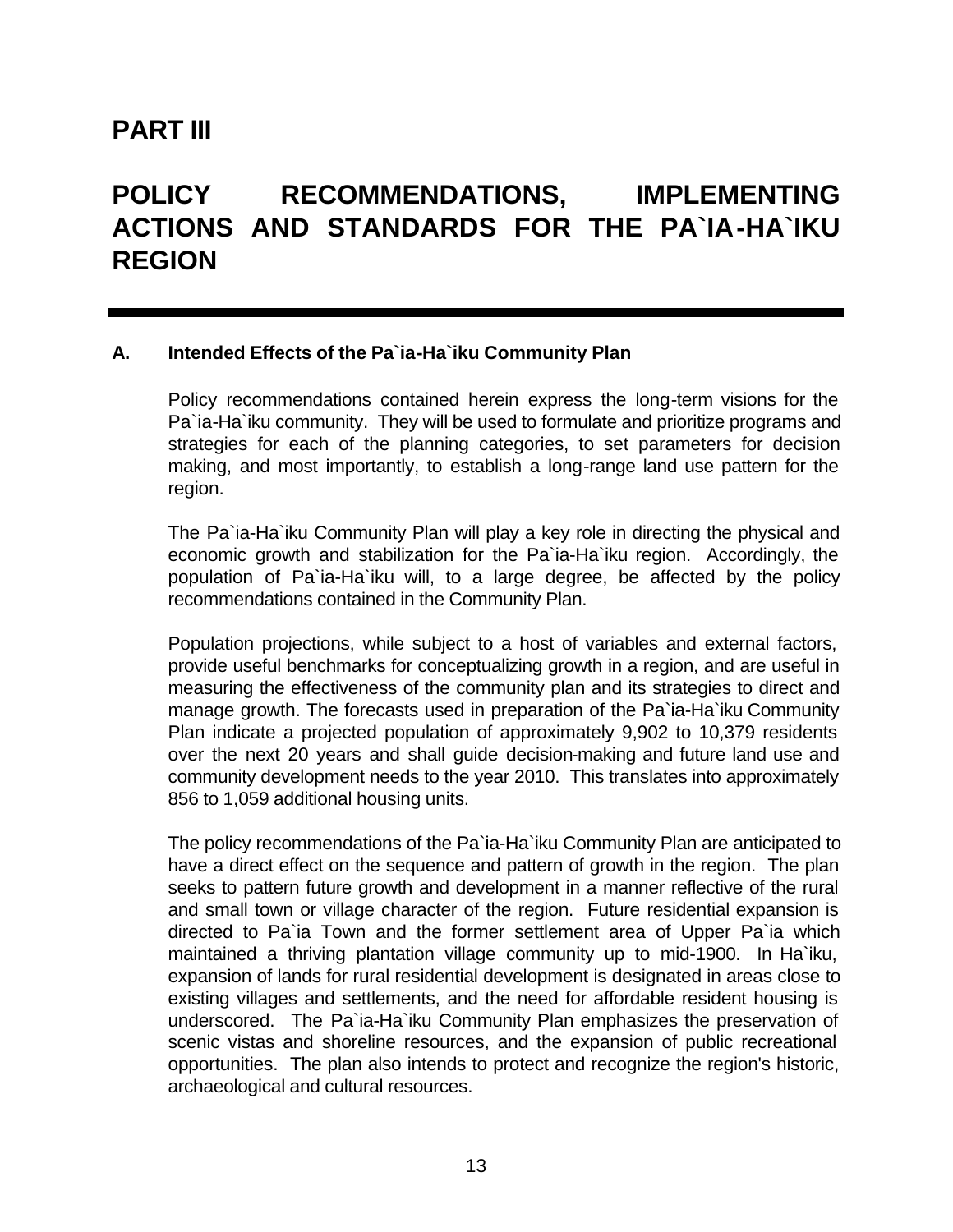# **B. Goals, Objectives, Policies and Implementing Actions**

Policy recommendations for the Pa`ia-Ha`iku Community Plan region have been developed to guide decision making in a number of subject areas having community-wide impact. Simply interpreted, the goals are those broad statements which identify a preferred future condition. The objectives and policies specify steps and measures to be taken to achieve the stated goal. Finally, the implementing actions identify specific programs, project requirements, and activities necessary to successfully accomplish the desired goal.

# *LAND USE*

# *Goal*

A well-planned community that preserves the region's small town ambiance and rural character, coastal scenic vistas, and extensive agricultural land use, and accommodates the future needs of residents at a sustainable rate of growth and in harmony with the region's natural environment, marine resources, and traditional uses of the shoreline and mauka lands.

- 1. Protect the marine environment and quality of the offshore waters.
- 2. Preserve important scenic vistas and shoreline resources of the region.
- 3. Prohibit hotel/resort development within the region.
- 4. Ensure that appropriate lands are available to support the region's current and future agricultural industries, including sugar, pineapple, diversified agriculture, and aquaculture.
- 5. Identify prime or productive agricultural lands, and develop appropriate regulations for their protection.
- 6. When appropriate, incorporate low-rise town or village forms of development, such as the neotraditional town, with defined growth limits and a village core of mixed public, residential and commercial uses, organized and designed to enhance pedestrian and bicycle access as an alternative to linear forms of development, which are characteristic of more urban areas.
- 7. Provide for a range of residential lot sizes in appropriate areas.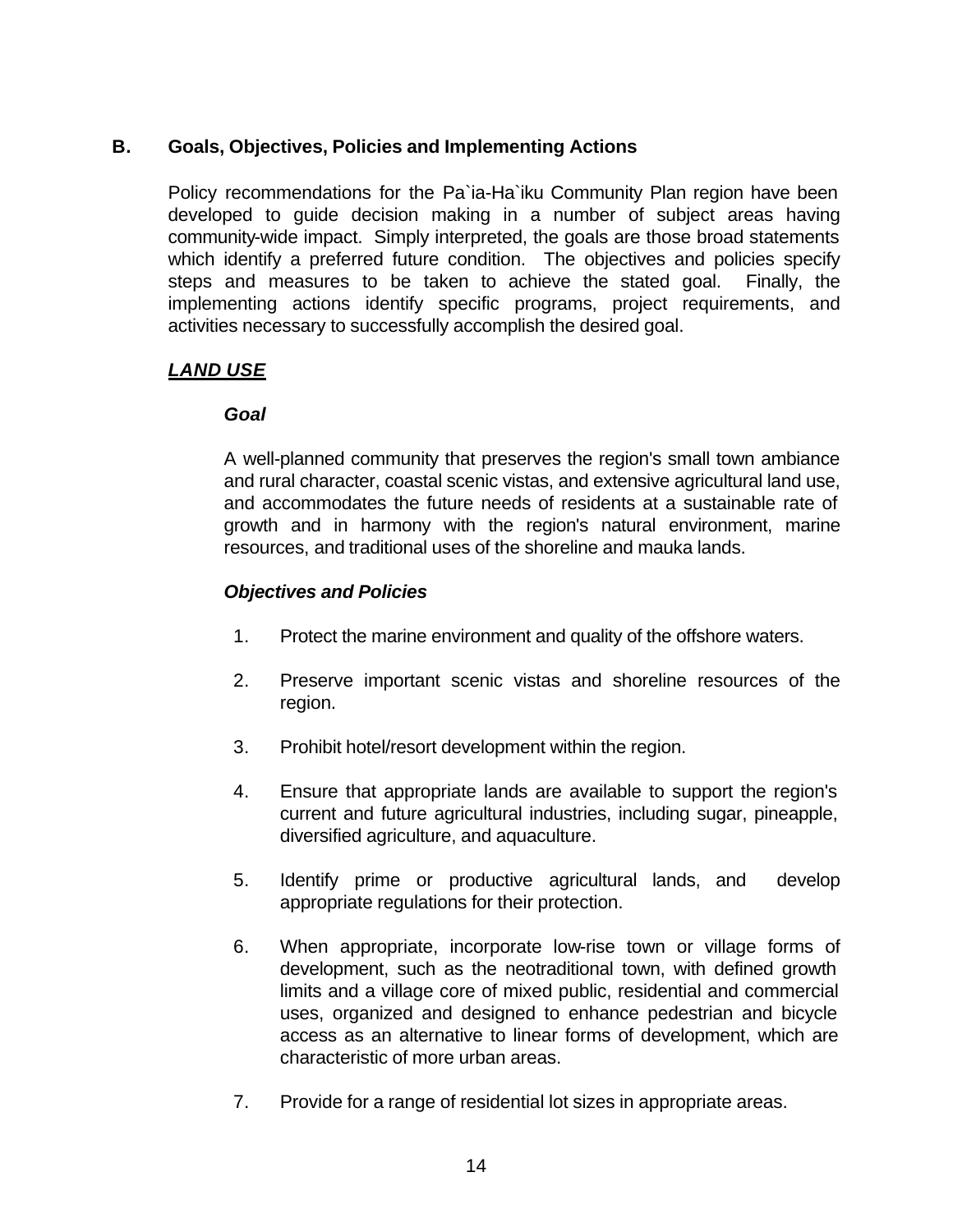- 8. Define urban and rural growth limits and densities for the region by determining the needed space to accommodate projected growth, designating the required land using the land use map, and supporting needed development in these areas.
- 9. Maintain and expand areas desirable for public recreational uses.
- 10. Discourage approvals of Special Permits in State Agricultural and Rural Districts unless: (a) necessary to serve the immediate community in remote areas; (b) supportive of agricultural uses; or (c) needed for the use or distribution of locally produced products and services that otherwise do not adversely affect the environment, surrounding agricultural uses, or public safety.
- 11. For the outlying areas such as Ha`iku with existing Urban or Rural Land Use classifications, consideration for expansion of the State Land Use District Boundary should be made on a case by case basis for limited residential development in accordance with the following criteria:
	- a. That the proposed change is contiguous with the Urban or Rural District and compatible with the existing character of the surrounding area;
	- b. That adequate public services and facilities are available or can be provided at reasonable cost to the petitioner; and
	- c. That the proposed land use amendment shall have no significant adverse effects upon agricultural, natural, environmental, recreational, scenic, historic, or other resources of the area.
- 12. Designate the following areas for park use:
	- a. Baldwin Park to "Small Park" in Pa`ia;
	- b. Hookipa Park expansion including land around the existing park for immediate development, as well as the realignment of Hana Highway (Note that mauka lands shall be a park reserve which would allow existing agricultural cultivation to continue until the future park expansion);
	- c. Kaulahao Beach ("Blue Tile Beach");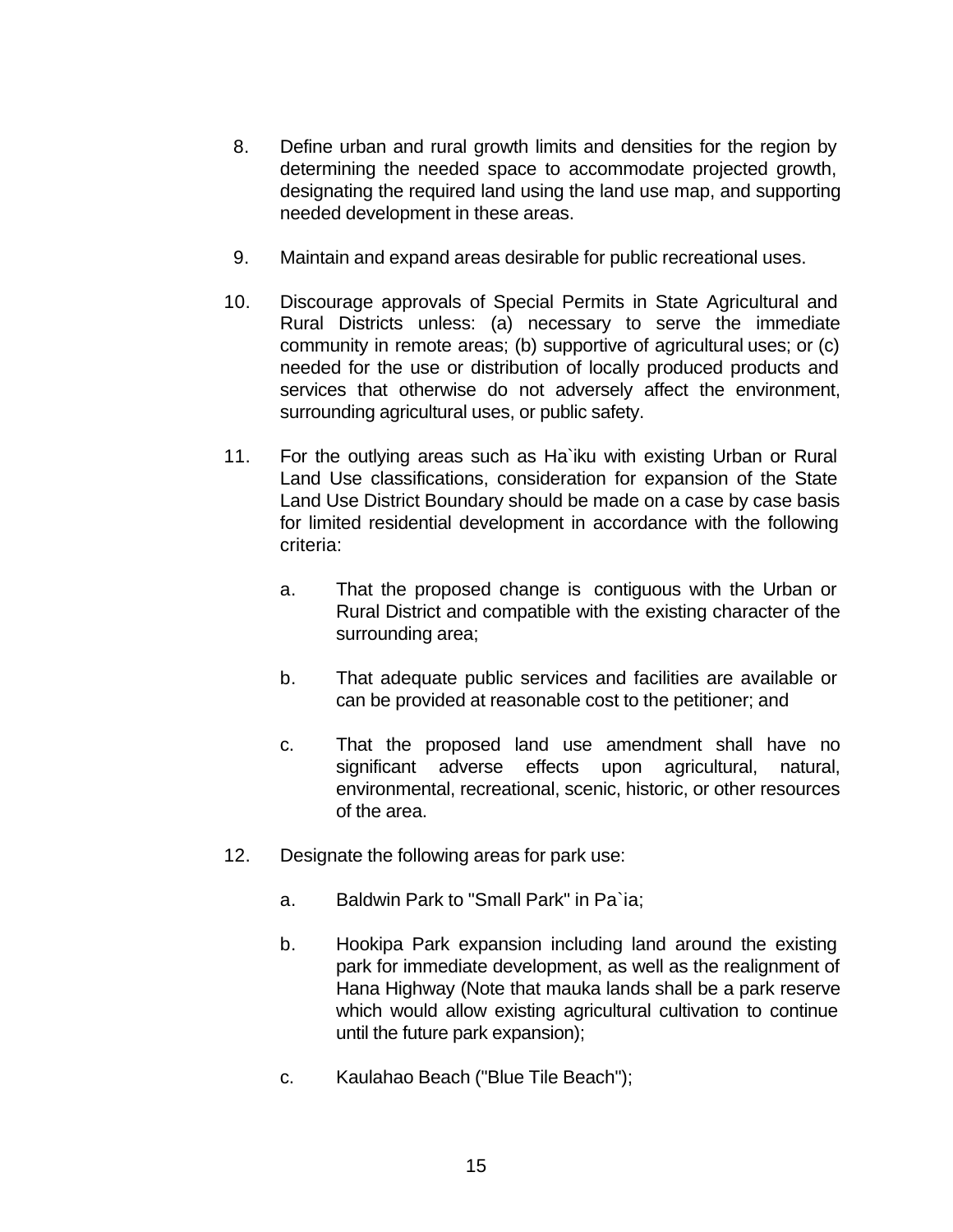- d. Near Pa`uwela Road and mauka of the Ha`iku School and existing residential developments; and
- e. Mauka of 4th Division Marine Park for an active park area and Kauhikoa Hill for a passive recreational/scenic area.
- 13. Limit visitor accommodations to owner-occupied "bed and breakfast" establishments that are residential in both scale and character. Any proposed "bed and breakfasts" should not be situated near the shoreline so as to avoid the proliferation of this use and subsequent changes in the character of the region's coast.
- 14. Limit and manage windsurfing meets at Hookipa in order to better accommodate traditional uses, such as fishing and surfing, and maintain other public recreational uses of the area.
- 15. Avoid development of flood prone areas, stream channels and gulches due to safety concerns, open space relief, and visual separation. Drainage channels should be regularly maintained by appropriate agencies.
- 16. Require Special Use Permits for public/quasi-public uses in the State Rural District.
- 17. Upon any closure of the Paia Mill, the Mill's Heavy Industrial land use designation shall be evaluated by the Department of Planning to determine whether it is appropriate for such designation to be retained, and the Department shall transmit a report and recommendation to the Council for action as appropriate.

# *Implementing Actions*

- 1. Review, amend and adopt, as appropriate, zoning ordinances to carry out the intent of the land use categories identified in the Pa`ia-Ha`iku Community Plan, including, but not limited to, a Rural Light Industrial zoning classification.
- 2. Adopt rules requiring Special Use Permits for public and quasi-public uses in the State Rural District.
- 3. Establish varying minimum lot sizes and subdivision standards to reflect different kinds of proposed uses and activities, thereby, preventing the improper use of agricultural and rural areas. Moreover, ensure that minimum two-acre lot subdivisions intended for "gentleman estates" are limited to areas that (a) have adequate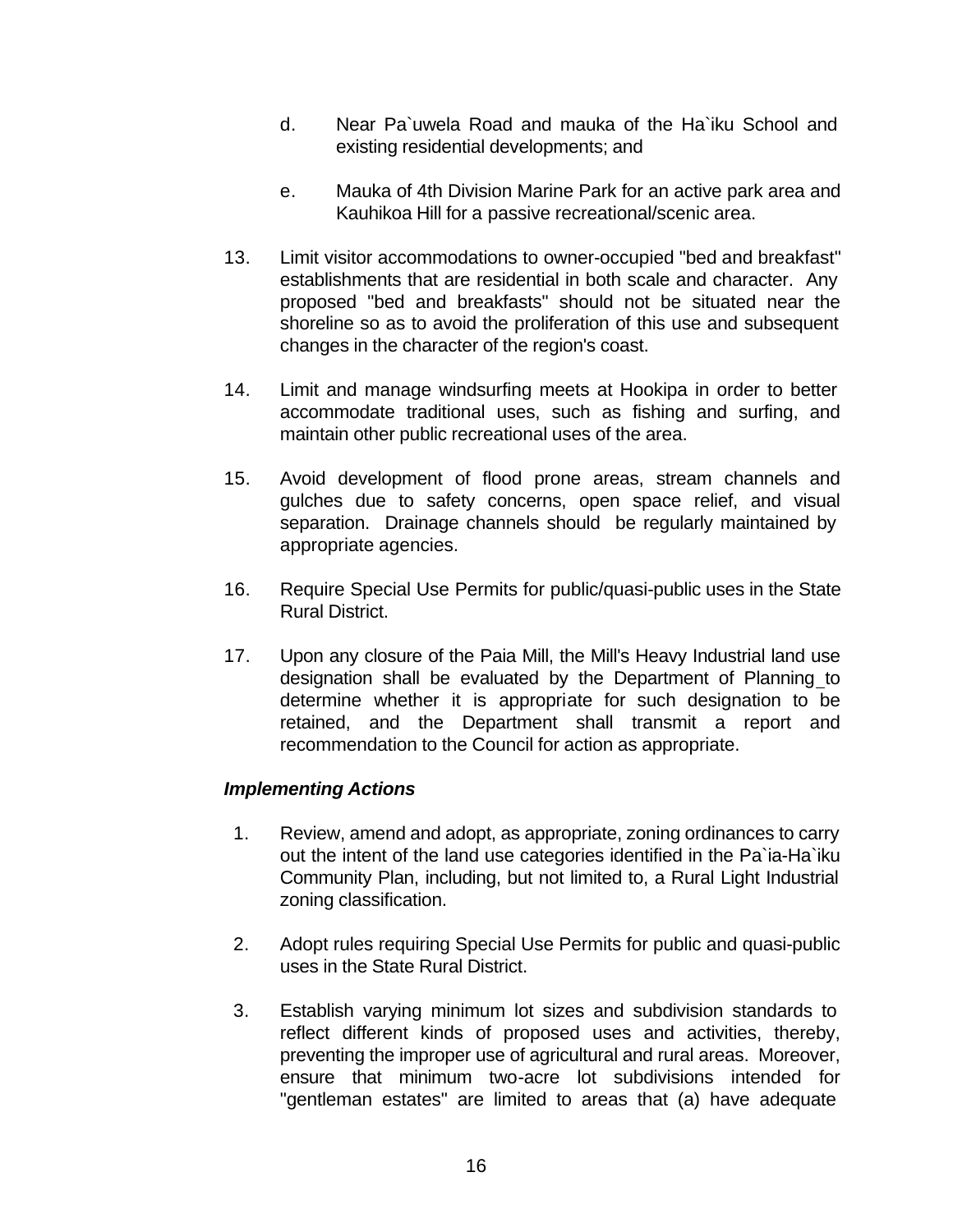public services and infrastructure, and (b) would not significantly detract from the agricultural, rural, open space, scenic and environmental qualities of the region.

- 4. Establish and enforce regulations for "bed and breakfast" establishments conducted by owner occupants within single-family residential dwellings to ensure that they will be situated in appropriate areas and not adversely affect the surrounding neighborhood. The regulations should include, but not be limited to, criteria related to location, size of operation, off-street parking, and other appropriate mitigative measures.
- 5. Improve standards and procedures to protect scenic vistas and shoreline resources of the region.
- 6. Designate areas for agricultural parks suitable for diversified agriculture and aquaculture.
- 7. Develop and implement a directed and managed growth plan and strategies to guide and coordinate future development consistent with the provision and availability of public infrastructure.

# *ENVIRONMENT*

### *Goal*

The preservation and protection of the natural environment, marine resources and scenic vistas to maintain the rural and natural ambiance and character of the region.

- 1. Preserve and protect scenic vistas along Hana Highway.
- 2. Preserve and protect unique natural areas with significant conservation value, including, but not limited to, the native rain forest at Waikamoi.
- 3. Encourage and support the establishment of native forest and vegetation.
- 4. Preserve the shoreline sand dune formations throughout the planning region. These topographic features are a significant element of the natural setting and should be protected from any actions which would detract from their scenic, cultural or ecological value.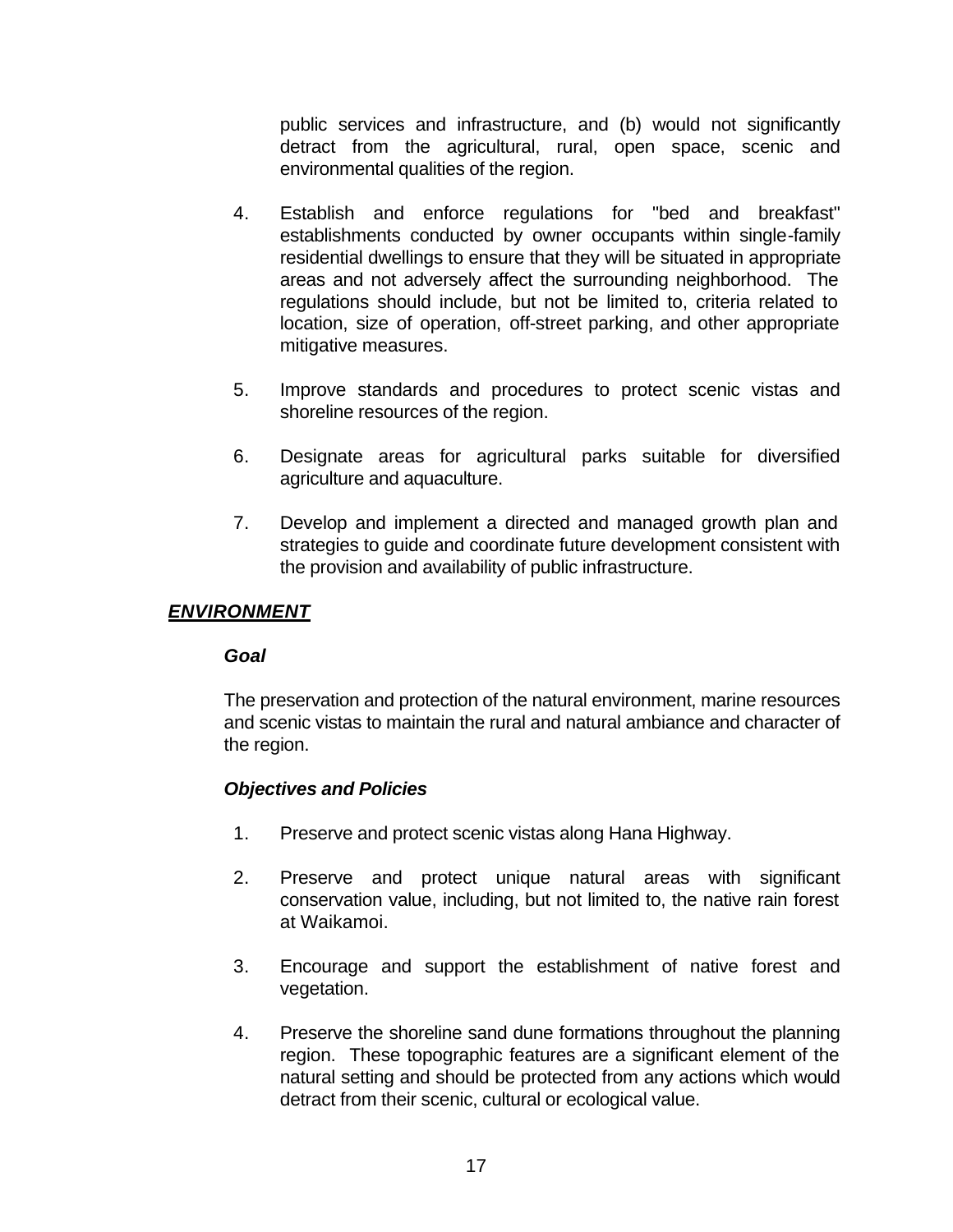- 5. Establish a system of temporary shoreline closures to fishing, alternating various segments of the coast, to minimize depletion and allow the resources to regenerate.
- 6. Protect the quality of surface and groundwater resources.
- 7. Protect all wetland resources. Such resources provide open space and habitat for plant and animal life in the aquatic environment. Ensure that the development of new water sources does not adversely affect in-stream flows.
- 8. Protect and maintain the quality of the nearshore and offshore waters and marine environment. Ensure that storm water run-off and siltation from proposed development will not adversely affect the marine environment and nearshore and offshore water quality. Open culverts which empty directly into nearshore waters should be avoided.
- 9. Encourage the construction of natural grass-lined drainage channels, as opposed to concrete channels, and the installation of siltation **basins**.
- 10. Effectively control agricultural run-off.
- 11. Promote greater awareness and opportunities for recycling and sound conservation practices.

### *CULTURAL RESOURCES*

#### *Goal*

Identification, protection, preservation, enhancement and appropriate use of cultural resources, cultural practices and historic sites that provide a sense of history and define a sense of place for the Pa`ia-Ha`iku region.

- 1. Encourage and protect traditional mauka and makai accesses, cultural practices and rural lifestyles. Protect traditional hunting, fishing and gathering.
- 2. Prevent the desecration of ancient and historic burial sites.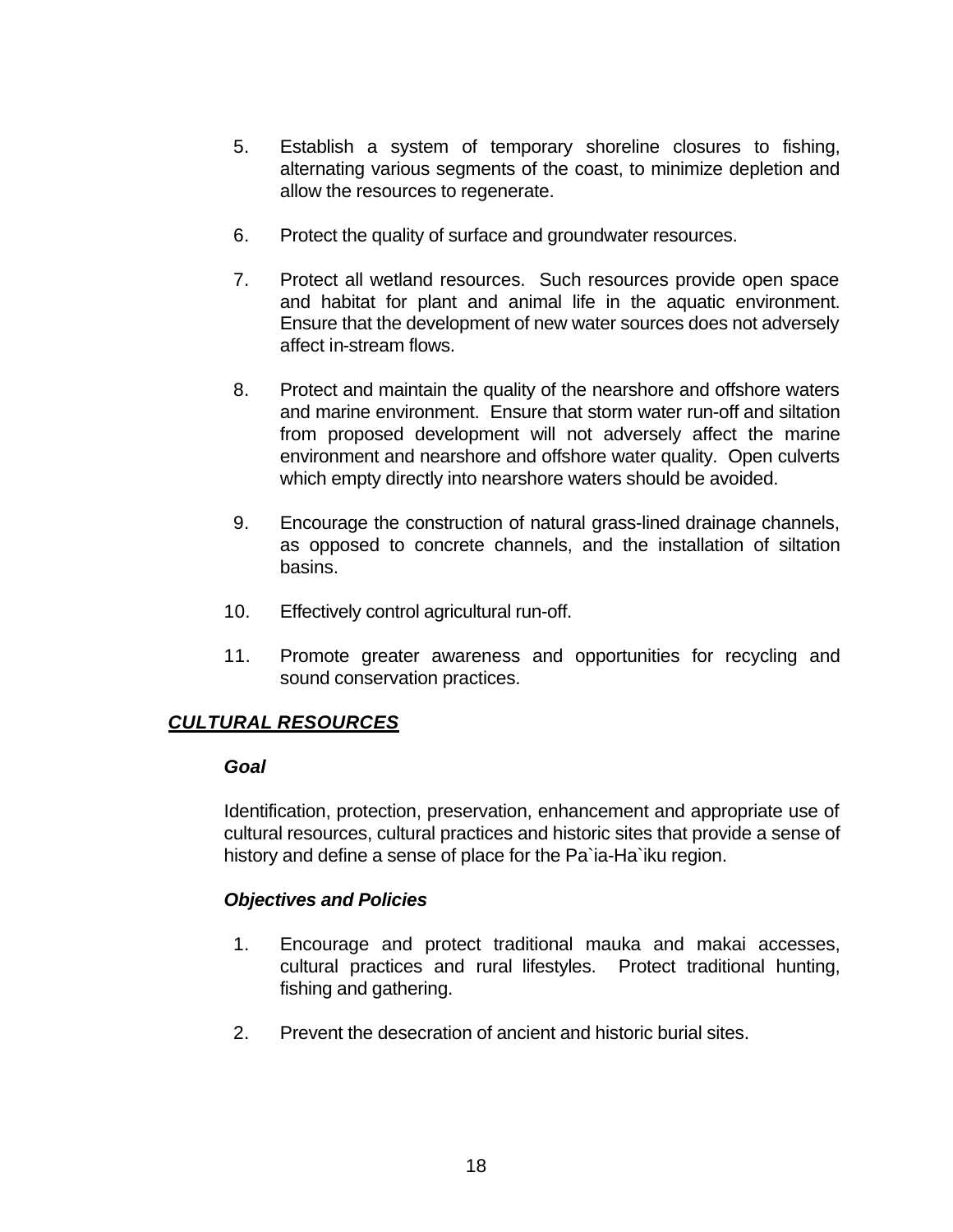- 3. Identify, protect, preserve, and, where appropriate, restore significant archaeological and cultural sites and resources unique to the State of Hawaii and Island of Maui.
- 4. Foster an awareness of the diversity and importance of cultural resources and of the history of Pa`ia-Ha`iku. Promote distinct cultural resources as an identifying characteristic of the region.
- 5. Recognize and respect family ancestral ties to certain sites.
- 6. Encourage community stewardship of historic sites.
- 7. Encourage the development of "cultural parks" for visitation and education.
- 8. Encourage cultural and educational programs to perpetuate Hawaiian and other ethnic heritages.
- 9. Encourage the ongoing state and national register nomination process, by government and private property owners, to increase awareness and protection of sites and districts.
- 10. Encourage the restoration and traditional use of taro patches, and the re-establishment of breadfruit groves.
- 11. Recognize and respect the importance of various ethnic representations in the cultural site identification process.

### *Implementing Actions*

- 1. Update the County Cultural Resource Management Plan to further identify specific and significant cultural resources in the region and provide strategies for preservation and enhancement. Include a cross section of residents familiar with the various ethnic histories of the region to advise the Cultural Resources Commission in the designation and management of significant cultural resources.
- 2. Require development projects to identify all archaeological and cultural sites and resources, including traditional accesses, located within or adjacent to the project area as part of initial project studies. Further require that all proposed activity include appropriate measures such as site avoidance, buffer areas and interpretation, to mitigate potential adverse impacts on cultural resources. Establish standards and procedures to be followed during the subdivision, special management area permit, or change in zoning application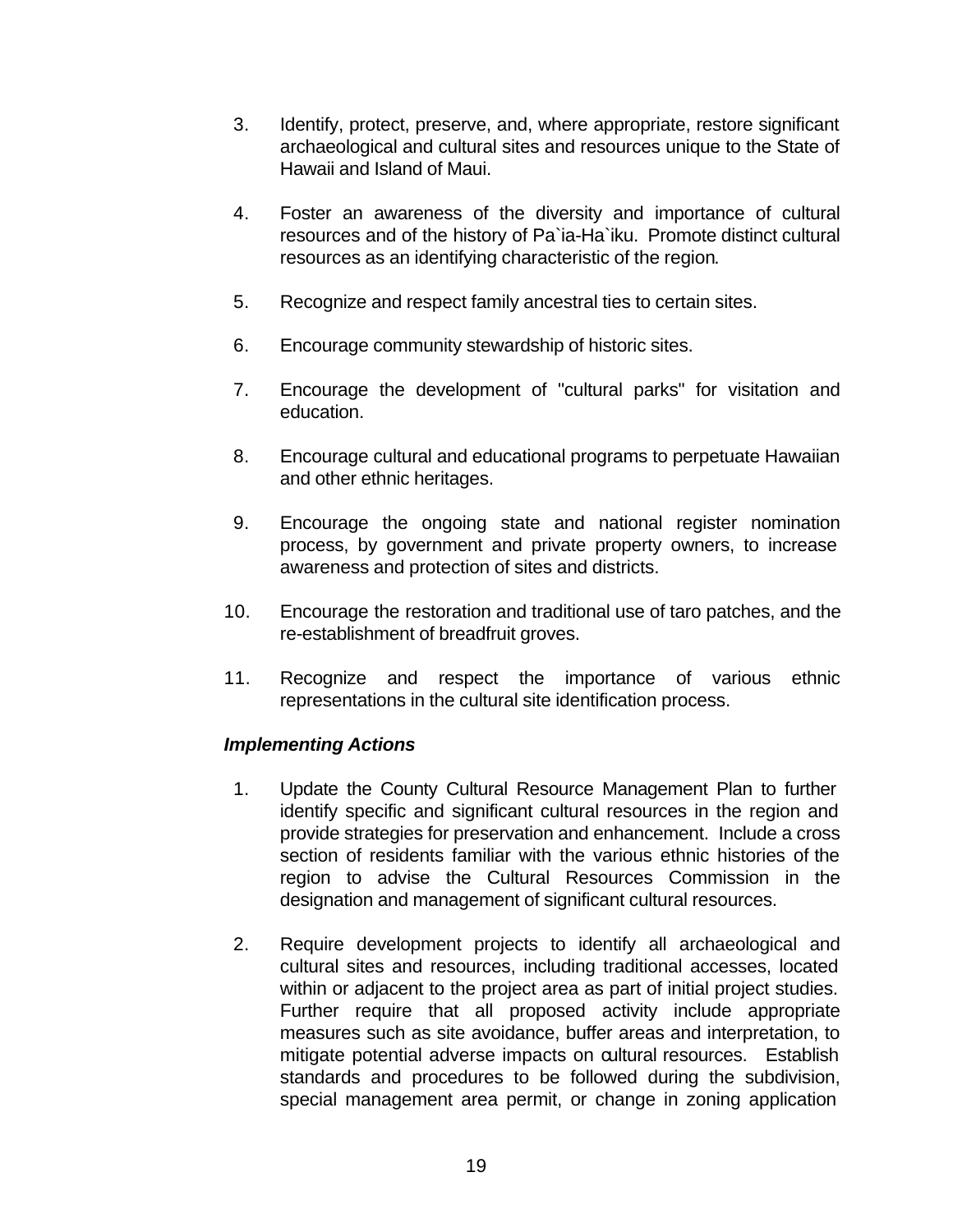stage to ensure adequate review of lands involving archaeologically and culturally sensitive sites.

- 3. Implement a historic or cultural district overlay ordinance to provide protection for areas of significant archaeological, historical and cultural resources. Areas which should be considered for designation include the following:
	- a. Pa`ia Town
	- b. Ho`olawa Bay, Huelo
	- c. Kuiaha Bay, Ha`iku
	- d. Halehaku Bay, Pilale
	- e. Honopou Valley, Peahi (coastal valley area)
	- f. Kaupakulua Gulch (coastal valley area)
	- g. Hanawana Landing, Huelo/Kailua
- 4. Investigate the creation of a "cultural park" at Ho`olawa Bay and other important sites in the region.
- 5. Flag for preservation the following general site types and areas:
	- a. Ancient Trails/Old government roads
	- b. Fishponds
	- c. Landings
	- d. Nearshore marine cultural resources
	- e. Stream valley areas
		- (1) habitation complexes (shoreline and interior)
		- (2) lo`i and `auwai
		- (3) terraces
	- f. Significant native vegetation zones
	- g. Plantation ditch systems
	- h. Religious structures (shrines, churches and heiaus)
	- i. Old bridges
	- j. Plantation camps
	- k. Plantation era structures and homes
	- l. Petroglyphs
	- m. Burials
- 6. Initiate and adopt, under the auspices of the Department of Planning, a mauka/makai access dedication ordinance pursuant to Chapter 46, H.R.S. and acquire accesses through purchase, dedication, condemnation, or land exchange.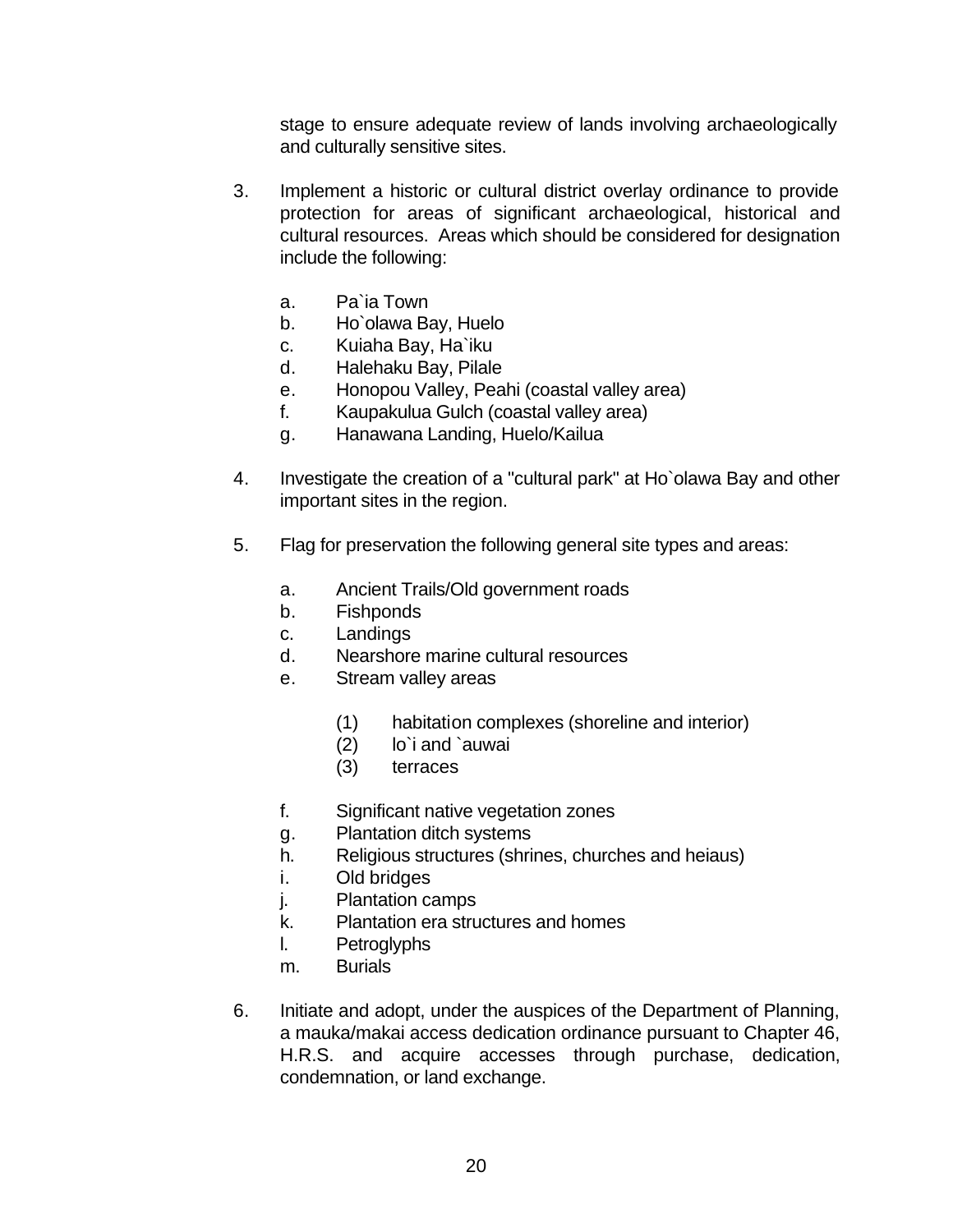- 7. Formulate and adopt rural and historic district roadway standards to promote the maintenance of historic landscapes and streetscapes in character with the region.
- 8. Designate the location of former camps and communities through a historical marker program.
- 9. Implement a community curatorship program, and site reconstruction and interpretation project at Nakalele Point (west of Ho`okipa).
- 10. Require archaeological field checks before issuance of building and grading permits for properties located in gulches or other areas which could hold archaeological resources.
- 11. Recommend to the Arborist Committee for consideration as "Exceptional Trees," all trees, or groves of trees, that have significant historic or cultural value, represent an important community resource, or are exceptional by reason of age, rarity, location, size or aesthetic quality.

# *ECONOMIC ACTIVITY*

### *Goal*

A stable economy that complements the rural character of the region and provides opportunities for economic diversification and community needs.

- 1. Maintain agriculture as the primary economic activity. Enhance opportunities for the cultivation and processing of local agricultural products and encourage the establishment of agricultural parks and support services (i.e., co-op facilities for distribution, marketing and sales) to enhance diversified agricultural activities.
- 2. Establish opportunities for rural light industrial uses as a secondary economic activity consistent with the rural character of the region. This would include uses which are related to the agricultural base, light industries which are oriented to servicing the surrounding community, and small skilled-craft operations.
- 3. Provide for neighborhood-scale commercial services within or in close proximity to residential areas to accommodate the needs of residents.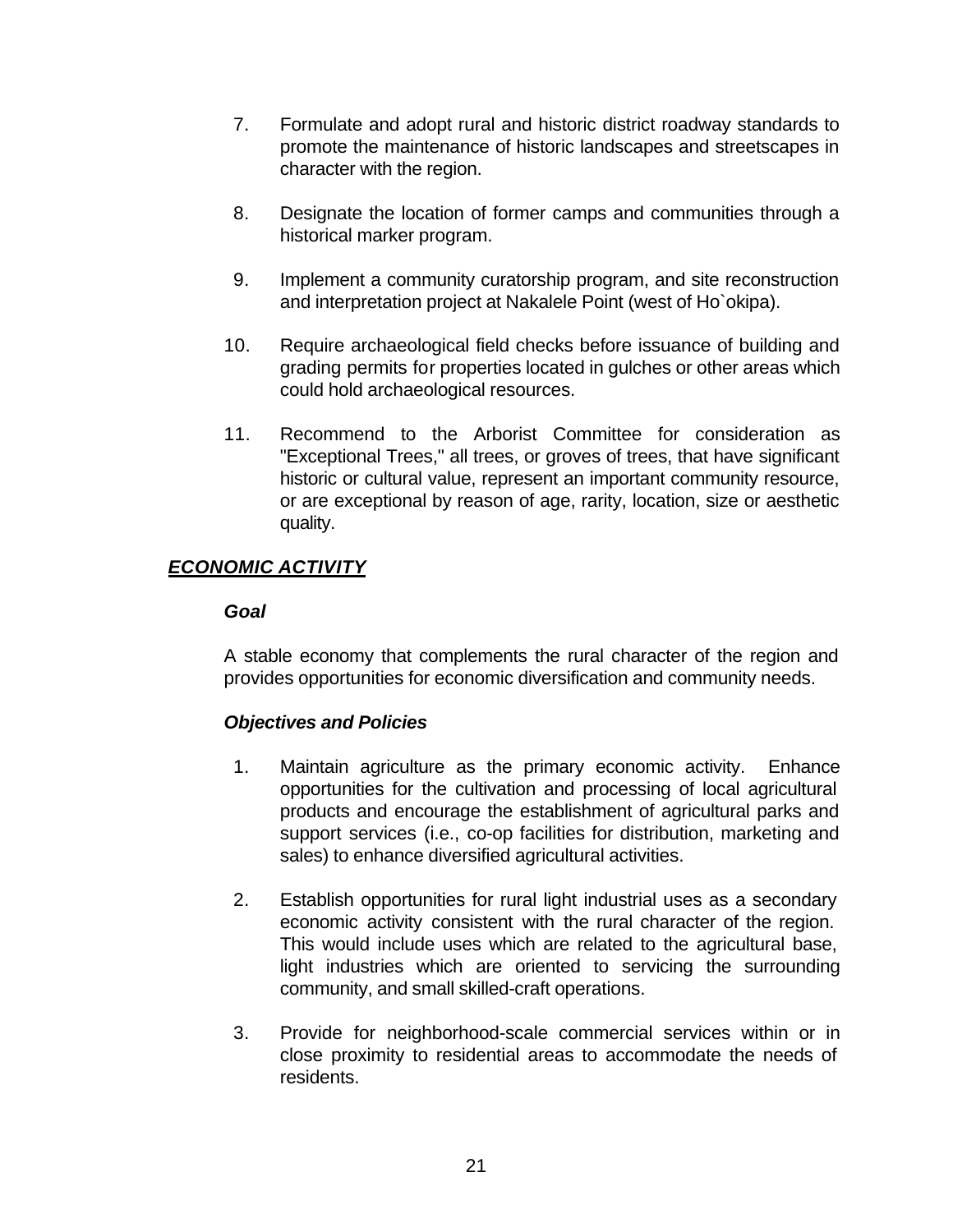- 4. Consider "bed and breakfast" establishments as transient visitor facilities, provided that these are conducted by owner-occupants within a single-family residential dwelling and approved for such use.
- 5. Encourage the establishment of a farmers' market at an appropriate site in the Pa`ia and Ha`iku areas.

# *Implementing Actions*

- 1. Encourage the State Department of Agriculture to draft or propose a master plan to promote diversified agriculture by expanding agricultural programs, identifying the specific uses of those agricultural lands, and locating a site(s) for an agricultural park.
- 2. Update the County's socio-economic database to provide an on-going basis for evaluating socio-economic issues and conditions in the Pa`ia-Ha`iku Community Plan region.

# *HOUSING*

# *Goal*

A sufficient supply and choice of attractive housing accommodations with emphasis on affordable housing for a broad cross section of residents.

- 1. Meet the 20-year housing needs of the planning region. Provide sufficient land area for residential development only in appropriate areas near public facilities in order to discourage land speculation, and provide for predictable, efficient land use and development patterns in the region.
- 2. Expand the inventory of affordable housing. Provide a variety of affordable housing opportunities, including improved lots and self-help projects, and provide for special needs, including the elderly, singleparent families and the disabled. Encourage public sector projects, government programs, public/private joint efforts, and other assistance programs to reduce costs and increase the availability of affordable and gap-group housing projects.
- 3. Reduce residential home energy and water consumption.
- 4. Secure lands for future low-cost residential development by government or private nonprofit corporations.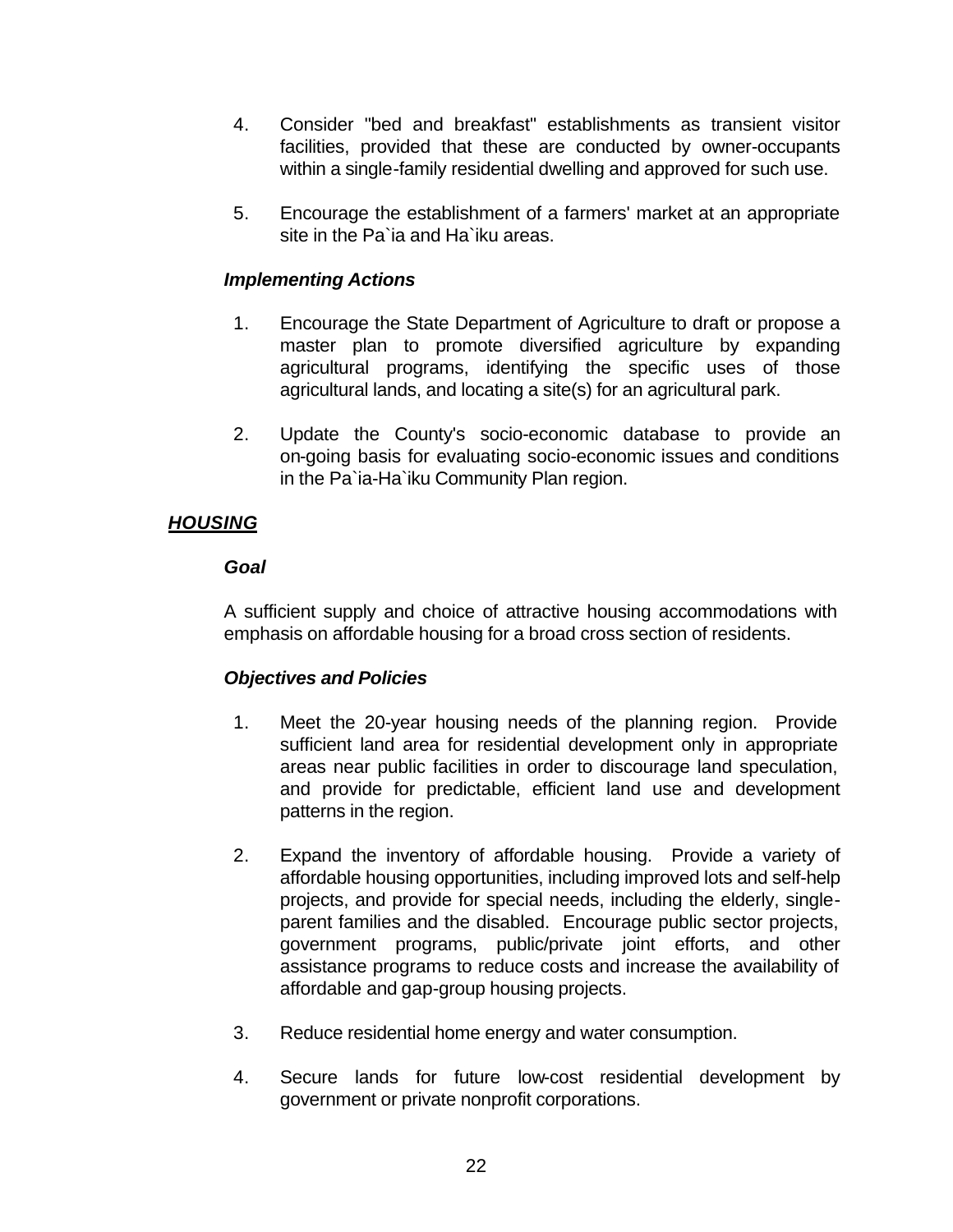- 5. Credit the donation of improved residential land to the State or County government towards affordable housing requirements by private developers.
- 6. Institute measures to prevent speculation in government-assisted or subsidized affordable housing projects.
- 7. Plan, design and construct off-site public infrastructure improvements (i.e., water, recreation, roads, sewer, drainage and solid waste) in anticipation of residential developments defined in the Community Plan and consistent with a directed and managed growth plan or strategy.
- 8. Require a mix of affordable and market-priced housing in all major residential projects, unless the project is to be developed exclusively as an affordable housing project.
- 9. Ensure that community parks are developed before major new development projects are allowed to occur.
- 10. Support efforts to develop housing for the elderly, the homeless and the working poor.

### *Implementing Actions*

- 1. Develop a comprehensive plan for housing assistance programs which coordinates all available public and private financial resources and incorporates appropriate regulatory measures.
- 2. Establish a housing rehabilitation program, including loans, grants and/or technical assistance and community outreach.
- 3. Adopt standards for housing design and construction to reduce energy and water consumption.
- 4. Encourage efforts to provide shelter for Maui's homeless, and low-cost rental housing for its working poor.
- 5. Propose and define growth limits around existing urbanized areas to accommodate residential development while directing growth in an organized manner.

### *TOWN DESIGN*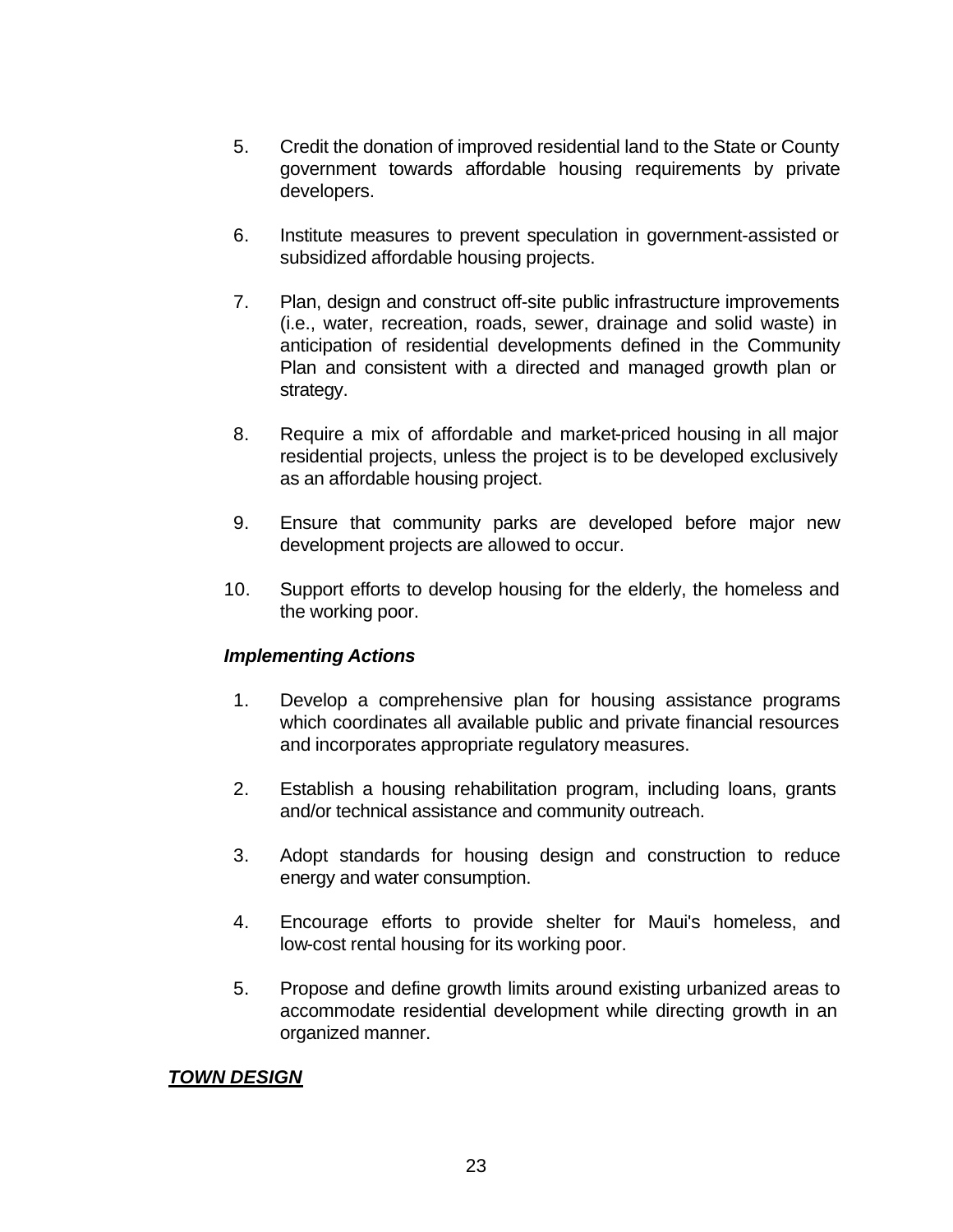# *Goal*

Attractive rural town development in keeping with the existing scale, form and character of settlement areas in the region.

# *Objectives and Policies*

- 1. Incorporate design standards, including, but not limited to, lighting, building and roadway design, appropriate for rural communities. In Agricultural and Rural Districts, excessive roadway standards and street lighting requirements should be discouraged.
- 2. Establish in designated areas a neotraditional village form of development with defined growth limits and a core of low-rise mixed public, residential and commercial uses organized and designed to enhance pedestrian and bicycle access.
- 3. Limit building heights to two (2) stories or thirty (30) feet above grade throughout the region, with any exceptions being subject to design review by the County.
- 4. Follow the established design standards for the commercial use areas of Pa`ia Town and Ha`iku based on the following guidelines:
	- a. Visually maintain and enhance the low-density town character.
	- b. Require that future development be compatible with the desired scale and rural character.
	- c. Maintain the ambiance of Pa`ia and Ha`iku Towns.

Design improvements should be undertaken in a coordinated and ongoing fashion so as to ensure compatibility of future development projects with the desired character. Road improvements for drainage, lighting, and safety should be coordinated with the maintenance of the existing rural, informal streetscape which exemplifies the character of Pa`ia and Ha`iku Towns. For example, urban roadway standards which require excessive street widths detract from a rural character and should be discouraged.

 5. Save and incorporate healthy, mature trees in the landscape planting plans of subdivisions, roads or any other construction or development.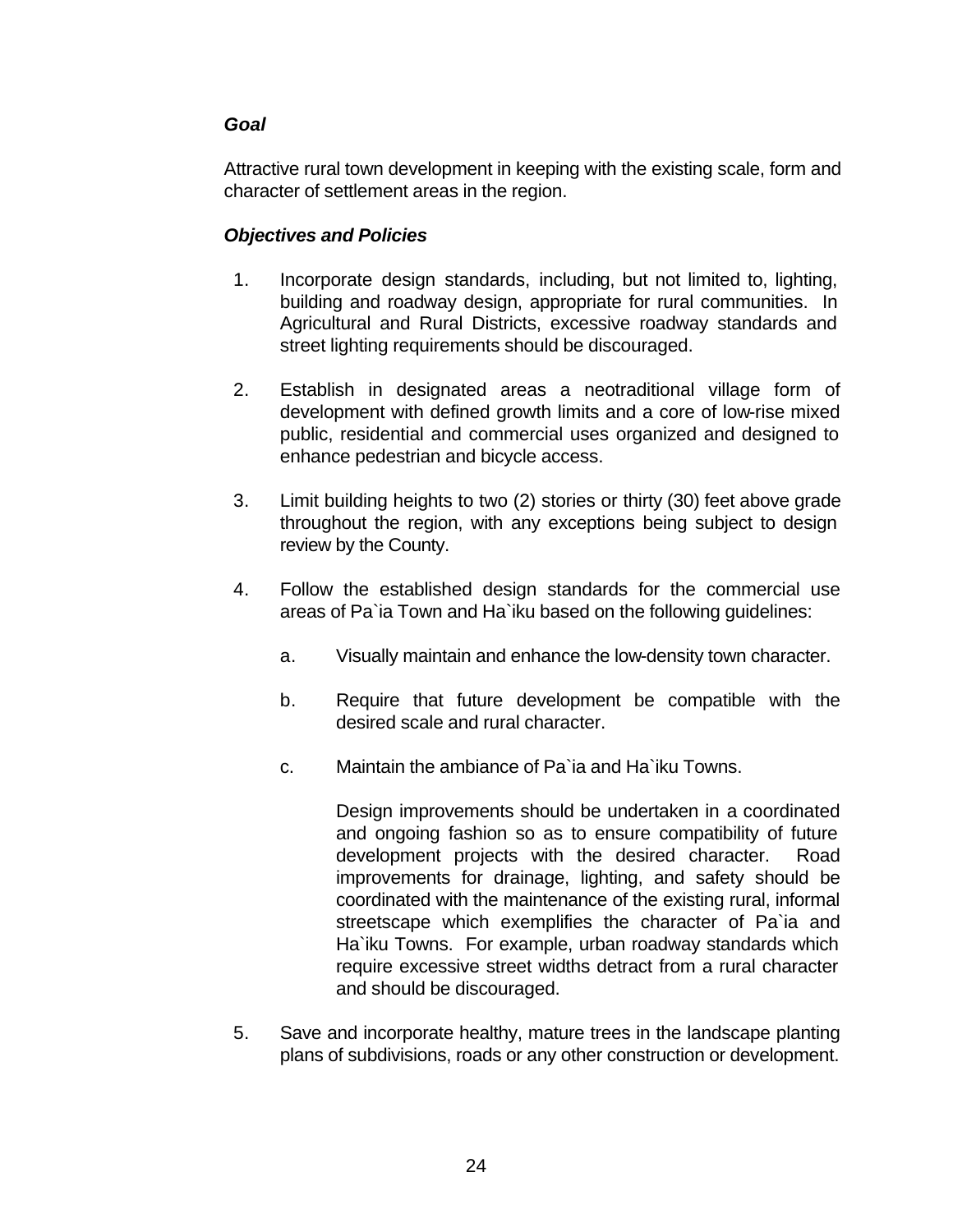- 6. Incorporate the principles of xeriscaping in all future landscape planting.
- 7. Use "native plants" for landscape planting in all public projects to the extent practicable.
- 8. Ensure that all future subdivisions, construction projects, and developments comply with the Maui County Planting Plan.
- 9. Encourage neighborhood communities and citizen groups to upgrade streets and parks in accordance with the Maui County Planting Plan.
- 10. Enhance existing public rights-of-way and parks with appropriate trees, turfgrass and groundcovers.

# *Implementing Actions*

- 1. Revise subdivision standards, including, but not limited to, roadways and street lighting, for rural areas such as Pa`ia-Ha`iku to maintain a rural character and appearance. In Agricultural and Rural Districts, excessive roadway standards and street lighting requirements should be discouraged.
- 2. Encourage landscape buffering along the makai side of the proposed Alternate Road and along the makai and mauka edges of the sugar mill area in a manner that does not detract from scenic vistas.

# *PHYSICAL INFRASTRUCTURE*

# *Transportation*

# *Goal*

Transportation systems that facilitate the safe and efficient movement of people, produce and goods within and outside the region.

- 1. Strongly encourage the coordinated efforts of all appropriate County, State and Federal agencies to plan, fund and construct an alternate route around Pa`ia Town.
- 2. Establish a regional network of bikeways and pedestrian paths. This should include providing adequate space to accommodate bicycle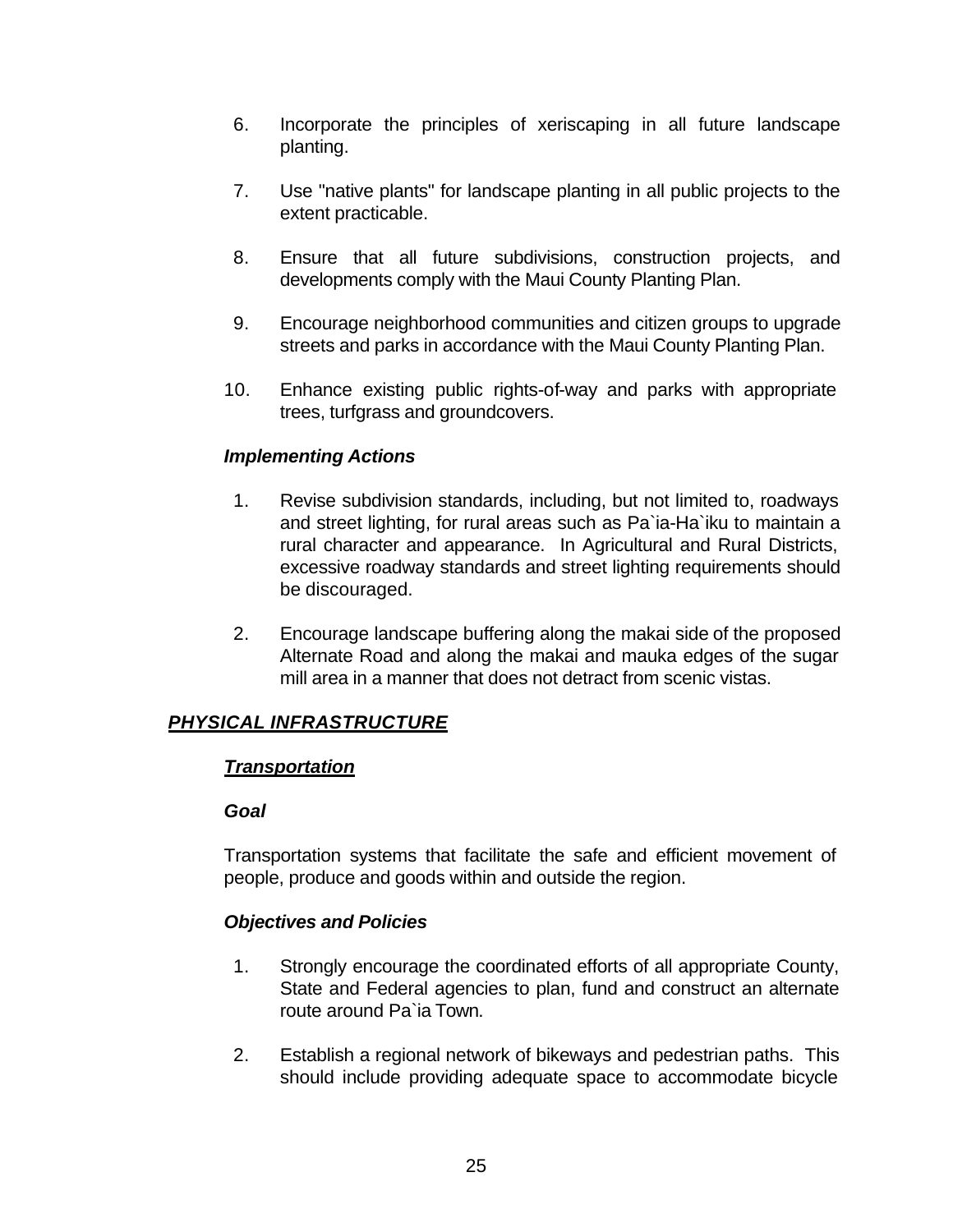traffic throughout the Pa`ia Town area, including along Baldwin Avenue from Pa`ia to Makawao.

- 3. Encourage convenient pedestrian and bicycle access between residences and neighborhood commercial areas, parks and public facilities, in order to minimize use of the automobile within residential communities.
- 4. Require off-street parking as a part of new commercial development in Lower Pa`ia.
- 5. Realign Hana Highway in the vicinity of Hookipa Park to provide an area for park expansion.
- 6. Discourage heavy truck traffic through Pa`ia Town.

# *Implementing Actions*

- 1. Plan, fund and construct an alternative roadway mauka of Pa`ia Town.
- 2. Prepare or update a roadway and drainage master plan for the Pa`ia-Ha`iku area and incorporate appropriate road standards for rural areas.
- 3. Incorporate a regional pedestrian and bikeway plan as a functional element of the Community Plan.
- 4. Acquire sites for public parking within Pa`ia Town.
- 5. Adopt an in-lieu parking ordinance that allows the payment of fees for the development of public parking in other nearby locations, in lieu of the construction of required off-street parking as part of a commercial project proposed on a small lot.
- 6. Undertake more frequent resurfacing and repair, and widening of road shoulders in dangerous sections, in order to improve road conditions.
- 7. Provide a stop sign on Ha`iku Road at its intersection with West Kuiaha Road, so that West Kuiaha Road becomes a through street.
- 8. Construct sidewalks with landscaping in the commercial areas of Pa`ia and Ha`iku, so as to retain their existing characters.

### Water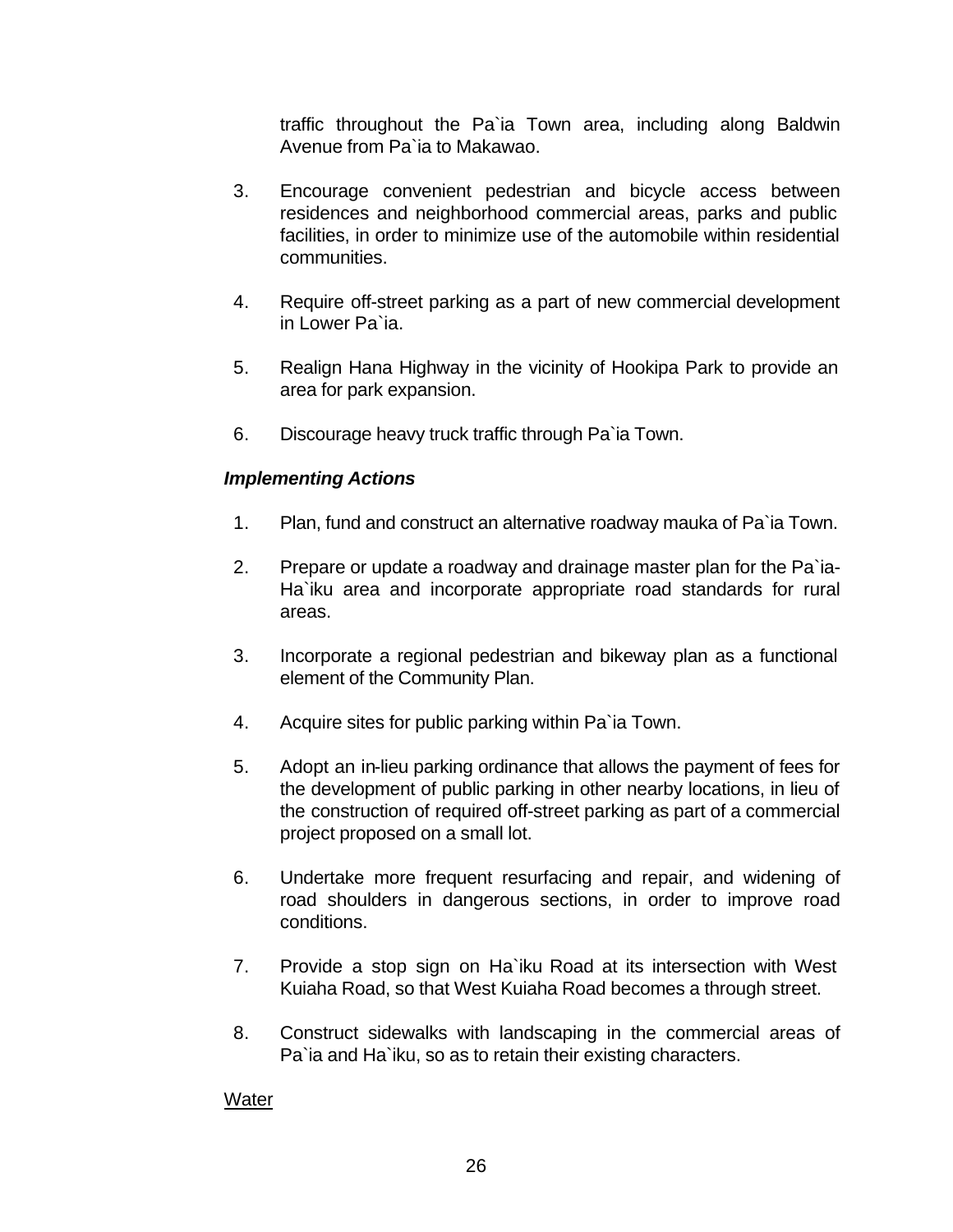# *Goal*

An adequate supply of potable and irrigation water to meet the needs of the region.

# *Objectives and Policies*

- 1. Increase water storage capacity with a reserve for drought periods.
- 2. Ensure that adequate water capacity is available for domestic and agricultural needs of the region.
- 3. Ensure that the development of new water sources does not adversely affect in-stream flows.
- 4. Continue the conversion to drip irrigation in sugar cane fields, provided that the practice complies with soil conservation standards.
- 5. Improve the existing potable water distribution system and develop new potable water sources prior to further expansion of the State Urban District boundary or major subdivision of land in the State Agricultural or Rural Districts.
- 6. Ensure adequate supply of groundwater to residents of the region before water is transported to other regions of the island.

# *Implementing Actions*

- 1. Prepare or update a water improvement master plan for the Pa`ia-Ha`iku region to be incorporated as a functional component of the Community Plan.
- 2. Update the County's Water Use and Development Plan and estimated water use for the Pa`ia-Ha`iku region based on the adopted Community Plan and include a reserve capacity for drought conditions.
- 3. Develop a comprehensive agricultural water system, including the use of recycled water and a dual water system for domestic and irrigation uses.
- 4. Provide incentives for water conservation practices.

# Liquid and Solid Waste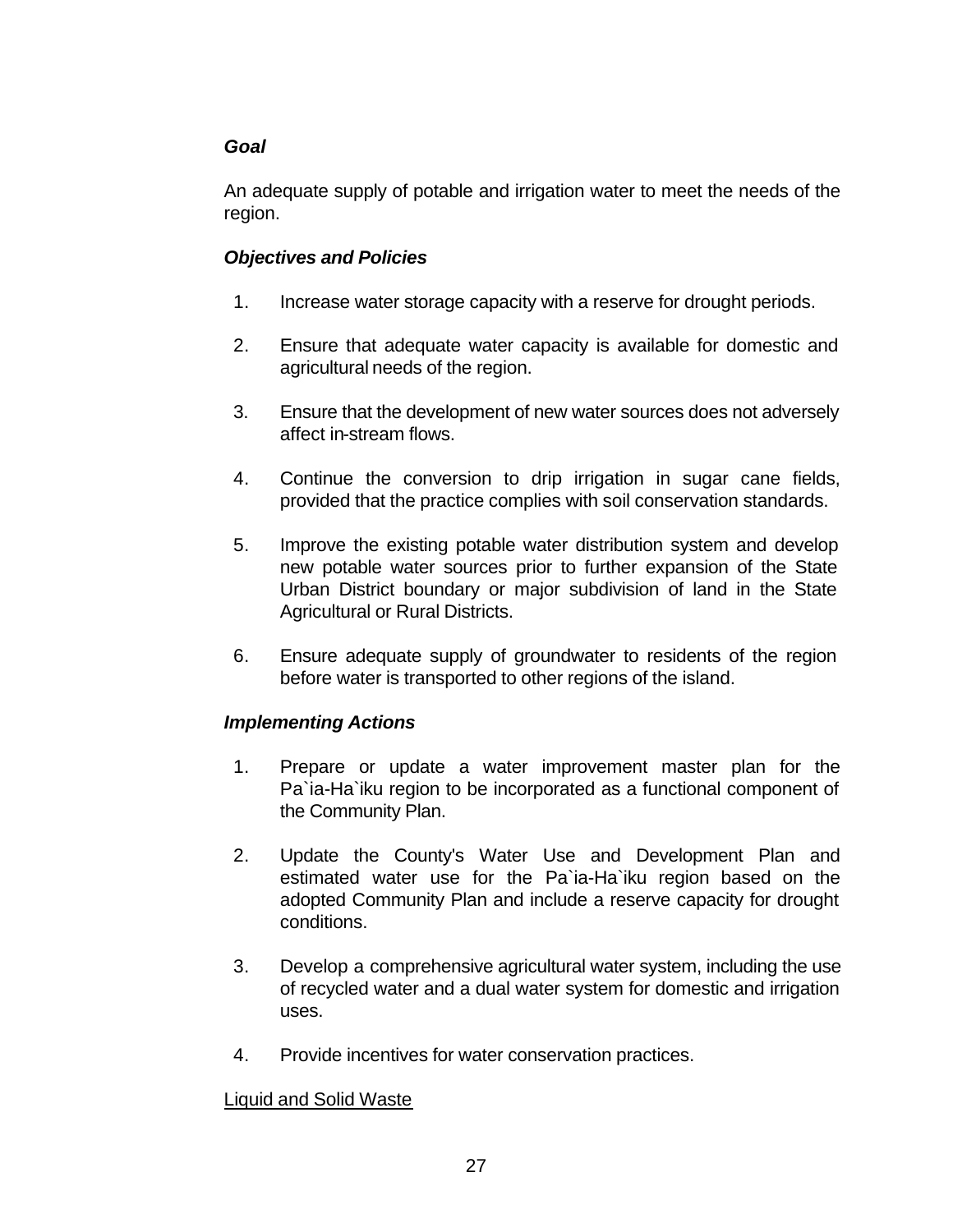# *Goal*

Efficient, safe and environmentally sound systems for the disposal, recycling and reuse of liquid and solid wastes.

# *Objectives and Policies*

- 1. Connect urban residential communities to the County's wastewater treatment system.
- 2. Reduce the disposal of solid wastes in the landfills through expanded source reduction, reuse and recycling programs and the provision of convenient drop-off facilities.

# *Implementing Actions*

- 1. Develop and implement a comprehensive waste management and recycling program for the region.
- 2. Extend the service area of the sewer system to include new major urban residential communities delineated in the Community Plan.

# Drainage

# *Goal*

Improvements to the storm drain system which provide for a high standard in preventing flooding and property damage while not adversely affecting the marine environment and nearshore and offshore water quality.

- 1. Ensure that storm water run-off and siltation from proposed development will not adversely affect the marine environment and nearshore and offshore water quality. Open culverts which empty directly into nearshore waters should be avoided.
- 2. Encourage the construction of natural grass-lined drainage channels, as opposed to concrete channels, and installation of siltation basins.
- 3. Encourage the incorporation of drainageways into open space, pedestrianway and bikeway networks.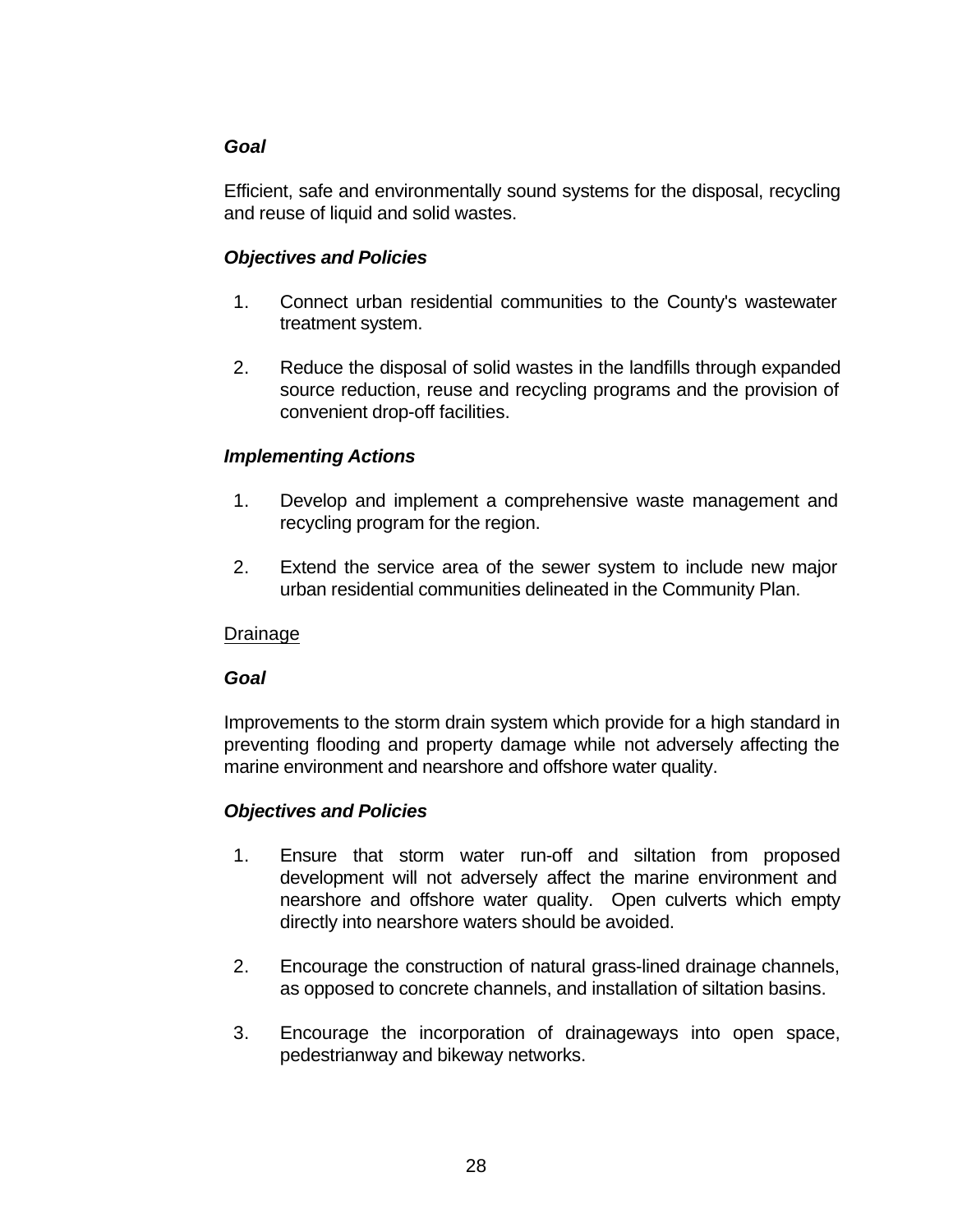4. Effectively control storm water run-off in new urban, rural or agricultural subdivisions and developments, so as to avoid net increase in storm water run-off where practicable.

### *Implementing Actions*

- 1. Review County drainage standards as they relate to rural and agricultural areas.
- 2. Maintain drainageways, swales and spillways.

# **Energy**

### *Goal*

Greater self-sufficiency in the need for non-renewable energy and more efficiency in use of energy resources.

- 1. Promote energy efficiency as the energy resource of first choice and increase the energy efficiency in all sectors of the community.
- 2. Promote environmentally and culturally sensitive use of renewable resources such as biomass, solar, wind, and hydroelectric energy in all sectors of the community.
- 3. Support the establishment of an alternate fuels distribution infrastructure.
- 4. Utilize renewable energy for water pumping and other energy services which can take advantage of intermittent energy resources.
- 5. Support the development of communication infrastructure and promote telecommuting to minimize travel.
- 6. Support energy-efficient building design and site development practices.
- 7. Promote energy conservation and awareness programs.
- 8. Limit requirements for street lighting in agricultural and rural communities.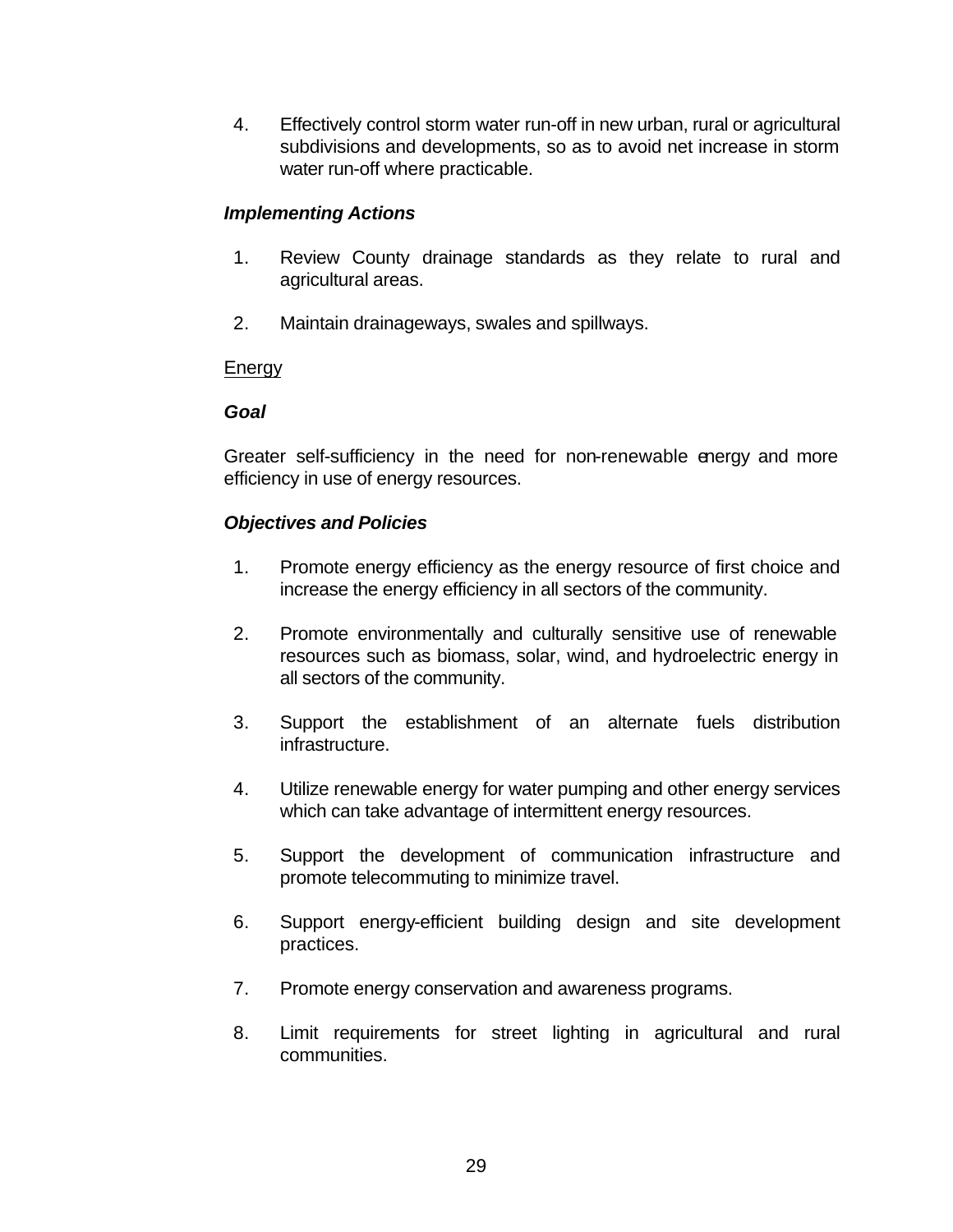9. Increase the energy security of community "lifeline" facilities and improve energy emergency response capabilities.

# *Implementing Actions*

- 1. Develop incentives and requirements for energy-efficient new building design, existing building retrofit, and site development practices through various approaches, including modifications to building, zoning, and subdivision codes.
- 2. Develop and adopt an integrated energy functional plan for the County of Maui that includes, but is not limited to, strategies for energy conservation, reuse of treated wastewater, recycling, reduction in the use of fossil fuels, public education and awareness, and other strategies and actions related to transportation and utilities, housing, environment, urban design and economic activity.
- 3. Develop, compile and disseminate information on new energy technologies, policies, and programs that may prove helpful to the community's economy and environment.
- 4. Initiate an integrated County energy resource planning program.
- 5. Use energy efficient street lights and develop appropriate street lighting standards for agricultural and rural areas.
- 6. Identify energy-saving measures for all community buildings and facilities.

# *SOCIAL INFRASTRUCTURE*

### Recreation and Open Space

#### *Goal*

Quality recreational facilities to meet the present and future needs of residents of all ages and physical ability with emphasis on securing shorefront lands.

### *Objectives and Policies*

 1. Develop a system of bicycle and pedestrian accesses along the shoreline, where practicable.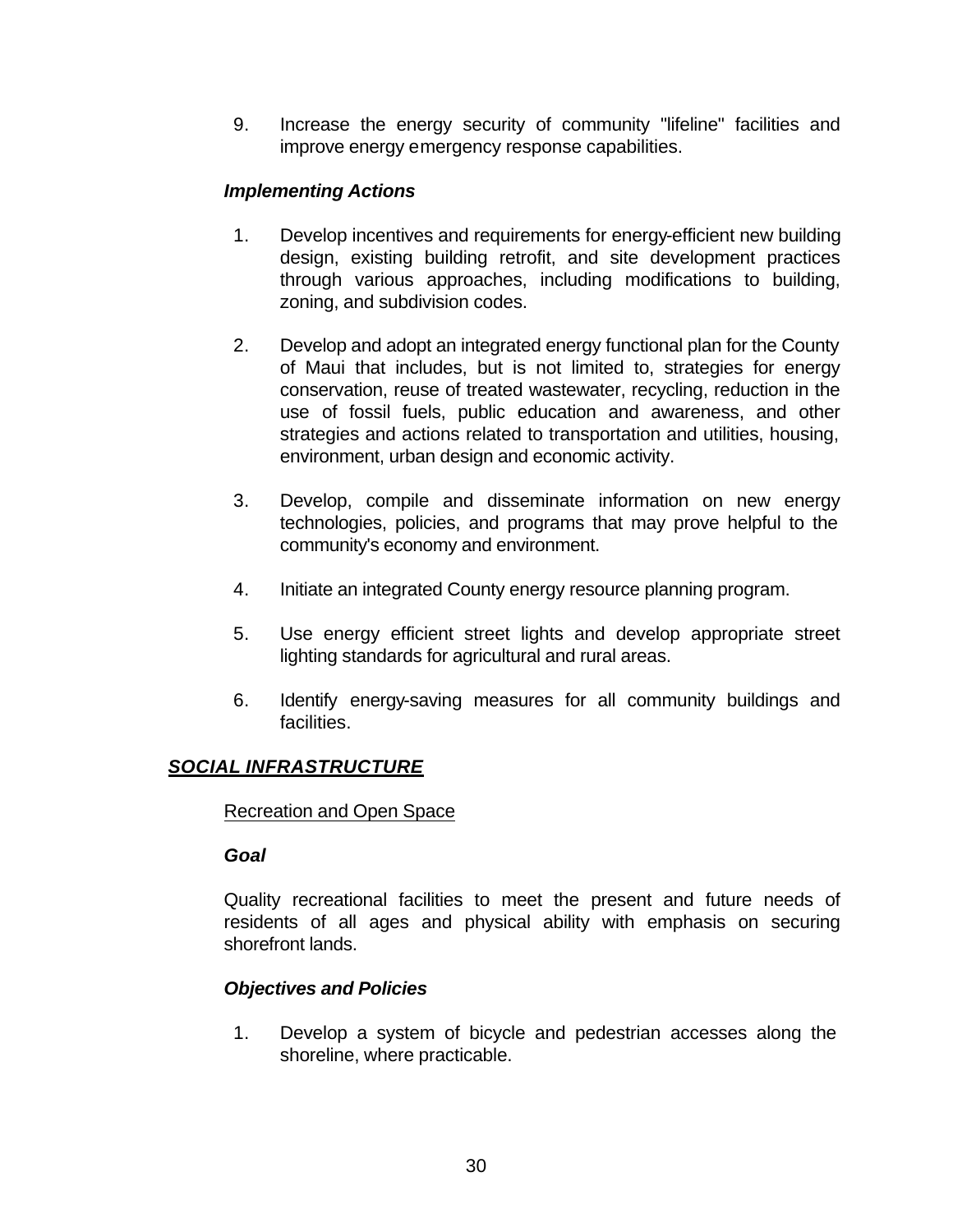- 2. Secure shorefront lands with scenic and recreational value potential, especially those identified on the Land Use Map.
- 3. Develop adequate park land for active and passive recreational uses.
- 4. Improve maintenance and provide more facilities at existing recreation areas, including the old Maui High School.
- 5. Improve small boat launching facilities at Maliko Bay to accommodate non-commercial boating needs for Central Maui, Upcountry and North Shore residents. "Commercial" in this context refers to charter boat operations or "boats for hire."
- 6. Encourage preservation of rodeo arenas at Maliko and Ulumalu.
- 7. Support the expansion of youth recreation programs, including team sports, archery, and tennis.

# *Implementing Actions*

- 1. Adopt a mauka/makai access dedication ordinance pursuant to Chapter 46, H.R.S., and acquire accesses through purchase, dedication, condemnation or land exchange.
- 2. Implement a program to acquire shorefront sites for future parks and lands for new and expanded parks, consistent with the Community Plan Land Use Map. The program should focus on the following areas:
	- a. Develop a regional beach park between Baldwin Park and "Small Park".
	- b. Establish a community park near the Ha`iku School on Pa`uwela Road, as identified on the Land Use Map.
	- c. Expand Hookipa Park and establish parks at Maliko Bay, Kaulahao and Pa`uwela Point.
	- d. Expand camping opportunities in the region in attractive areas such as Hookipa Park.
	- e. Develop a gymnasium for the Ha`iku region.
	- f. Develop an active recreational park on lands immediately mauka of the 4th Marine Division Park and preserve Kauhikoa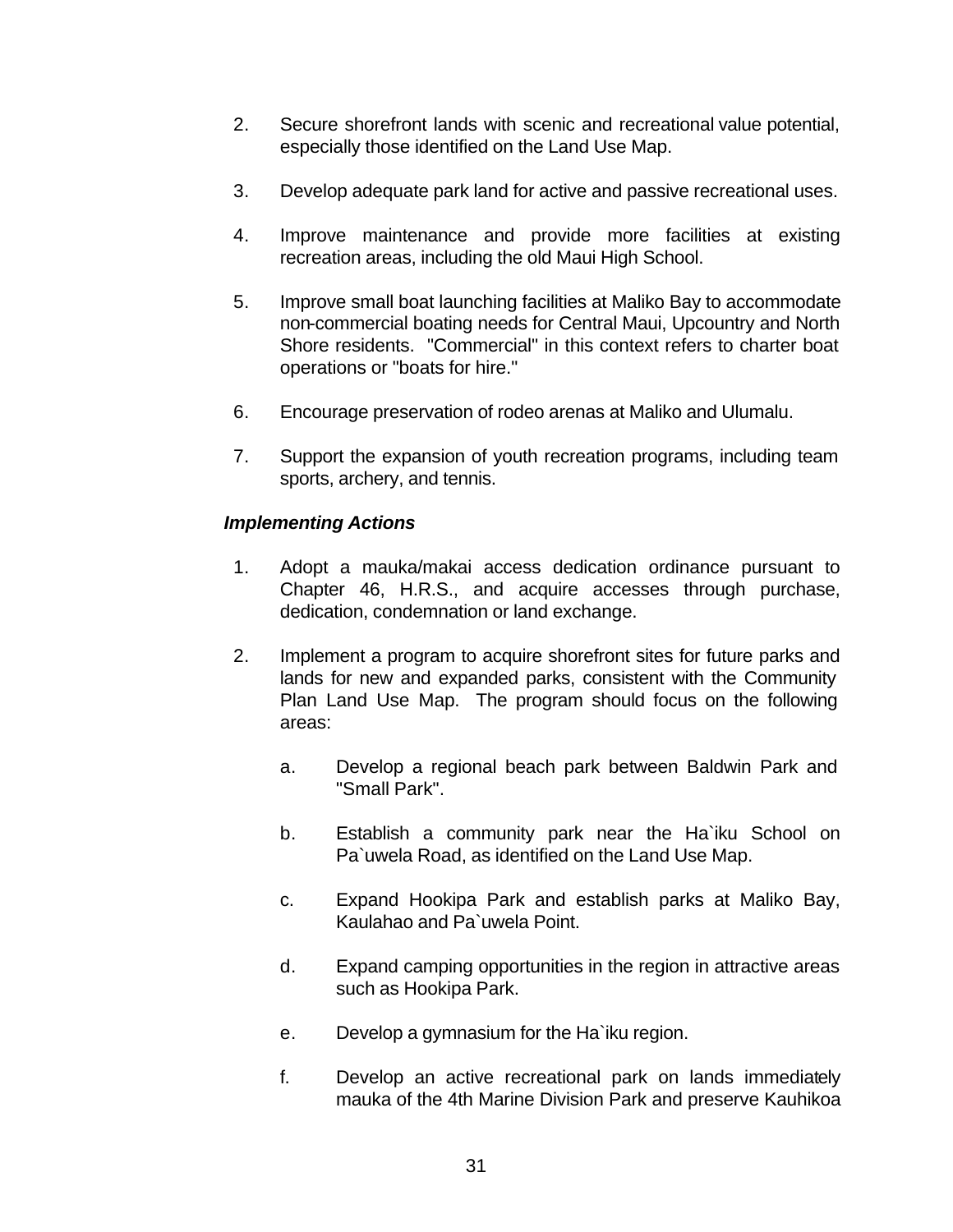Hill for passive recreational use and for its significant scenic qualities.

- 3. Provide youth recreation programs, including team sports, archery, and tennis.
- 4. Revise standards in the Park Dedication Ordinance to increase the quantity and quality of parks generated by new developments. Strategies which should be explored include increasing park assessment provisions, various cash vs. land dedication options, and provision of active vs. passive recreation parks. The analysis should recognize the importance of on-site recreational facilities as well as the need for parks at the neighborhood, community and regional level.

# **Education**

# *Goal*

Quality education that meets the needs of residents and provides a solid foundation for self-understanding and enrichment, and future educational and employment opportunities.

# *Objectives and Policies*

- 1. Provide permanent school facilities within the region as needed. Avoid the use of portable structures when permanent facilities are warranted.
- 2. Support the construction of covered school walkways and bus shelters.
- 3. Provide a community library in the Pa`ia-Ha`iku region.

### Health and Public Safety

### *Goal*

A sense of security for all residents and visitors, and aid in the protection of life and property.

# *Objectives and Policies*

 1. Improve fire protection capabilities in the Ha`iku area and ensure adequate water pressure for fire protection, particularly in urban and rural areas.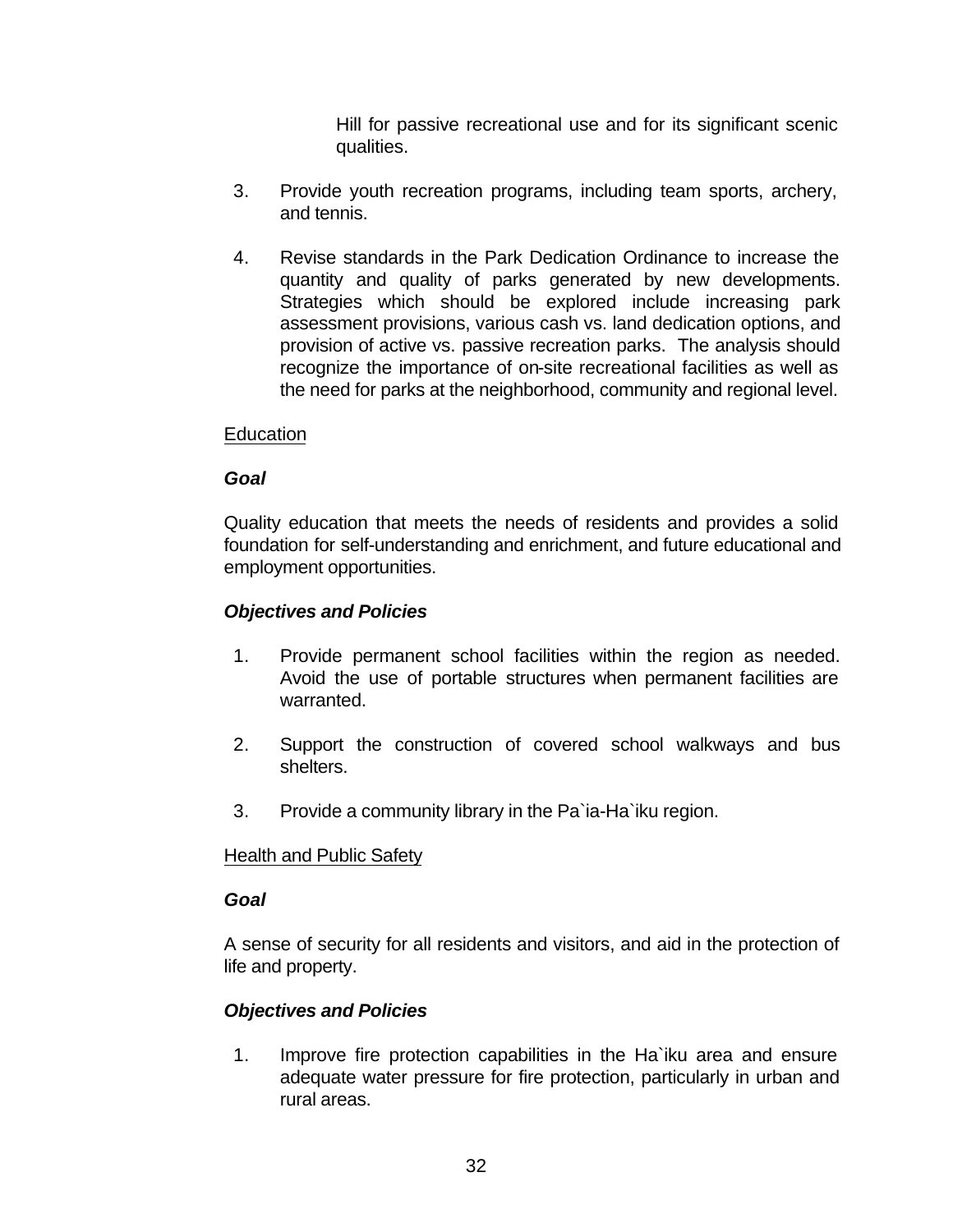2. Expand surveillance of beach park areas.

### *Implementing Actions*

- 1. Provide a fire station or sub-station in Ha`iku in the vicinity of Ha`iku Elementary School and near Hana Highway.
- 2. Provide more police patrols, especially in beach park areas.

# *GOVERNMENT*

# *Goal*

Government that demonstrates the highest standards of fairness and is responsive to the needs of the community, fiscally responsible and prudent, effective in planning and implementing programs to accommodate anticipated growth, fair and equitable in taxation, strict in the implementation of the Community Plan, and managed efficiently to provide coordinated and timely responses and the delivery of necessary services and programs to the public.

- 1. Coordinate, direct and manage future development, and provide for necessary public services and infrastructure in a more effective and timely fashion.
- 2. Establish a real property tax system that is fair and equitable to homeowners and takes into account the ability to pay.
- 3. Inspire and preserve trust and confidence in the integrity of government.
- 4. Continue to investigate and pursue ways to streamline the permit process through means such as consolidated public hearings and concurrent processing of applications.
- 5. Continue to investigate and pursue ways to expedite the review and approval process for projects which will result in public benefit by various methods such as "fast-tracking" and the assignment of permit expediters.
- 6. Utilize the County's budgeting process as a means to carry out the policies and priorities of the Community Plan.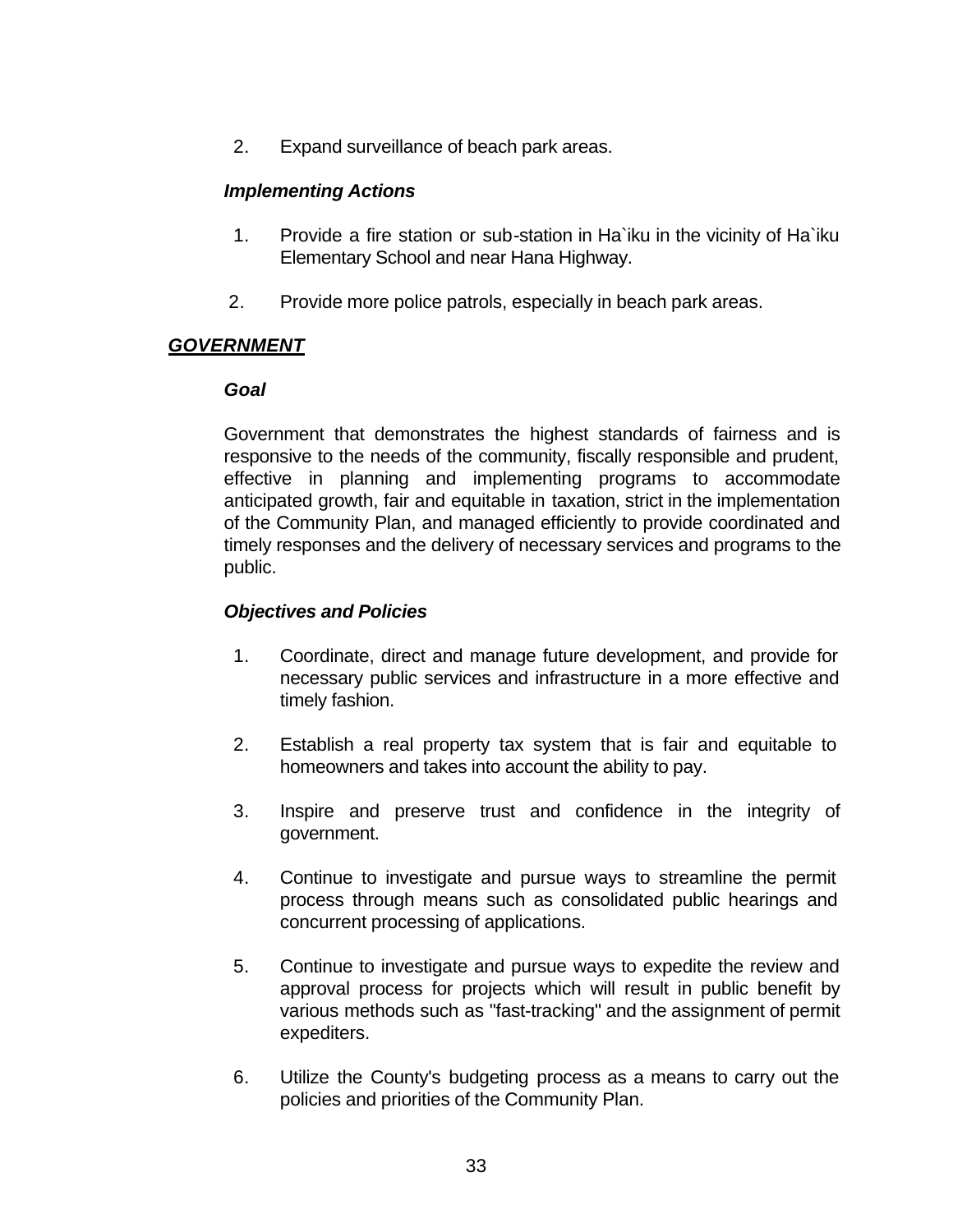- 7. Utilize the County's real property tax assessment function as both a means to carry out the policies and priorities of the Community Plan and a mechanism for monitoring and updating the Community Plan.
- 8. Support a program of incentives, rebates or credits for voluntary energy conservation and the installation of related improvements, such as solar heating, photovoltaic electrical systems and low flow fixtures.
- 9. Determine whether applications for government action within the region are in conformance with the goals, objectives and policies of the Community Plan, as well as the land use map, prior to decision making.
- 10. Require that actions taken by public officials, boards or commissions of the County of Maui be in compliance with the goals, objectives and policies of the Community Plan.

# *Implementing Actions*

- 1. Revise building, subdivision and roadway standards appropriate for rural areas to maintain its character, and reduce costs of development.
- 2. Formulate and implement a directed and managed growth program, consistent with the adopted community plans.
- 3. Continue to fund and operate mobile/satellite government facilities.

### **C. Planning Standards**

The following planning standards are specific guidelines or measures for development and design. These standards are essential in clarifying the intent of the land use and town design objectives and policies and the Land Use Map.

1. Land Use Standards

All zoning applications and/or proposed land uses and developments shall be consistent with the Land Use Map and Objectives and Policies of the Pa`ia-Ha`iku Community Plan.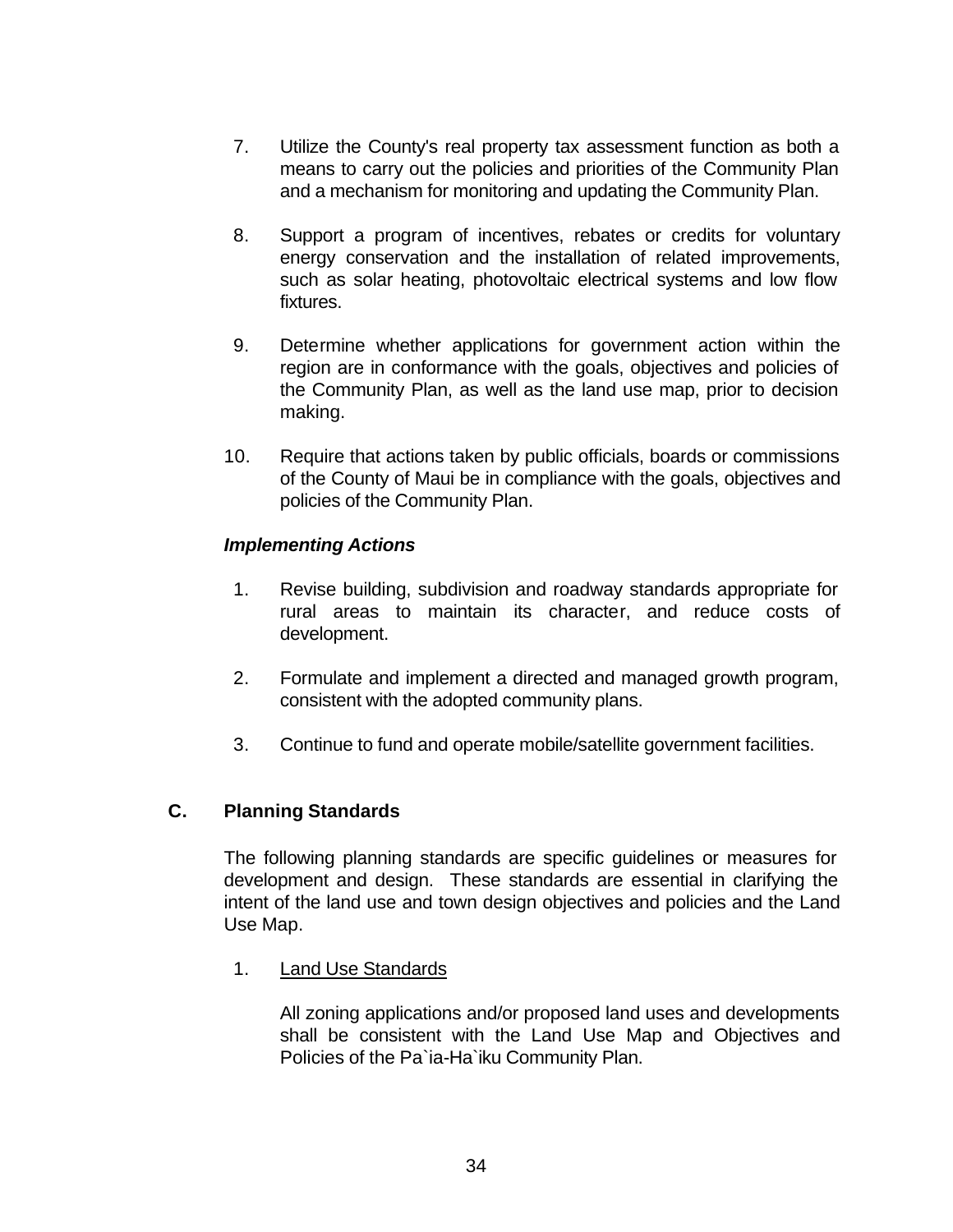### 2. Project District Standards

The implementation procedure for several areas within the planning region is to utilize the project district development approach. This provides for a flexible and creative planning approach rather than specific land use designations. This planning approach establishes continuity in land uses and designs while providing for orderly growth of the community, as well as comprehensive and concurrent provision of infrastructural facilities and systems.

Because of the variety of conditions and constraints related to the different project districts, each project district will be implemented through a separate ordinance. Each project district ordinance will specify the permitted uses, densities, design guidelines and other information necessary to attain each project district's objective and the objectives of the Pa`ia-Ha`iku Community Plan.

# PROJECT DISTRICT 1 (Pa`ia School Community) 80 acres

This residential community in the area adjacent to Pa`ia School and the Holy Rosary Church will provide up to 330 residential units of various types for a range of consumer groups, including, without limitation, affordable housing for all income levels in the "affordable" range, in accordance with all applicable State and County requirements. This should include the sale of some "self help" lots. A neighborhood commercial center of up to 2 acres will be permitted within the project district and adjacent residential areas. Amenities within the project district shall include a minimum five acre active park and a greenbelt along Baldwin Avenue. Park and open space areas shall be located so as to preserve existing view corridors from Pa`ia School to the ocean and West Maui.

Spatial allocations and permitted number of residential units within the project district shall consist of the following:

| Park, open space, buffer zone | 7 acres   |
|-------------------------------|-----------|
| <b>Residential use</b>        | 71 acres  |
| Neighborhood commercial use   | 2 acres   |
| Residential units based on    |           |
| average net density of 4.65   |           |
| units per acre                | 330 units |

 3. Hamakuapoko Community. Designate approximately 90 acres for future Rural (R) expansion with the provision that a 10-acre park be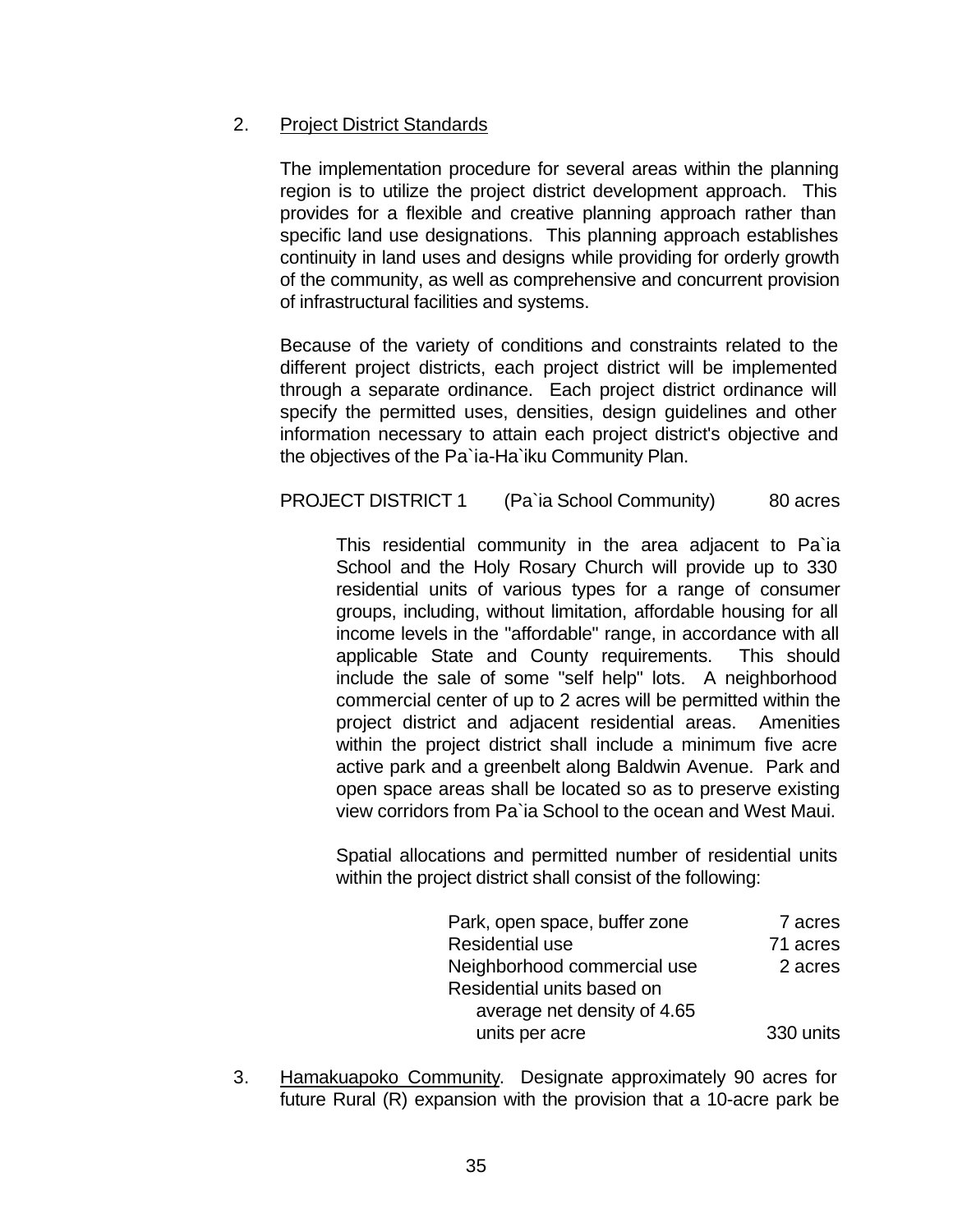located within this area and that approximately 10 acres of Stateowned land be designated Single Family Residential (SF) for the development of affordable housing. The existing school site would remain as Public/Quasi Public (P). The area was historically a residential settlement and the site of the old Maui High School that was closed in the 1970's. Current access is available along Holomua Road to Hana Highway. The proposed plan revisions contemplate a future Alternative Roadway connecting the Hamakuapoko community to Baldwin Avenue near the other planned residential area of the Paia School Community.

- 4. Town Design
	- a. Limit building heights to two (2) stories or thirty (30) feet above grade throughout the region, with any exceptions being subject to design review by the County.
	- b. Follow the Pa`ia-Ha`iku Design Guidelines adopted by the Planning Commission for the commercial use areas of Pa`ia Town and Ha`iku based on the following guidelines:
		- (1) Visually maintain and enhance the low-density town character;
		- (2) Require that future development be compatible with the desired scale and rural character; and
		- (3) Maintain the ambiance of Pa`ia and Ha`iku Towns.
	- c. Require off-street parking as a part of new commercial development.
- 5. Subdivisions

### *Environmental Design*

Lot configurations, roadways and subdivision improvements shall be designed to respect existing landforms, coastal and aquatic resources, biological resources and cultural/historic resources to the greatest extent possible.

### *Socio-Economic Considerations*

The direct and cumulative impacts on agriculture and the impacts on the community shall be assessed and considered.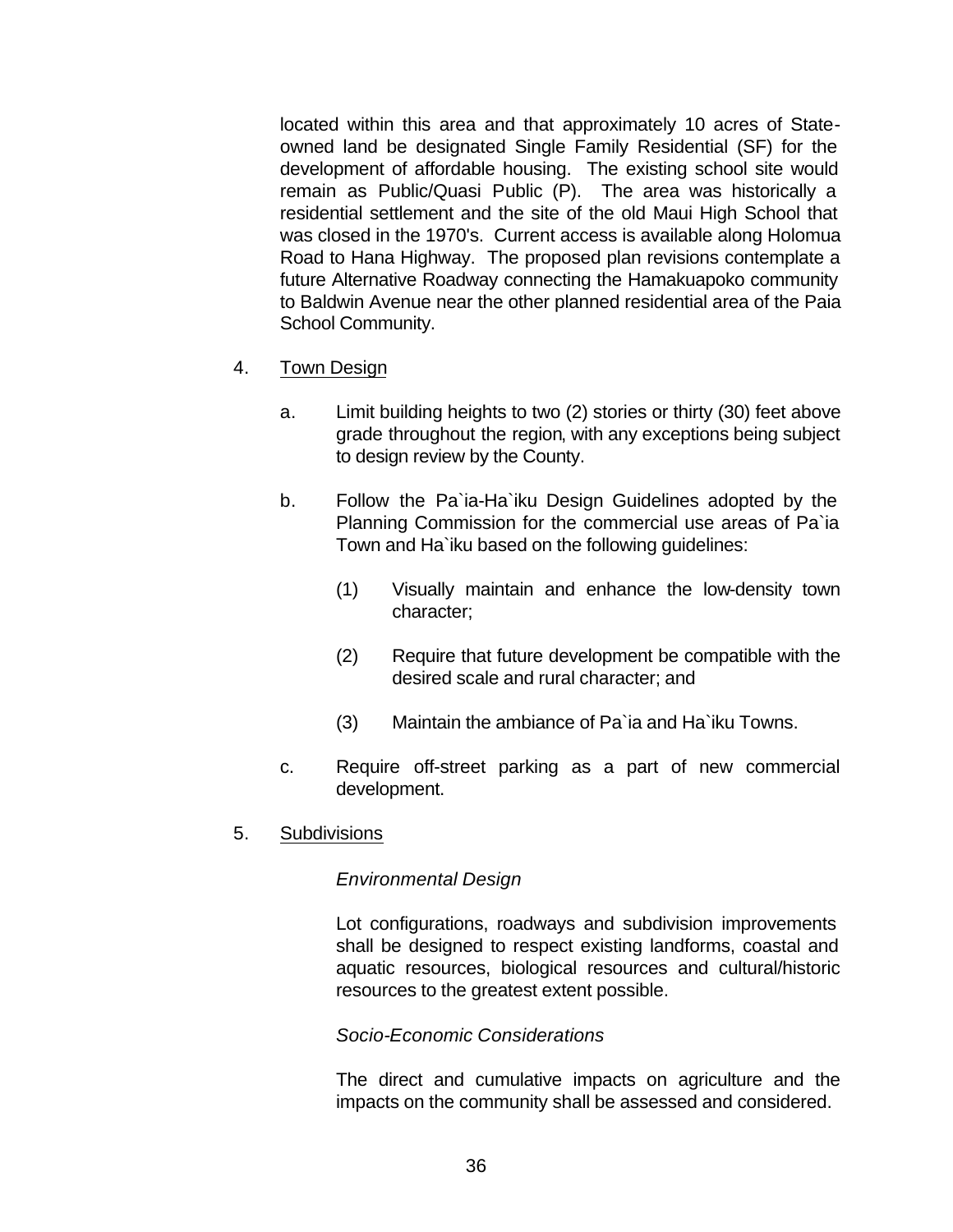#### *Improvements*

County urban subdivision standards shall not apply to the Pa`ia-Ha`iku region, except in areas where deemed appropriate, in regards to the following improvements:

> Curbs, gutters, and sidewalks shall not be required; Street lighting shall not be required; and Pavement width shall not exceed twenty (20) feet.

### 6. Landscape Planting

- a. Save and incorporate healthy, mature trees in the landscape planting plans of subdivisions, roads or any other construction or development.
- b. Incorporate the principles of xeriscaping in future landscape planting.
- c. Use "native plants" for landscape planting in all public projects to the extent practicable.
- d. Ensure that all future subdivisions, construction projects and developments comply with the Maui County Planting Plan.

### 7. Roadway Standards

- a. Roadways shall have a minimum pavement width of sixteen (16) feet, and shoulder width of two (2) feet, to provide for the safe passage of two-way traffic, except in areas where natural landforms, historic structures and other environmental constraints preclude widening beyond existing roadway widths.
- b. Roadways (excluding Hana Highway, Baldwin Avenue and Ha`iku/Kokomo Roads) shall have a maximum width of twenty (20) feet of pavement except in residential areas where onstreet parking is desired, or around tight turns and blind corners.
- c. County-standard curbs, gutters, and sidewalks shall not be required in the Pa`ia-Ha`iku district except in high density areas such as multi-family development. Grassed shoulders and swales shall be allowed without curbs. Where sidewalks are provided, they shall be separated from roadways by a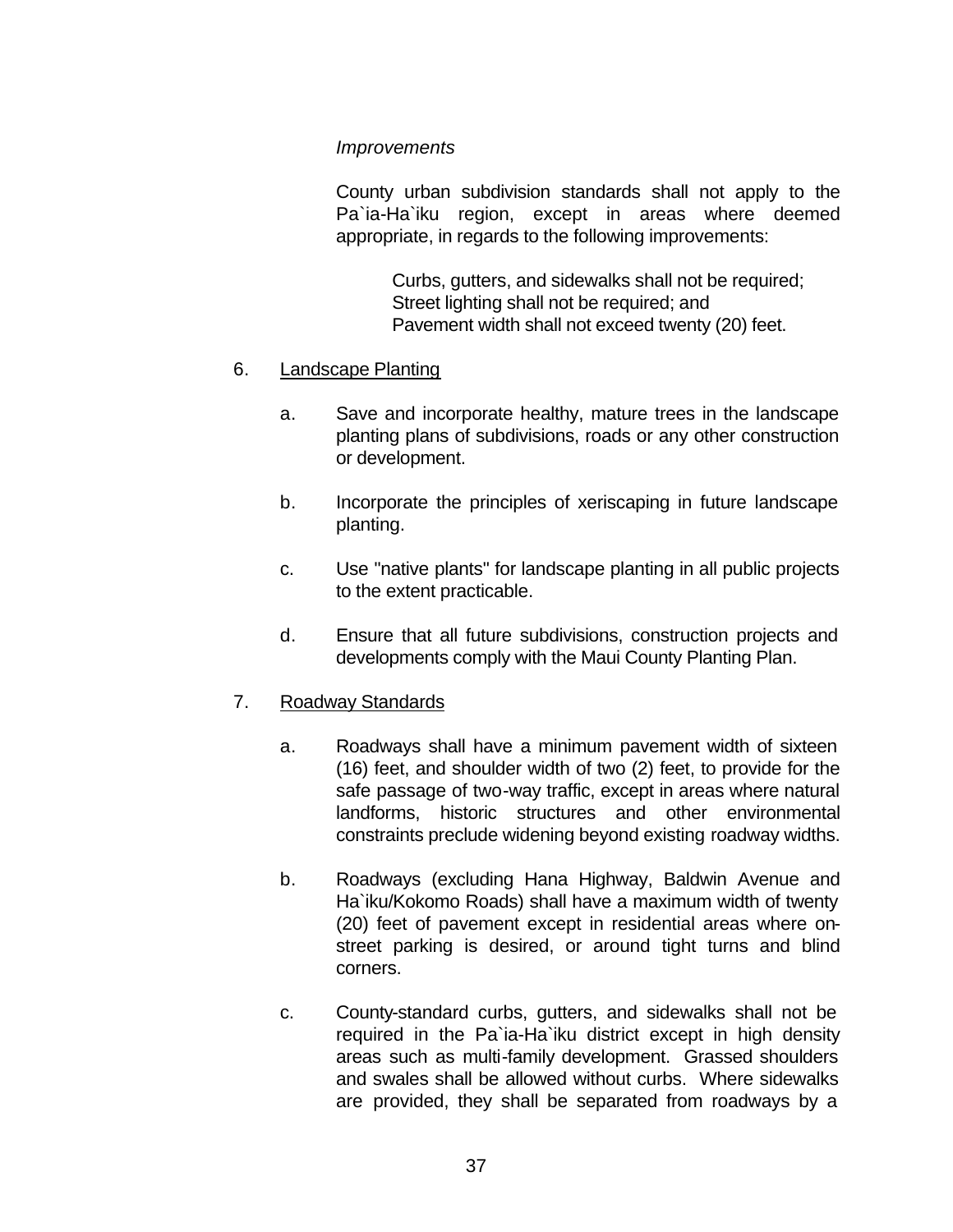minimum 2-foot-wide planting strip along residential streets, and a minimum 4-foot-wide planting strip along highways.

### 8. Cultural Resources

- a. Ensure that site identification and interpretation is not damaging to any sites.
- b. Recognize the importance of buffer areas to enhance and protect sites.
- c. Recognize and respect family ancestral ties to certain sites.
- d. Recognize areas of historic vegetation and significant native vegetation zones as cultural resources.
- e. Include ethnic representation in the site identification process for cultural resources.

### 9. Environmental Aspects

- a. Development of flood prone areas (unless appropriate flood safety measures are implemented), stream channels and open culverts into nearshore waters should be avoided for purposes of safety, open space relief and visual separation. Drainage channels should be maintained regularly by appropriate agencies.
- b. Preserve the shoreline sand dune formations throughout the planning region. These topographic features are significant elements of the natural setting and should be protected from any actions which would detract from their scenic value.
- c. Ensure that storm water run-off and soil erosion from proposed developments will not adversely affect the marine environment and nearshore water quality.
- d. Development of rural areas along West Kuiaha Road shall be restricted to lot sizes of one-acre or larger to avoid possible contamination of the existing water resources within the area.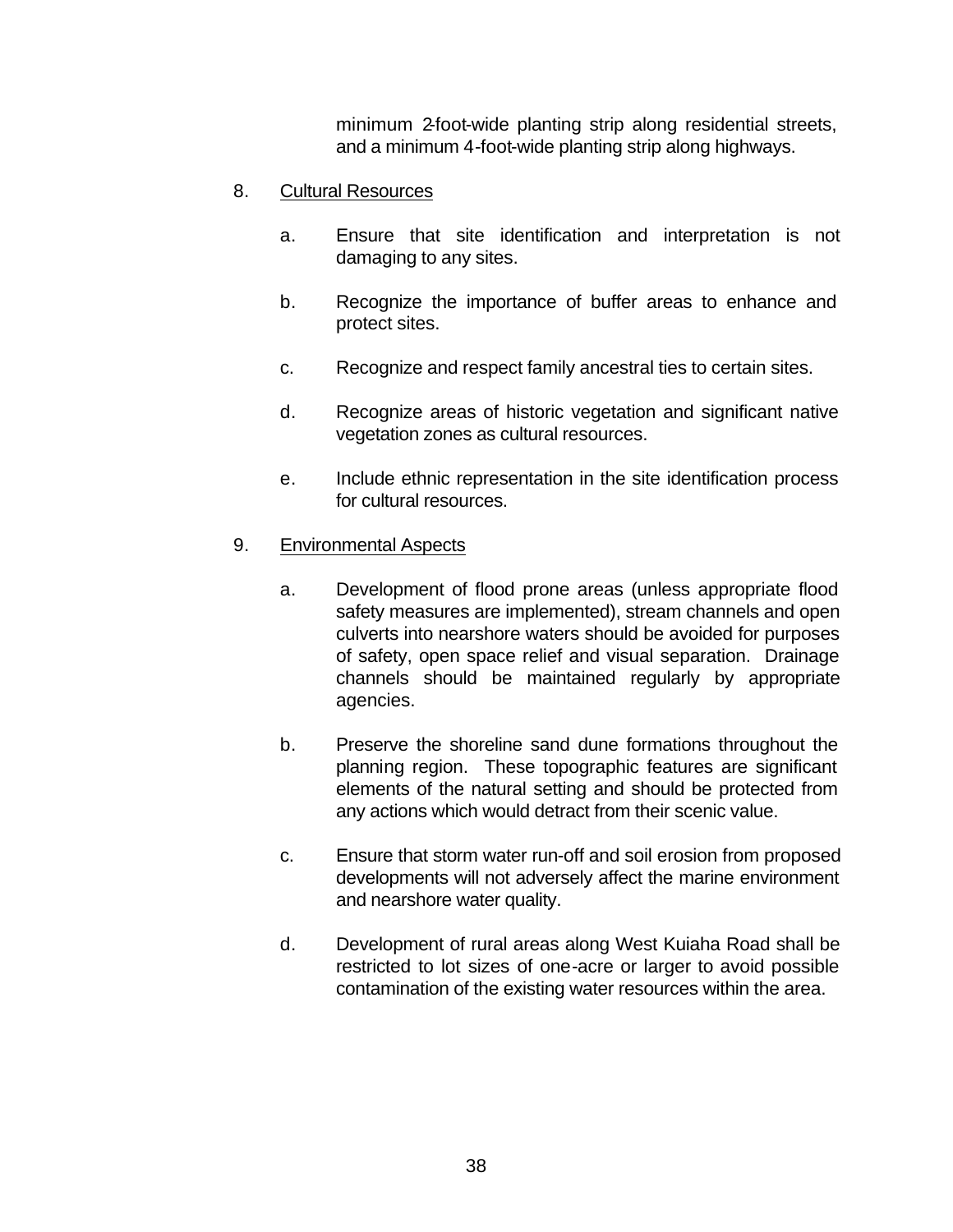# **PART IV**

# **IMPLEMENTATION CONSIDERATIONS**

To facilitate the implementation of the Pa`ia-Ha`iku Community Plan, the implementing actions shall be reviewed and incorporated by County and State agencies in their planning, programming and budgeting processes. In this regard, respective County agencies shall review and incorporate applicable implementing actions, as well as the broader statements of goals, objectives and policies contained in the Pa`ia-Ha`iku Community Plan, as follows.

- 1. Annual budget requests shall address requirements identified by implementing actions contained in the Pa`ia-Ha`iku Community Plan.
- 2. Capital improvements programming undertaken by each agency shall incorporate, as appropriate, specific projects listed in the Pa`ia-Ha`iku Community Plan.
- 3. Priority assignments to capital improvement projects shall consider implementing actions contained in the Pa`ia-Ha`iku Community Plan.
- 4. Agency master plans shall address project, program and policy actions advanced in the Pa`ia-Ha`iku Community Plan.
- 5. Agency program and policy formulation processes shall consider, and where appropriate, incorporate implementing actions set forth in the Pa`ia-Ha`iku Community Plan.
- 6. Agency reviews of and recommendations on individual projects being processed for approval shall consider the relationship of the proposed action to implementing provisions contained in the Pa`ia-Ha`iku Community Plan.

The following table summarizes and categorizes each action as either a program, policy or project-related implementing action to further facilitate agency review, consideration and action on applicable implementing provisions.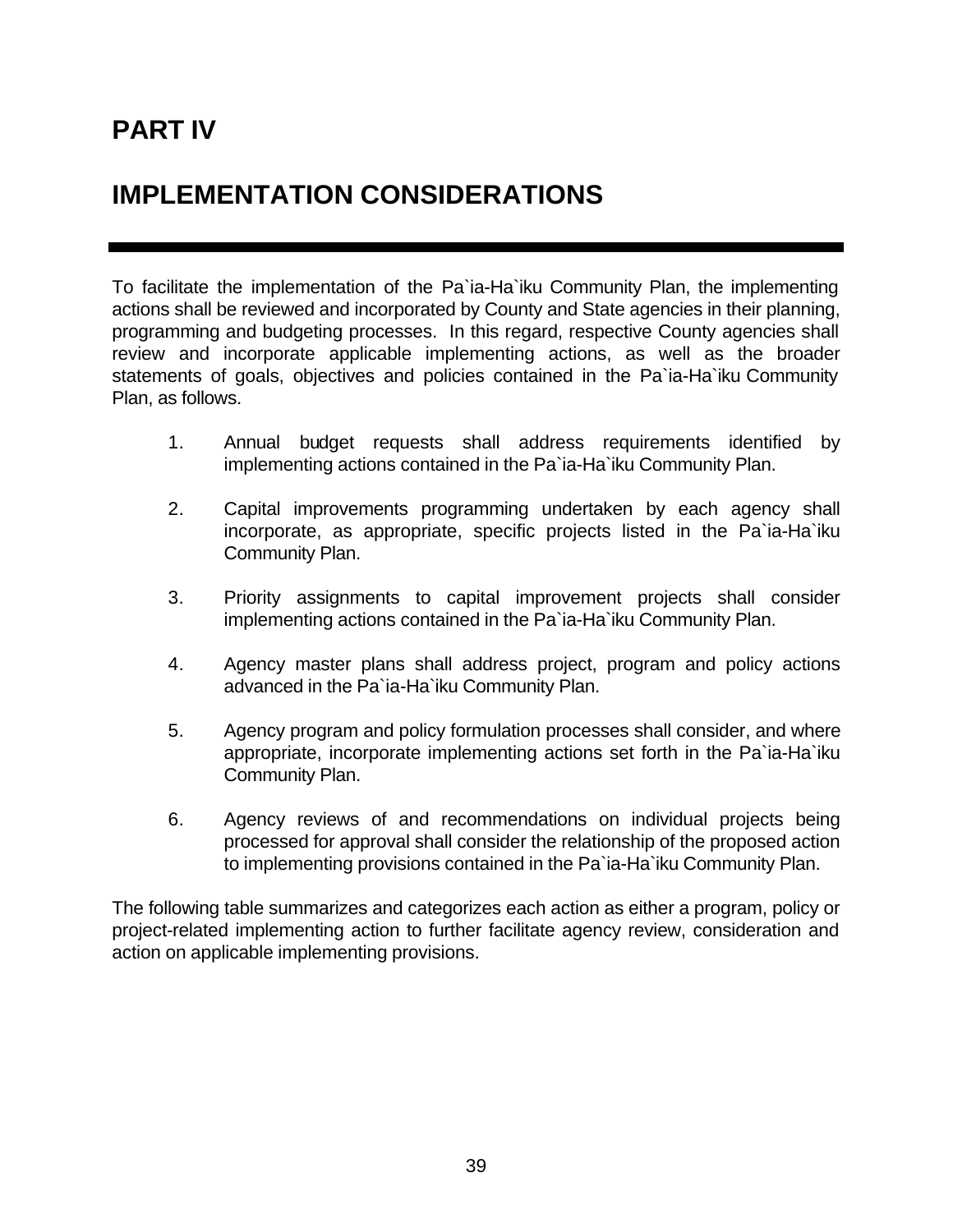| Table 1                                   |                                                                                                                                                                                                                                              |                                        |  |  |  |  |
|-------------------------------------------|----------------------------------------------------------------------------------------------------------------------------------------------------------------------------------------------------------------------------------------------|----------------------------------------|--|--|--|--|
| Pa'ia-Ha'iku Community Plan Region        |                                                                                                                                                                                                                                              |                                        |  |  |  |  |
| <b>Implementation Responsibilities</b>    |                                                                                                                                                                                                                                              |                                        |  |  |  |  |
| <b>DEPARTMENT: Department of Planning</b> |                                                                                                                                                                                                                                              |                                        |  |  |  |  |
| <b>Action</b><br>Category                 | Implementing<br><b>Action</b>                                                                                                                                                                                                                | <b>Planning</b><br>Category            |  |  |  |  |
| Program                                   | Review, amend and adopt, as appropriate, zoning ordinances, including but not limited<br>1.<br>to a Rural Light Industrial zoning classification.                                                                                            | Land Use                               |  |  |  |  |
|                                           | 2.<br>Develop and implement a directed and managed growth plan and strategies to guide<br>and coordinate future development with the availability of public infrastructure.                                                                  | Land Use                               |  |  |  |  |
|                                           | 3.<br>Update the County's socio-economic database.                                                                                                                                                                                           | <b>Economic Activity</b>               |  |  |  |  |
|                                           | 4.<br>Prepare a report describing the status of general and community plan implementation.                                                                                                                                                   | Government                             |  |  |  |  |
| <b>Policy</b>                             | Require development projects to identify all archaeological and cultural sites and<br>1.<br>resources, including traditional accesses, located within or adjacent to the project area<br>as part of initial project studies.                 | Cultural<br><b>Resources</b>           |  |  |  |  |
|                                           | Expand the Community Plan boundary a minimum of 1,000 feet above the selected<br>2.<br>roadway alignment.                                                                                                                                    | Transportation and<br><b>Utilities</b> |  |  |  |  |
|                                           | 3.<br>Provide incentives to promote the use of alternative energy sources.                                                                                                                                                                   | Energy                                 |  |  |  |  |
| Project                                   | Adopt rules requiring Special Use Permits for public and quasi-public uses in the State<br>1.<br><b>Rural District.</b>                                                                                                                      | Land Use                               |  |  |  |  |
|                                           | Establish varying minimum lot sizes to reflect different kinds of agricultural and rural<br>2.<br>activities, and to control the rate and location of Agricultural subdivisions.                                                             | Land Use                               |  |  |  |  |
|                                           | Establish and enforce regulations for "bed and breakfast" establishments conducted by<br>3.<br>owner occupants within single-family residential dwellings.                                                                                   | Land Use                               |  |  |  |  |
|                                           | Improve standards and procedures to protect scenic vistas and shoreline resources of<br>4.<br>the region.                                                                                                                                    | Land Use                               |  |  |  |  |
|                                           | Under the auspices of the Department of Planning, initiate and adopt a mauka/makai<br>5.<br>access dedication ordinance pursuant to Chapter 46, H.R.S. and acquire accesses<br>through purchase, dedication, condemnation, or land exchange. | Cultural<br>Resources                  |  |  |  |  |
|                                           | 6.<br>Update the County Cultural Resource Management Plan.                                                                                                                                                                                   | Cultural<br>Resources                  |  |  |  |  |
|                                           | 7.<br>Implement a historic or cultural district overlay ordinance.                                                                                                                                                                           | Cultural<br>Resources                  |  |  |  |  |
|                                           | Formulate and adopt rural and historic district roadway standards.<br>8.                                                                                                                                                                     | Cultural<br><b>Resources</b>           |  |  |  |  |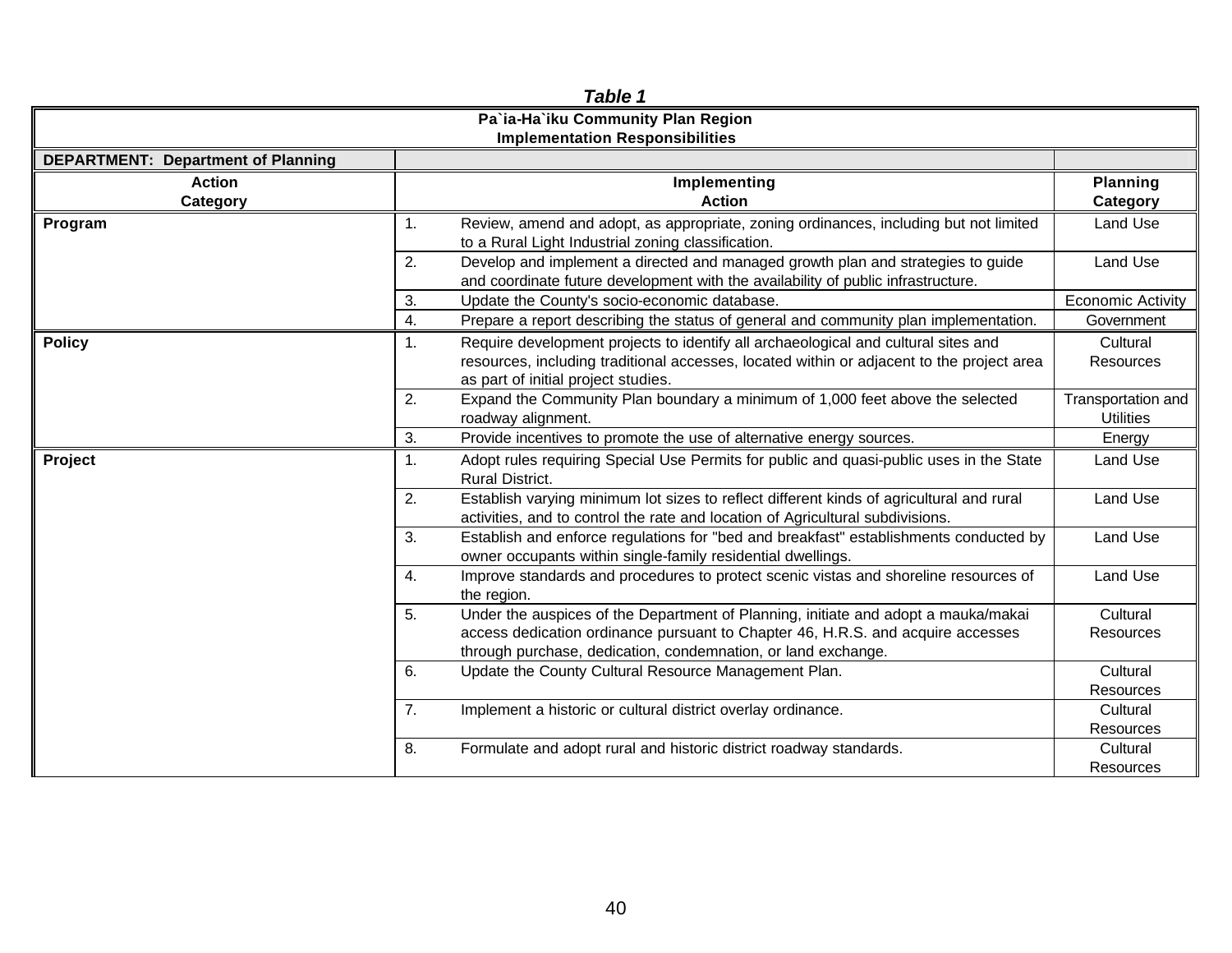| Pa'ia-Ha'iku Community Plan Region<br><b>Implementation Responsibilities</b> |                                                                                                                                                                                                                                                                                                            |                                  |  |  |  |
|------------------------------------------------------------------------------|------------------------------------------------------------------------------------------------------------------------------------------------------------------------------------------------------------------------------------------------------------------------------------------------------------|----------------------------------|--|--|--|
| <b>DEPARTMENT: Department of Planning</b><br>(con't.)                        |                                                                                                                                                                                                                                                                                                            |                                  |  |  |  |
| <b>Action</b><br>Category                                                    | Implementing<br><b>Action</b>                                                                                                                                                                                                                                                                              | <b>Planning</b><br>Category      |  |  |  |
| Project (con't.)                                                             | Recommend to the Arborist Committee for consideration as "Exceptional Trees," all<br>9.<br>trees, or groves of trees, that have significant historic or cultural value, represent an<br>important community resource, or are exceptional by reason of age, rarity, location,<br>size or aesthetic quality. | Cultural<br>Resources            |  |  |  |
|                                                                              | Revise subdivision standards for rural areas such as Pa`ia-Ha`iku to maintain a rural<br>10.<br>character and appearance.                                                                                                                                                                                  | Town Design                      |  |  |  |
|                                                                              | 11.<br>Adopt an in-lieu parking ordinance.<br>Prepare or update a roadway and drainage master plan for the Pa'ia Ha'iku area and<br>12.<br>incorporate appropriate road standards for rural areas.                                                                                                         | Transportation<br>Transportation |  |  |  |
|                                                                              | 13.<br>Incorporate a regional pedestrian and bikeway plan as a functional element of the<br>Transportation<br>Community Plan.                                                                                                                                                                              |                                  |  |  |  |
|                                                                              | 14.<br>Develop and implement a comprehensive waste management and recycling plan for the<br>Liquid and Solid<br>region.                                                                                                                                                                                    |                                  |  |  |  |
|                                                                              | Review County drainage standards as it relates to rural and agricultural areas.<br>15.                                                                                                                                                                                                                     | Drainage                         |  |  |  |
|                                                                              | 16.<br>Develop and adopt an integrated energy functional plan for the County of Maui.                                                                                                                                                                                                                      | Energy                           |  |  |  |
|                                                                              | Develop, compile and disseminate information on new energy technologies, policies,<br>17.<br>and programs that may prove helpful to the community's economy and environment.                                                                                                                               |                                  |  |  |  |
|                                                                              | Identify energy-saving measures for all community buildings and facilities.<br>18.                                                                                                                                                                                                                         | Energy                           |  |  |  |
|                                                                              | Adopt a mauka/makai access dedication ordinance pursuant to Chapter 46, H.R.S.,<br>19.<br>and acquire accesses through purchase, dedication, condemnation or land exchange.                                                                                                                                | Recreation and<br>Open Space     |  |  |  |
|                                                                              | 20.<br>Revise standards in the Park Dedication ordinance to increase the quantity and quality<br>of parks generated by new developments.                                                                                                                                                                   | Recreation and<br>Open Space     |  |  |  |
| DEPARTMENT: Department of Parks and<br><b>Recreation</b>                     |                                                                                                                                                                                                                                                                                                            |                                  |  |  |  |
| <b>Action</b><br><b>Category</b>                                             | Implementing<br><b>Action</b>                                                                                                                                                                                                                                                                              | <b>Planning</b><br>Category      |  |  |  |
| Program                                                                      | Provide youth recreation programs, including team sports, archery, and tennis.<br>1.                                                                                                                                                                                                                       | Social<br>Infrastructure         |  |  |  |
| Project                                                                      | Investigate the creation of a "cultural park" at Ho`olawa Bay and other important sites<br>1.<br>in the region.                                                                                                                                                                                            |                                  |  |  |  |
|                                                                              | 2.<br>Designate the location of former camps and communities through a historical marker<br>program.                                                                                                                                                                                                       | Cultural<br>Resources            |  |  |  |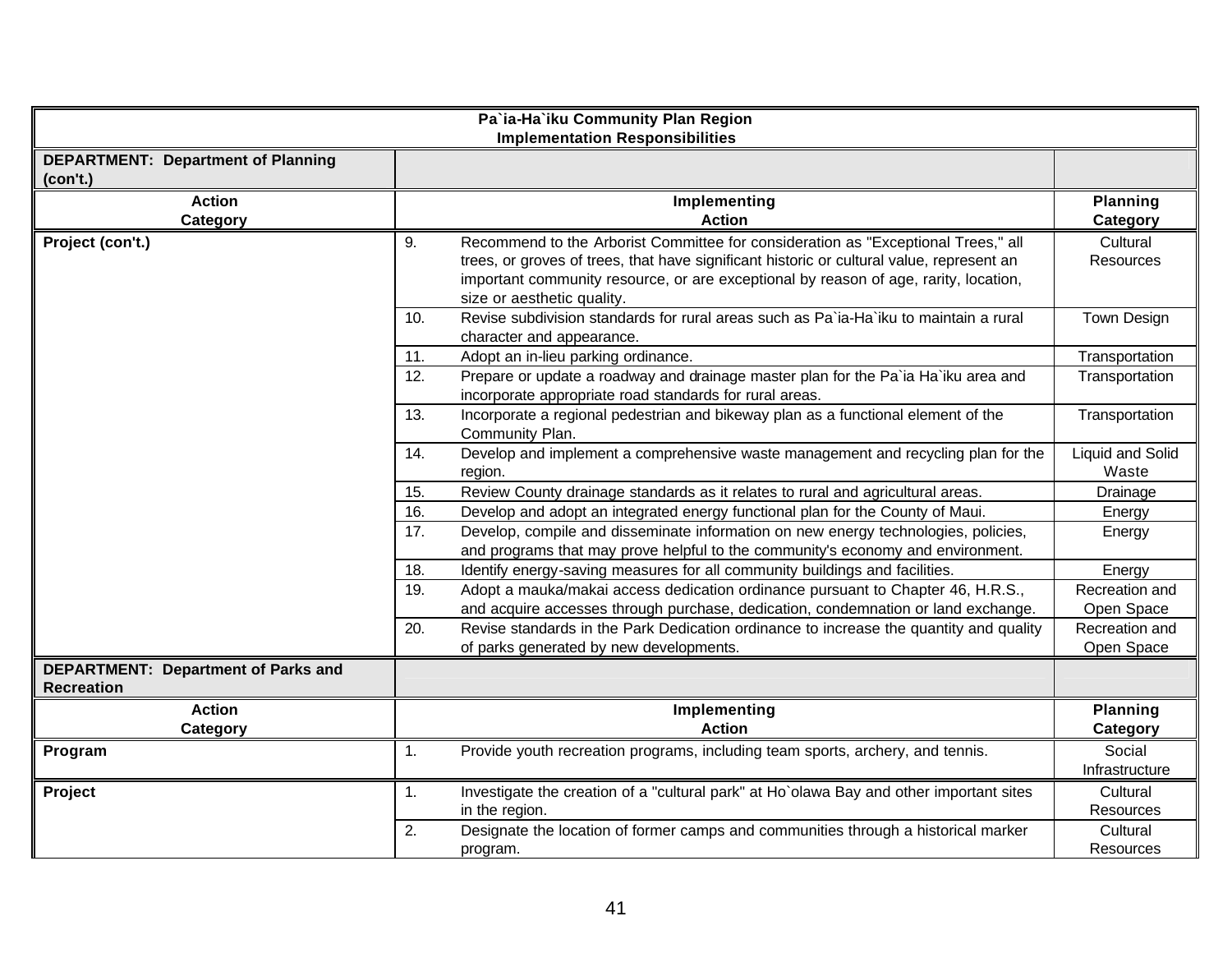| Pa'ia-Ha'iku Community Plan Region<br><b>Implementation Responsibilities</b> |                                                                                                                                                        |                             |  |  |  |
|------------------------------------------------------------------------------|--------------------------------------------------------------------------------------------------------------------------------------------------------|-----------------------------|--|--|--|
| DEPARTMENT: Department of Parks and<br><b>Recreation (con't.)</b>            |                                                                                                                                                        |                             |  |  |  |
| <b>Action</b><br>Category                                                    | Implementing<br><b>Action</b>                                                                                                                          | <b>Planning</b><br>Category |  |  |  |
| Project (con't.)                                                             | Implement a community curatorship program, and site reconstruction and<br>3.<br>interpretation project at Nakalele Point (west of Ho`okipa).           | Cultural<br>Resources       |  |  |  |
|                                                                              | Implement a program to acquire shorefront sites for future parks and lands for new and<br>4.<br>expanded parks.                                        | Social<br>Infrastructure    |  |  |  |
| <b>DEPARTMENT: Department of Public Works</b><br>and Waste Management        |                                                                                                                                                        |                             |  |  |  |
| <b>Action</b><br>Category                                                    | Implementing<br><b>Action</b>                                                                                                                          | <b>Planning</b><br>Category |  |  |  |
| Program                                                                      | Maintain drainage ways, swales and spillways.<br>1.                                                                                                    | Drainage                    |  |  |  |
|                                                                              | 2.<br>Undertake more frequent resurfacing and repair, and widening of road shoulders in<br>dangerous sections, in order to improve road conditions.    | Transportation              |  |  |  |
|                                                                              | Construct sidewalks with landscaping in the commercial areas of Pa'ia and Ha'iku, so<br>3.<br>as to retain their existing characters.                  | Physical<br>Infrastructure  |  |  |  |
| <b>Policy</b>                                                                | Require archaeological field checks before issuance of building and grading permits for<br>1.<br>properties located in gulches.                        | Cultural<br>Resources       |  |  |  |
| Project                                                                      | Provide a stop sign on Ha'iku Road at its intersection with West Kuiaha Road, so that<br>1.<br>West Kuiaha Road becomes a through street.              | Transportation              |  |  |  |
|                                                                              | Extend the service area of the sewer system to include new major urban residential<br>2.<br>communities delineated in the Community Plan.              | Liquid and Solid<br>Waste   |  |  |  |
|                                                                              | Adopt standards and regulations for the use of solar heating, low flush toilets and other<br>3.<br>conservation fixtures in new building construction. | Energy                      |  |  |  |
|                                                                              | Adopt standards for housing design and construction to reduce energy and water<br>4.<br>consumption.                                                   | Housing                     |  |  |  |
|                                                                              | Revise building, subdivision and roadway standards appropriate for rural areas to<br>5.<br>maintain its character, and reduce costs of development.    | Government                  |  |  |  |
| DEPARTMENT: Office of the Mayor                                              |                                                                                                                                                        |                             |  |  |  |
| <b>Action</b><br><b>Category</b>                                             | Implementing<br><b>Action</b>                                                                                                                          |                             |  |  |  |
| Program                                                                      | Continue to fund and operate mobile/satellite government facilities.<br>1.                                                                             | Category<br>Government      |  |  |  |
|                                                                              | 2.<br>Establish a mechanism to facilitate community interaction with government, such as a<br>community liaison program.                               | Government                  |  |  |  |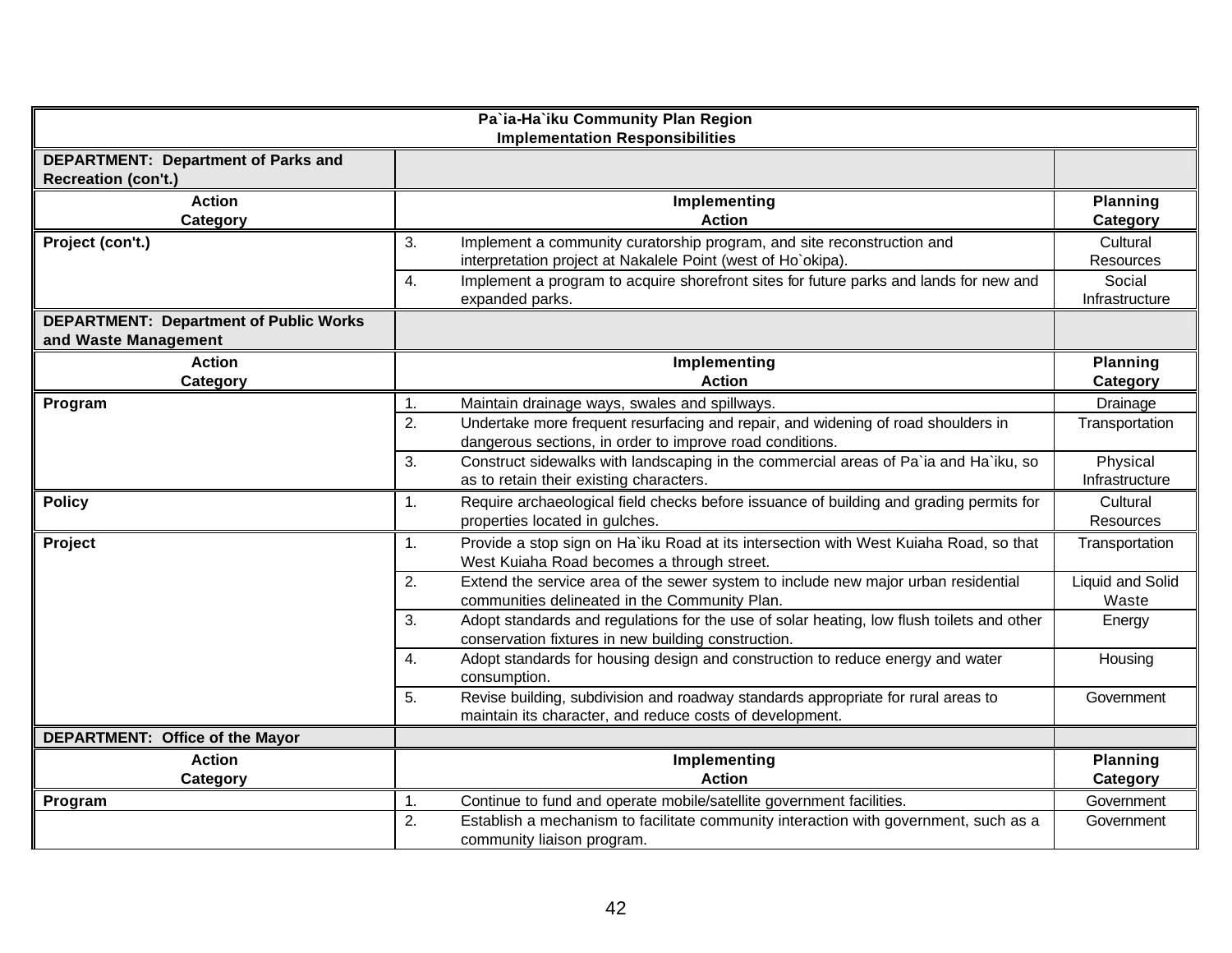| Pa'ia-Ha'iku Community Plan Region<br><b>Implementation Responsibilities</b> |                                                                                                                                                                                                               |                                      |  |  |  |  |  |
|------------------------------------------------------------------------------|---------------------------------------------------------------------------------------------------------------------------------------------------------------------------------------------------------------|--------------------------------------|--|--|--|--|--|
| DEPARTMENT: Office of the Mayor (con't.)                                     |                                                                                                                                                                                                               |                                      |  |  |  |  |  |
| <b>Action</b><br>Category                                                    | Implementing<br><b>Action</b>                                                                                                                                                                                 | <b>Planning</b><br>Category          |  |  |  |  |  |
| Project                                                                      | Designate areas for agricultural parks suitable for diversified agriculture and<br>1.<br>aquaculture.<br>Formulate and adopt an agricultural master plan to promote diversified agriculture.<br>2.            | Land Use<br><b>Economic Activity</b> |  |  |  |  |  |
|                                                                              | 3.<br>Acquire sites for public parking within Pa'ia Town.                                                                                                                                                     | Transportation                       |  |  |  |  |  |
| DEPARTMENT: Department of Housing and<br><b>Human Concerns</b>               |                                                                                                                                                                                                               |                                      |  |  |  |  |  |
| <b>Action</b><br>Category                                                    | Implementing<br><b>Action</b>                                                                                                                                                                                 | <b>Planning</b><br>Category          |  |  |  |  |  |
| Program                                                                      | Develop a comprehensive plan for housing assistance programs which coordinates all<br>$\mathbf{1}$ .<br>available public and private financial resources and incorporates appropriate regulatory<br>measures. | Housing                              |  |  |  |  |  |
|                                                                              | Establish a housing rehabilitation program, including loans, grants and/or technical<br>2.<br>assistance and community outreach.                                                                              | Housing                              |  |  |  |  |  |
| <b>Policy</b>                                                                | Encourage efforts to provide shelter for Maui's homeless and low cost rental housing<br>1.<br>for its working poor.                                                                                           | Housing                              |  |  |  |  |  |
| Project                                                                      | Provide a fire station or sub-station in Ha'iku in the vicinity of Ha'iku Elementary<br>1.<br>School and near Hana Highway.                                                                                   | <b>Health and Public</b><br>Safety   |  |  |  |  |  |
| <b>DEPARTMENT: Department of Water Supply</b>                                |                                                                                                                                                                                                               |                                      |  |  |  |  |  |
| <b>Action</b><br>Category                                                    | Implementing<br><b>Action</b>                                                                                                                                                                                 | <b>Planning</b><br>Category          |  |  |  |  |  |
| <b>Policy</b>                                                                | Provide incentives for water conservation practices.<br>1.                                                                                                                                                    | Water                                |  |  |  |  |  |
| Project                                                                      | Prepare or update a water improvement master plan for the Pa`ia-Ha`iku region to be<br>$\mathbf{1}$ .<br>incorporated as a functional component of the Community Plan.                                        | Water                                |  |  |  |  |  |
|                                                                              | Update the County's Water Use and Development Plan and estimated water use for<br>2.<br>the Pa'ia-Ha'iku region based on the adopted Community Plan and include a reserve<br>capacity for drought conditions. | Water                                |  |  |  |  |  |
|                                                                              | Develop a comprehensive agricultural water system plan, including the potential use of<br>3.<br>recycled water and the feasibility of a dual water system for domestic and irrigation<br>uses.                | Water                                |  |  |  |  |  |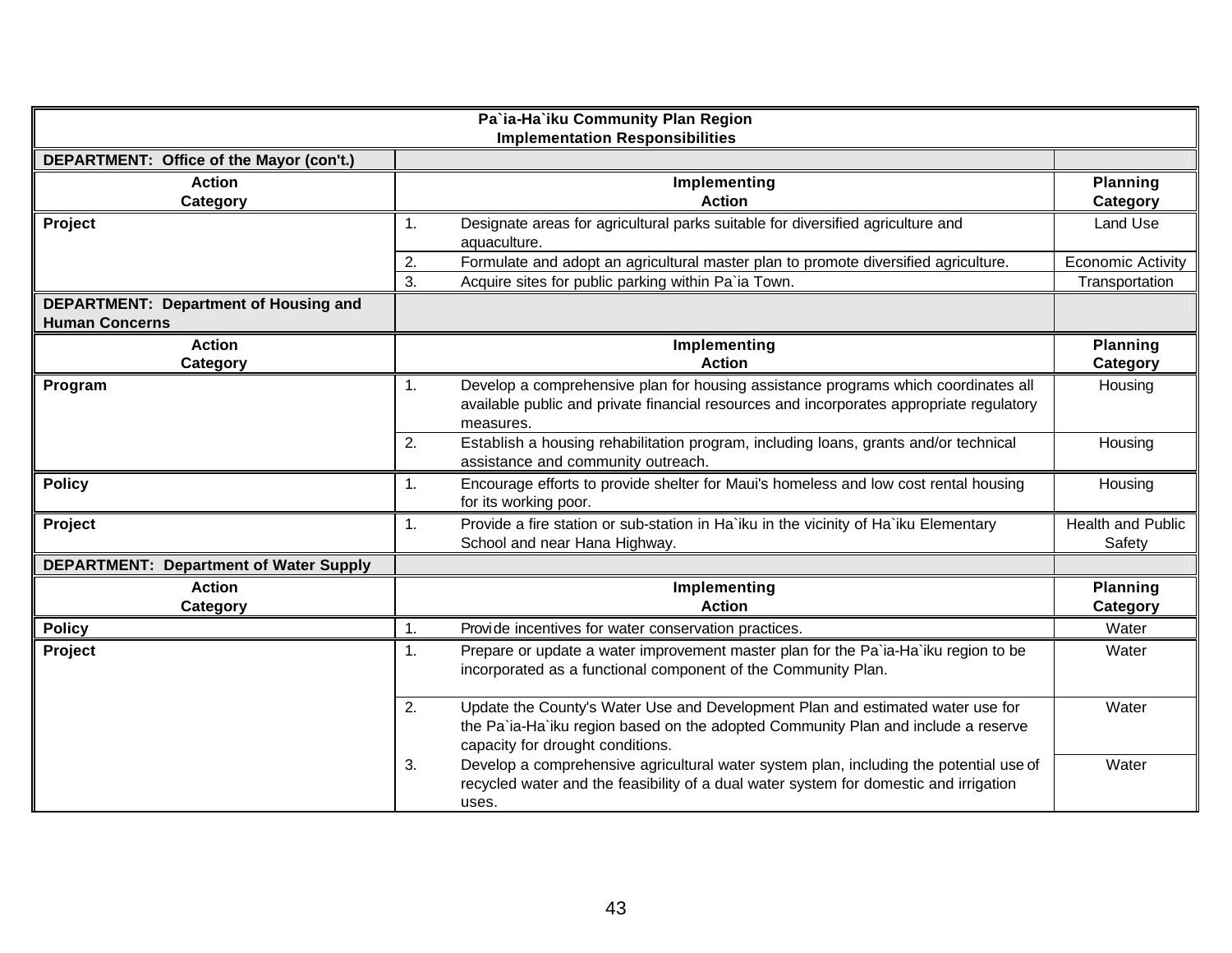| Pa'ia-Ha'iku Community Plan Region<br><b>Implementation Responsibilities</b> |                                                                                                                                                                                                                  |                                    |  |  |  |
|------------------------------------------------------------------------------|------------------------------------------------------------------------------------------------------------------------------------------------------------------------------------------------------------------|------------------------------------|--|--|--|
| <b>DEPARTMENT: Department of Police</b>                                      |                                                                                                                                                                                                                  |                                    |  |  |  |
| <b>Action</b><br>Category                                                    | Implementing<br><b>Action</b>                                                                                                                                                                                    | <b>Planning</b><br>Category        |  |  |  |
| Project                                                                      | Provide more police patrols, especially in beach park areas.<br>1.                                                                                                                                               | <b>Health and Public</b><br>Safety |  |  |  |
| DEPARTMENT: State Department of<br><b>Transportation (DOT)</b>               |                                                                                                                                                                                                                  |                                    |  |  |  |
| <b>Action</b>                                                                | Implementing                                                                                                                                                                                                     | <b>Planning</b>                    |  |  |  |
| Category                                                                     | <b>Action</b>                                                                                                                                                                                                    | Category                           |  |  |  |
| Program                                                                      | Undertake more frequent resurfacing and repair, and widening of road shoulders in<br>ι.<br>dangerous sections, in order to improve road conditions.                                                              | Transportation                     |  |  |  |
| Project                                                                      | Provide landscape buffering along the makai side of the proposed Alternate Road and<br>2.<br>along the makai and mauka edges of the sugar mill area and in a manner that does not<br>detract from scenic vistas. | Town Design                        |  |  |  |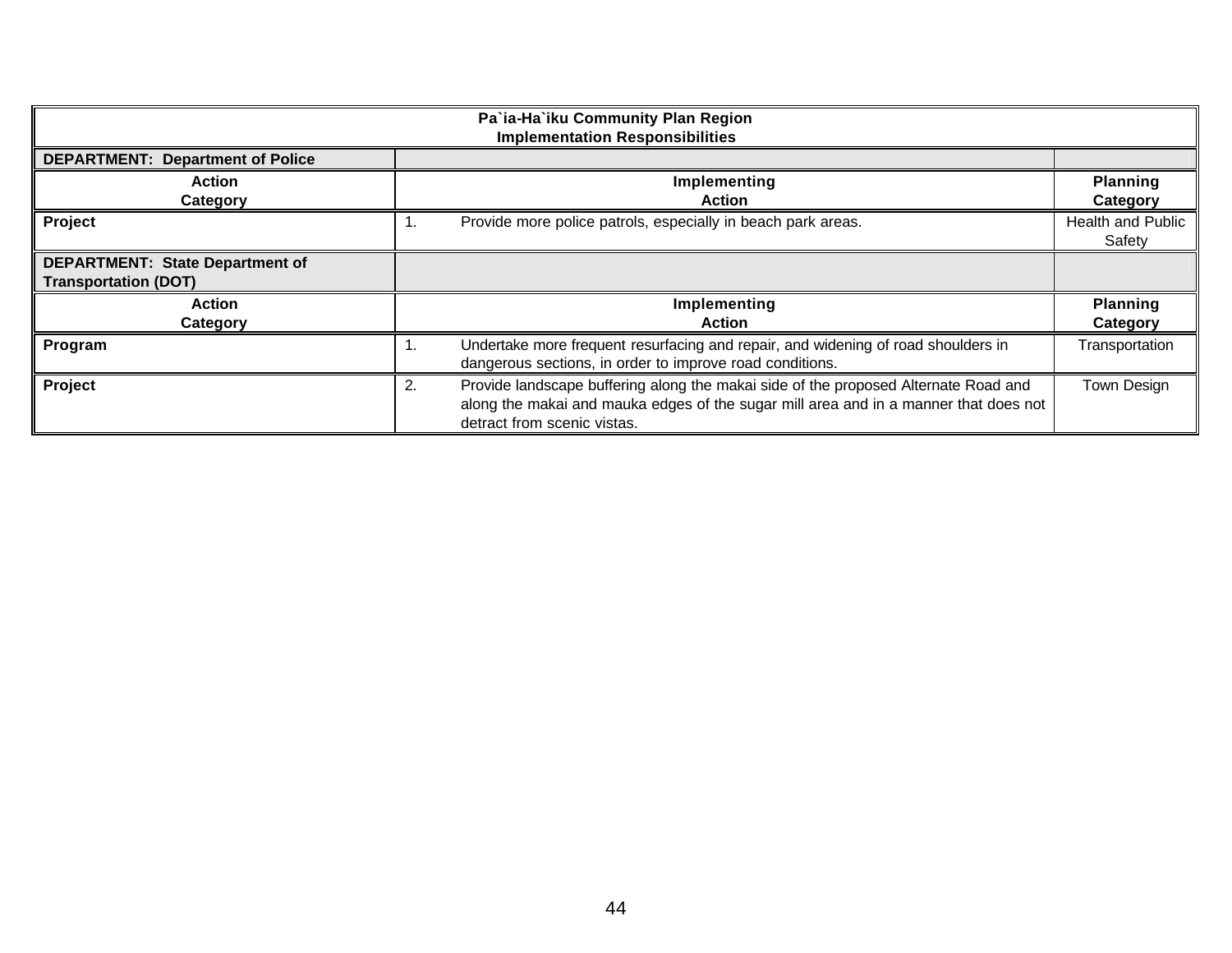# **PART V**

# **LAND USE MAP**

### **A. Land Use Categories and Definitions**

Conservation (C)

This category primarily recognizes the designation of lands in the State Conservation District and is used: to protect and preserve wilderness areas, beach reserves, scenic areas and historic sites, open ranges, and watersheds; to conserve fish and wildlife; and to promote forestry and grazing.

Agriculture (AG)

This use indicates areas for agricultural activity which would be in keeping with the economic base of the County and the requirements and procedures of Chapter 205 H.R.S., as amended.

Rural (R)

This use is to protect and preserve areas consisting of small farms and low density single- family residential lots. It is intended that, at minimum, the requirements of Chapter 205 H.R.S., as amended, shall govern this area.

Single-Family (SF)

This includes single-family and duplex dwellings.

Multi-Family (MF)

This includes apartment and condominium buildings having more than two dwellings.

Hotel (H)

This applies to transient accommodations which do not contain kitchens within individual units. Such hotel facilities may include permissible accessory uses primarily intended to serve hotel guests.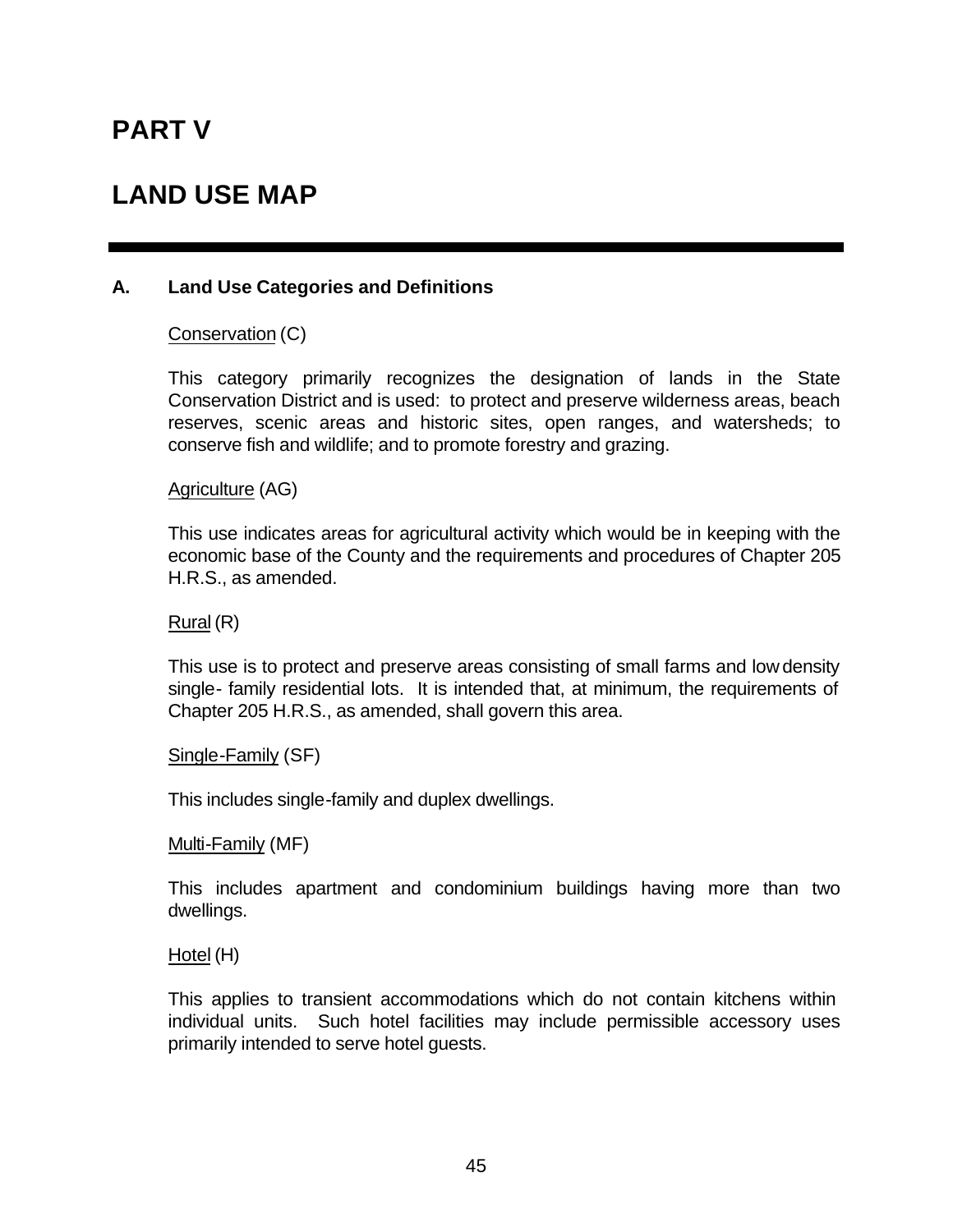#### Business/Multi-Family (BMF)

This includes a mixture of retail, office, and commercial services which are oriented to neighborhood service and single-family and multi-family residential uses.

#### Business/Commercial (B)

This includes retail stores, offices, entertainment enterprises and related accessory uses.

#### Business/Industrial (BI)

This includes a mixture of warehousing, distribution, service operations, retail and offices uses.

#### Rural Light Industrial (RLI)

This would include uses which are related to the agricultural base, light industries which are oriented to servicing the surrounding community, and small skilled-craft operations which would be consistent with a rural lifestyle.

#### Light Industrial (LI)

This is for warehousing, light assembly, service, and craft-type industrial operations.

#### Heavy Industrial (HI)

This is for major industrial operations whose effects are potentially noxious due to noise, airborne emissions or liquid discharges.

### Airport (AP)

This includes all commercial and general aviation airports, and their accessory uses.

#### Public/Quasi-Public (P)

This includes schools, libraries, fire/police stations, government buildings, public utilities, hospitals, churches, cemeteries, and community centers.

#### Project District (PD)

This category provides for a flexible and creative planning approach rather than specific land use designations for quality developments. The planning approach would establish a continuity in land uses and designs while providing for a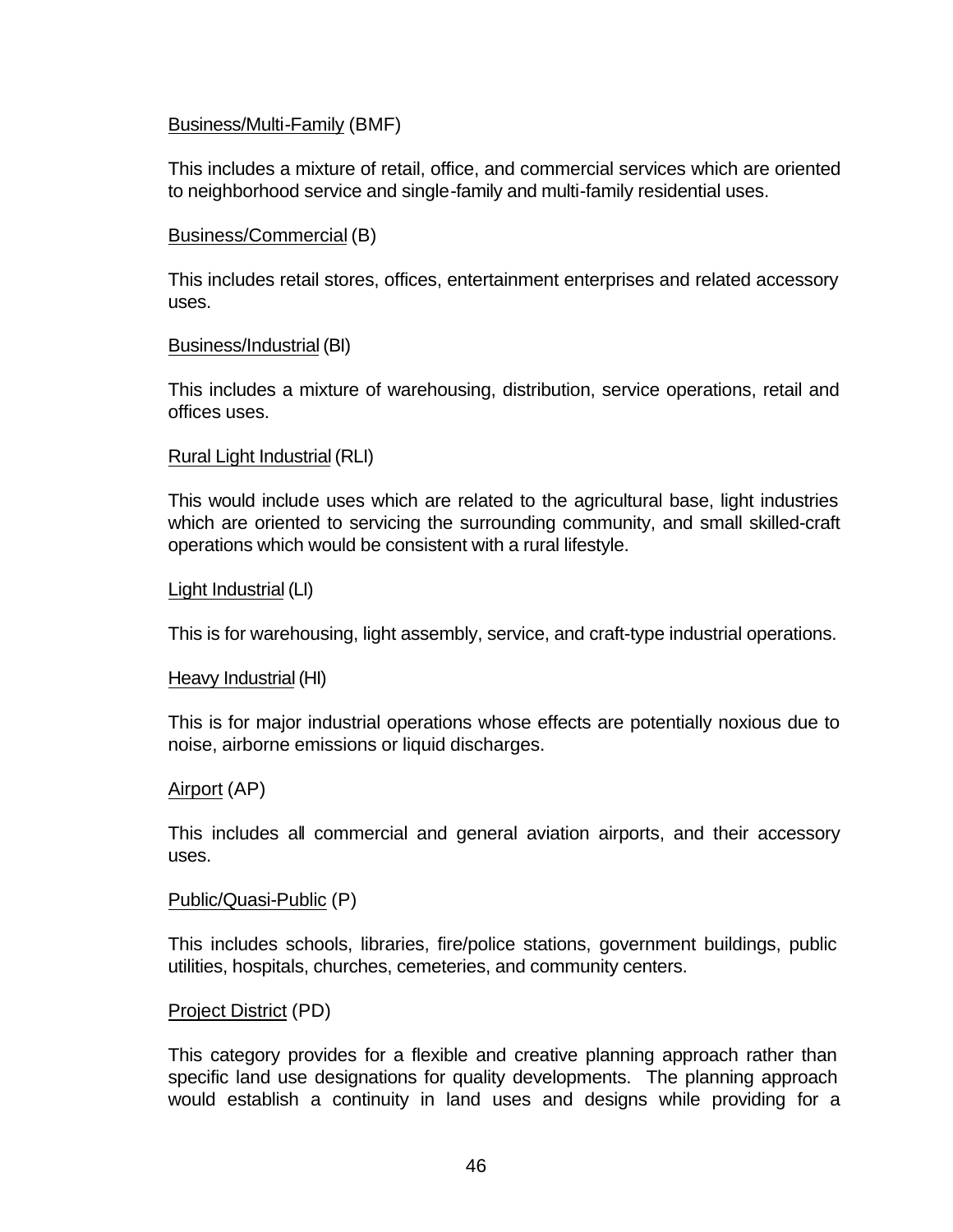comprehensive network of infrastructural facilities and systems. A variety of uses as well as open space, parks and other project uses are allowed in accord with each individual project district objective.

Park (PK)

This designation applies to lands developed or to be developed for recreational use. This includes all public and private active and passive parks.

Open Space (OS)

This use is intended to limit development on certain urban and non-urban designated lands which may be inappropriate for intensive development due to environmental, physical, or scenic constraints; this category would include, but not be limited to, shoreline buffer areas, landscape buffers, drainageways, view planes, flood plains, anti-tsunami areas. Other appropriate urban and non-urban uses may be allowed on a permit basis.

PC:COMPLANS:paia4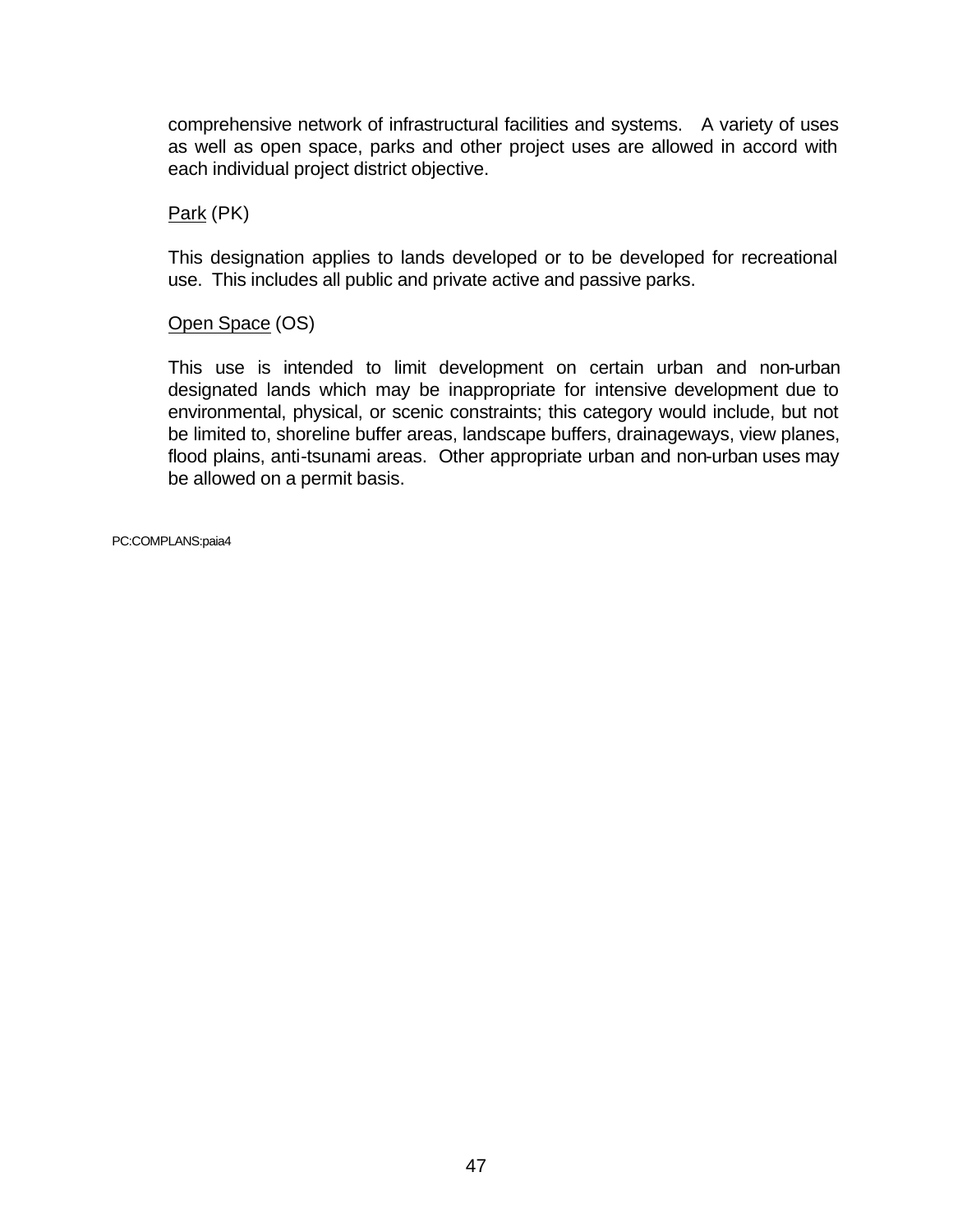|                | Proposed Revision to the Pa`ia-Ha`iku Community Plan Land Use Map |                |                                                                                                                                                                                                                                                                                                                     |                                                                                                                                                                                                                                                 |                                                                                                                                                                              |                                                                                                                                                                   |                                                                |
|----------------|-------------------------------------------------------------------|----------------|---------------------------------------------------------------------------------------------------------------------------------------------------------------------------------------------------------------------------------------------------------------------------------------------------------------------|-------------------------------------------------------------------------------------------------------------------------------------------------------------------------------------------------------------------------------------------------|------------------------------------------------------------------------------------------------------------------------------------------------------------------------------|-------------------------------------------------------------------------------------------------------------------------------------------------------------------|----------------------------------------------------------------|
| Amend.<br>No.  | Current<br>Designation                                            | Approx<br>Acre | <b>CAC Recommendations</b>                                                                                                                                                                                                                                                                                          | Department of Planning<br><b>Proposed Plan Revisions</b>                                                                                                                                                                                        | Maui Planning Commission<br>Recommendations                                                                                                                                  | <b>Planning Committee</b><br>Recommendations                                                                                                                      | <b>Affected Properties</b>                                     |
| $\mathbf{1}$   | $\overline{\text{OS}}$                                            | 22.5           | The CAC proposed that 28<br>acres from Baldwin Park to<br>Little Park be designated for<br>a regional park. This<br>included the lime kiln site.                                                                                                                                                                    | Department concurs but<br>excludes the lime kiln site<br>to remain as OS so the<br>owner could build a<br>residence.                                                                                                                            | Concurs with the<br>Department's<br>recommendation but<br>designate the lime kiln site<br>as Single Family.                                                                  | Voted to concur with<br>Planning Department.<br>Lime kiln to be<br>designated OS,<br>provided that "owner<br>could build a residence"<br>be deleted.              | TMK: 2-5-5: por 17                                             |
| $\overline{2}$ | AG                                                                | 5.25           | The CAC proposed an area<br>on the west side of Baldwin<br>Ave, mauka of existing<br>businesses be designated<br>as Bus/Comm to be kept in<br>character of existing Pa'ia<br>town. This area should<br>include an area for a post<br>office.                                                                        | Department concurs.                                                                                                                                                                                                                             | Voted unanimously in favor by<br>the Commission.                                                                                                                             | Voted to concur with<br>CAC. But for<br>clarification, 3.75 acres<br>designated as<br>Public/Quasi Public, and<br>1.5 acres designated as<br>Business/Commercial. | TMK: 2-5-5: por 18                                             |
| 3              | <b>OS</b>                                                         | 12.42          | The CAC wanted 11 acres at<br>Kaulahao Beach as a park<br>and the remainder to stay as<br>OS to protect burials in the<br>dune.                                                                                                                                                                                     | Department concurs and<br>recognizes an opportunity<br>for a beach park.                                                                                                                                                                        | Felt that as a park, the site<br>would be inundated by<br>outsiders and voted 7-1 to<br>keep as OS.                                                                          | Voted to designate 4.4<br>acres as Park, and<br>remaining acreage as<br>AG.                                                                                       | TMK: 2-6-9: 2                                                  |
| $\overline{4}$ | Heavy<br>Industry                                                 | approx<br>20   | The CAC recommended to<br>redesignate the entire Pa'ia<br>mill site from Heavy Industry<br>to AG. This is to prevent the<br>proliferation of noxious and<br>potentially dangerous uses<br>near SF residential should<br>mill operations discontinue.<br>This designation would not<br>restrict any mill operations. | The Planning Department<br>supports this<br>recommendation to prevent<br>new heavy industrial uses<br>being introduced next to<br>housing without the<br>opportunity for public,<br>agency, Planning<br><b>Commission and Council</b><br>input. | The Commission voted to<br>inform Council that they could<br>not reach a decision as there<br>was a 4 to 4 vote on this<br>revision.                                         | Motion to designate Mill<br>as AG disapproved by<br>lack of a second. Thus<br>mill retains existing<br>Heavy Industrial<br>designation.                           | TMK: 2-5-5: por 18<br>TMK: 2-5-5: por 19<br>TMK: 2-5-5: por 20 |
| 5              | AG                                                                | 55             | The CAC voted to defer<br>decision on this matter to the<br>Makawao-Pukalani-Kula CAC<br>as they felt it more affected<br>the Upcountry area than the<br>Pa'ia-Ha'iku region.                                                                                                                                       | The Planning Department<br>concurs that this revision be<br>deferred to the Upcountry<br>CAC.                                                                                                                                                   | The Commission voted<br>unanimously in favor of<br>designating the area as SF<br>but also thought that the<br>Makawao-Pukalani-Kula CAC<br>should consider this<br>revision. | Voted to defer action<br>until consideration of the<br>M-P-K Plan.                                                                                                | TMK: 2-5-3: por 10                                             |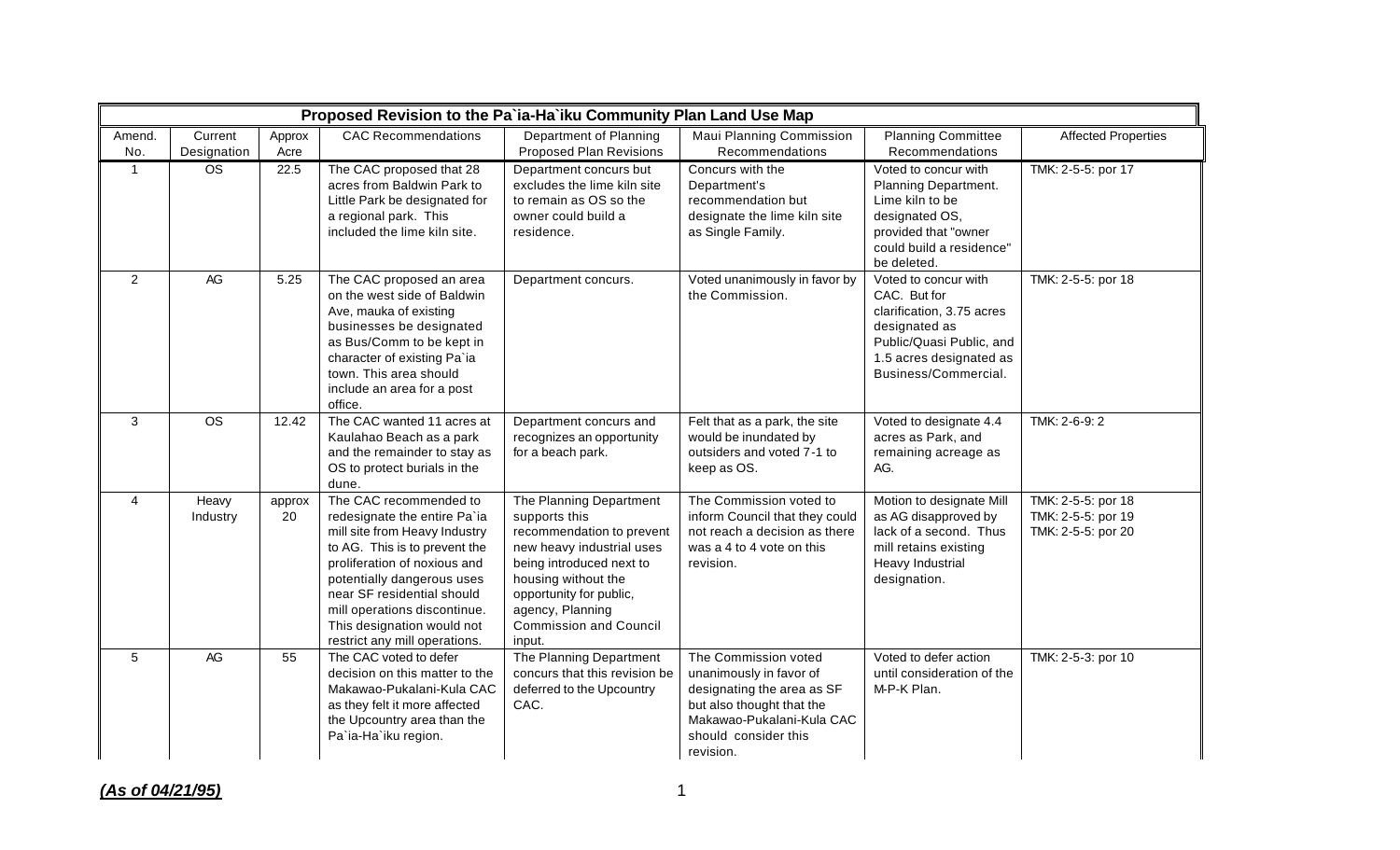|                | Proposed Revision to the Pa'ia-Ha'iku Community Plan Land Use Map |                |                                              |                                                                                                                                                                                                                                                                        |                                                                   |                                                                                                                                                                                                                 |                                                       |  |
|----------------|-------------------------------------------------------------------|----------------|----------------------------------------------|------------------------------------------------------------------------------------------------------------------------------------------------------------------------------------------------------------------------------------------------------------------------|-------------------------------------------------------------------|-----------------------------------------------------------------------------------------------------------------------------------------------------------------------------------------------------------------|-------------------------------------------------------|--|
| Amend.<br>No.  | Current<br>Designation                                            | Approx<br>Acre | <b>CAC Recommendations</b>                   | Department of Planning<br><b>Proposed Plan Revisions</b>                                                                                                                                                                                                               | Maui Planning Commission<br>Recommendations                       | <b>Planning Committee</b><br>Recommendations                                                                                                                                                                    | <b>Affected Properties</b>                            |  |
| 6              | P                                                                 | 2              | The CAC did not comment on<br>this proposal. | The Department did not<br>comment on this proposal.                                                                                                                                                                                                                    | The Commission did not<br>comment on this proposal.               | Voted to recommend<br>that the property be<br>designated Single<br>Family to identify<br>existing use.                                                                                                          | TMK: 2-6-4: 1                                         |  |
| $\overline{7}$ | P                                                                 | 1.647          | The CAC did not comment on<br>this proposal. | The Department did not<br>comment on this proposal.                                                                                                                                                                                                                    | The Commission did not<br>comment on this proposal.               | Voted to recommend<br>that certain properties<br>(Paia Community<br>Center, Paia Montokuji<br>Church & Wastewater<br>Pump #4) be<br>designated<br>Public/Quasi Public and<br>Park to identify existing<br>uses. | TMK: 2-6-05: 105                                      |  |
| 8              | P                                                                 | N/A            | The CAC did not comment on<br>this proposal. | The Department did not<br>comment on this proposal.                                                                                                                                                                                                                    | The Commission did not<br>comment on this proposal.               | Voted to recommend<br>that certain properties<br>be designated Single-<br>Family to identify<br>existing uses.                                                                                                  | TMK: 2-6-05: 10<br>TMK: 2-6-05: 11<br>TMK: 2-6-05: 12 |  |
| 9              | AG                                                                | 122            | The CAC did not comment on<br>this proposal. | The Planning Department<br>proposes that Kauhikoa Hill<br>(Giggle Hill) be<br>redesignated as park to<br>preserve this amenity and<br>landmark for the area's<br>residents. The Parks<br>Department is currently in<br>negotiations for a portion of<br>this property. | The Commission voted<br>unanimously in favor of this<br>revision. | Voted to recommend<br>that the land area be<br>reduced to 102 acres to<br>correctly identify the<br>boundaries of the park<br>as agreed to by the<br>Department of Parks<br>and Recreation.                     | TMK: 2-7-2: por 4                                     |  |